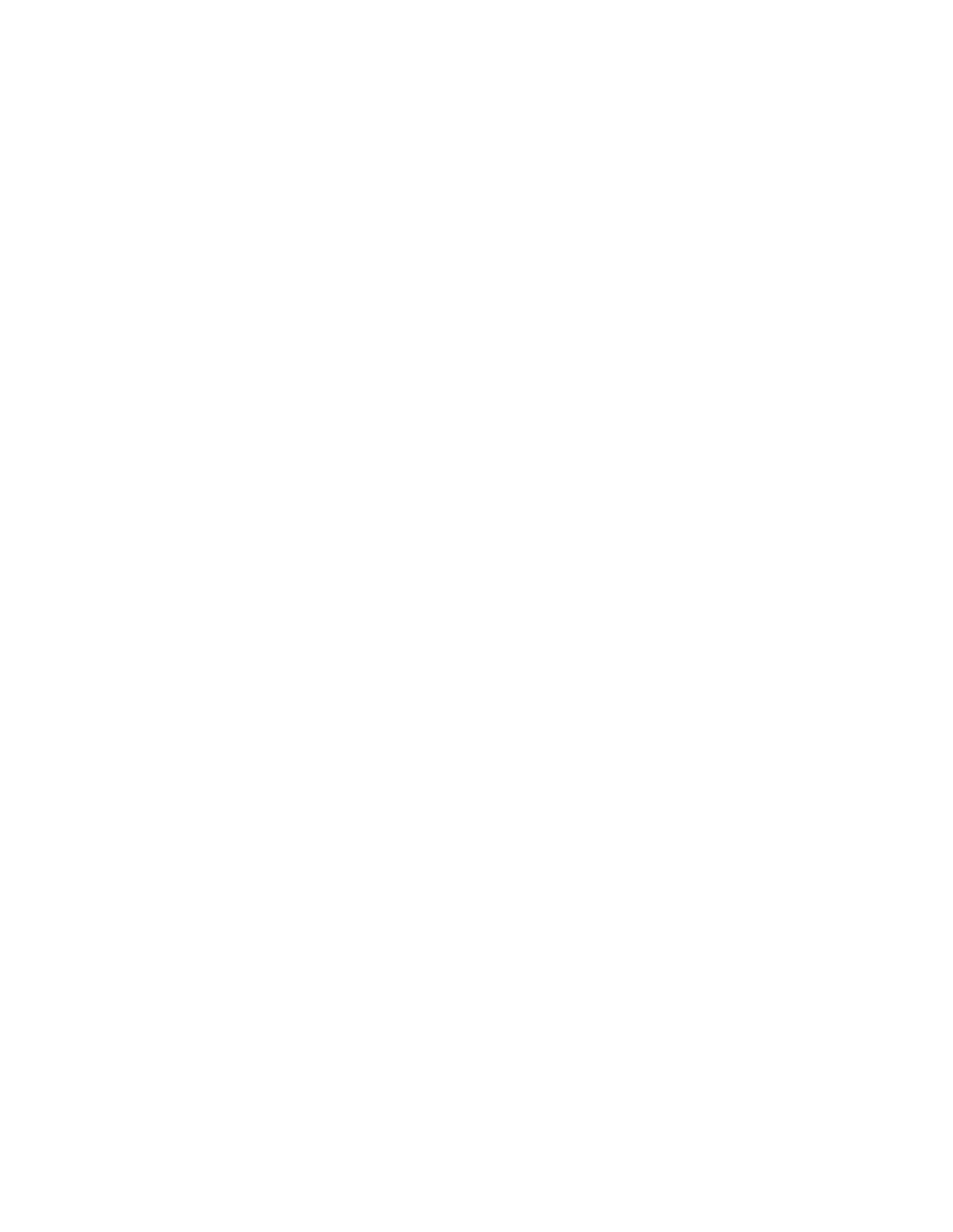## **PURPOSE**

The purpose of this literature review is to summarize the health components, initiatives, and outcomes of key School Readiness (SR) Programs across the United States, not including California. The intent of this review is to provide relevant information for county First 5 staff renewing their School Readiness Programs and developing health interventions and/or outcomes to address the required 'health and social services' element of their programs.

### **BACKGROUND**

The literature review was compiled through online searches of the Education Information Resource Center (ERIC), PubMed, and the World Wide Web. While hundreds of documents were examined, approximately 46 articles from ERIC, 20 articles from PubMed, and 67 program websites contributed to this review. Documents were selected if they included health as a component of the described SR program.

# **OUTLINE**

The literature review is divided into four sections:

- **I. Introduction:** National efforts such as the National Education Goals Panel, Healthy People 2010, and National School Readiness Indicators Initiative have shaped the specific health components included in many School Readiness Programs. In addition, several research studies of children under six years of age included health outcomes. These findings may inform program planners to include interventions which can potentially improve children's health status before they start kindergarten.
- **II. Key/Selected School Readiness Programs:**Influential studies from the 1960's to the present time continue to be used as reference points for today's school readiness programs. The completed programs (see A-G sections) provide a historical framework for the present programs' inclusion of health components in school readiness programs. Selected current school readiness programs (see H-M sections) are summarized, highlighting the health components and outcomes, if reported. Additionally, key state and regional SR programs are summarized.
- **III. Key Findings and Lessons Learned:**This section summarizes the main points of the review related to the health components shown to increase children's readiness for school. It provides readers with a summary of key findings across programs and lessons learned about what worked well and what didn't work well. This summary can help SR programs target health interventions based on evidence-based research or important components of other key programs or initiatives.

#### **IV. Tables and References:**

- A. Key/Selected School Readiness Initiatives Across the US: Studies A-G
- B. Health Indicators by Selected States
- C. Selected States Program Websites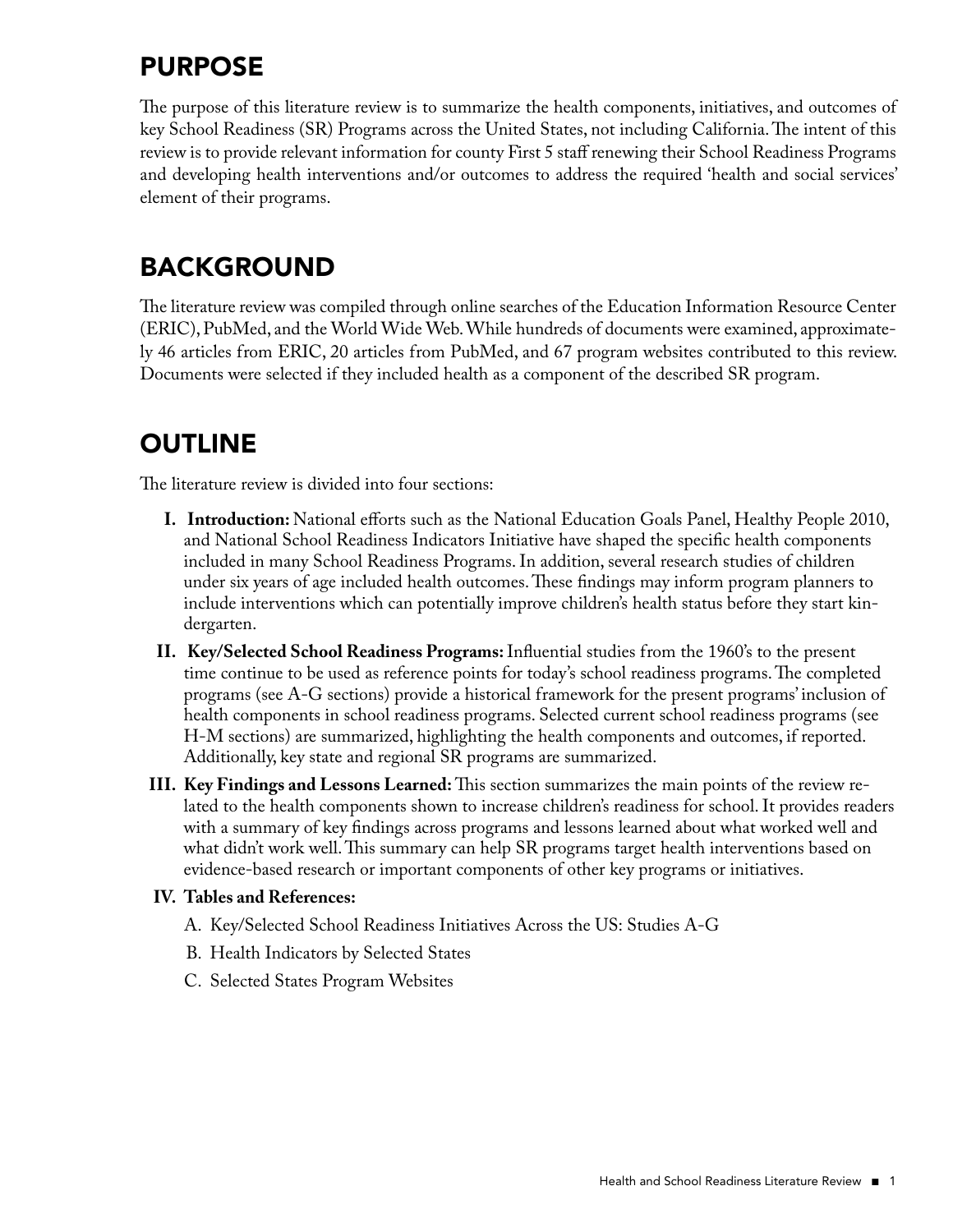# Table of Contents

#### **Section** Page 2014 12:30 Page 2014 12:30 Page 2014 12:30 Page 2014 12:30 Page 2014

| I. Introduction                                                       |
|-----------------------------------------------------------------------|
|                                                                       |
|                                                                       |
|                                                                       |
|                                                                       |
| II. Key/Selected School Readiness Programs                            |
| <b>Studies of Historical Relevance:</b>                               |
|                                                                       |
|                                                                       |
| C. Syracuse Family Development Research Program 12                    |
|                                                                       |
|                                                                       |
|                                                                       |
|                                                                       |
| Selected Current State and Regional Programs:                         |
|                                                                       |
|                                                                       |
|                                                                       |
|                                                                       |
|                                                                       |
| M. Achieving School Readiness: A 5-Year Action Agenda for Maryland 30 |
| III. Key Findings and Lessons Learned                                 |
| 31                                                                    |
| B. Recommendations for Inclusion of Specific Health                   |
| <b>IV. Tables and References</b>                                      |
|                                                                       |
| B. Table 2 Key/Selected School Readiness Initiatives                  |
|                                                                       |
|                                                                       |
|                                                                       |
|                                                                       |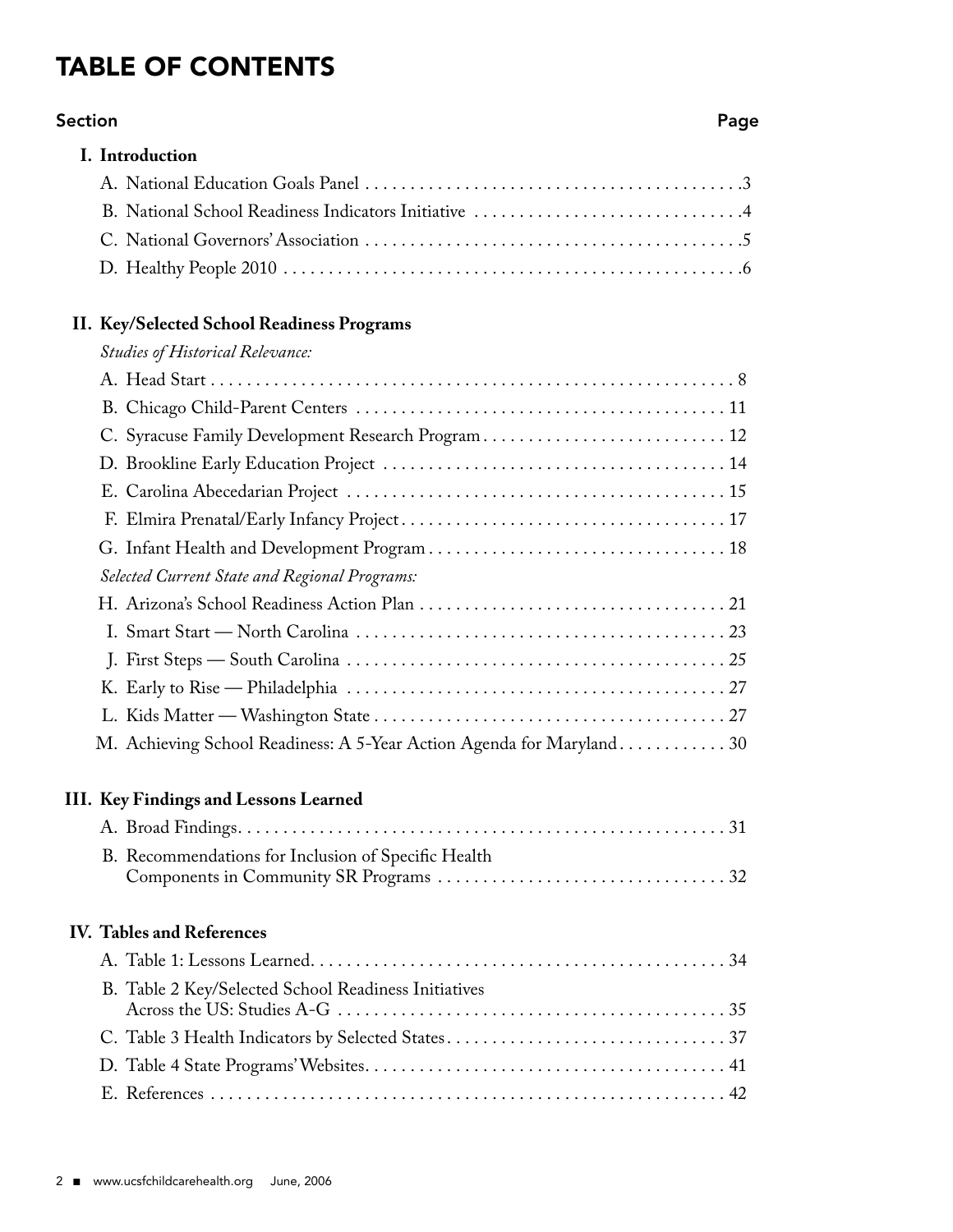#### **Section I: Introduction**

School Readiness (SR) has garnered national attention since the mid-20th century when Head Start and other programs were specifically designed to enhance children's early childhood care and education (ECE) experiences. Early intervention programs provide positive returns related to children's health and development, economic activity, and adult human capital development.1 Health, however, has only recently been specified as an important component of SR.<sup>2-4</sup> The National Academy of Sciences' Committee on Evaluation of Children's Health defined children's health broadly "… as the extent to which individual children or groups of children are able or enabled to (a) develop and realize their potential, (b) satisfy their needs, and (c) develop the capacities that allow them to interact successfully with their biological, physical, and social environments."(p.4)5 This definition includes the different aspects of health covered in this literature review, including health services, health screening, and health outcomes.

Many health and social disparities originate in early childhood.6 Studies have shown that children learn better when they are healthy.<sup>2, 7</sup> Denton and West (2002) found that kindergartners who were healthy had better scores in math and reading than children who were not physically healthy.8 Unhealthy children may be absent from school, have difficulty concentrating, and/or develop disruptive behavior in class due to an illness. <sup>9</sup> About 70% of kindergarten-aged children with developmental problems could have been identified earlier if they had adequate screening and follow-up.<sup>10,11</sup> Only 57% of parents report their child's development was assessed during a visit a pediatric primary care visit.<sup>12</sup>

 Currie (2005) found that not addressing health problems can have a multi-faceted effect on a child's readiness for school:

 Health problems can affect a child's school readiness both directly and indirectly. Lead poisoning, for example, directly impairs a child's cognition and causes behavior problems. Poor health can also affect readiness indirectly by crowding out beneficial activities and changing the way the family treats a child. For example, parents who perceive a child as frail or vulnerable may be overly protective. They may coddle or inadequately discipline the child or may discourage him or her from engaging in activities that could hone both academic and social skills. (p. 118)4

Researchers have not been the only child experts to comment on the importance of health on school readiness. Teachers have designated it an invaluable characteristic as well. Ackerman and Barnett (2005)13 described a 1990 study by the Carnegie Foundation which interviewed over 7,000 teachers about the readiness of children to begin kindergarten and a later study (1993) that reported on teachers' perceptions of top readiness attributes. The results from these studies showed:

- 1. 35% of children were considered not ready to be successful in kindergarten, and
- 2. The top readiness attribute as reported by kindergarten teachers had nothing to do with cognitive abilities as was expected by the researchers. Rather, teachers felt that the top characteristic was for the child to be "physically healthy, rested, and well nourished."

National organizations and recommendations as well as evidence from the literature regarding the essential role of children's health are briefly summarized below.

#### A. **National Education Goals Panel**

In 1990, the **NationalEducation Goals Panel** (NEGP) was created to monitor national and state achievement toward the eight National Education Goals which were established to improve learning and teaching in the nation's education system. The NEGP was an independent agency in the Executive Branch of the federal government. Members of the panel included eight governors, four members of Congress, four state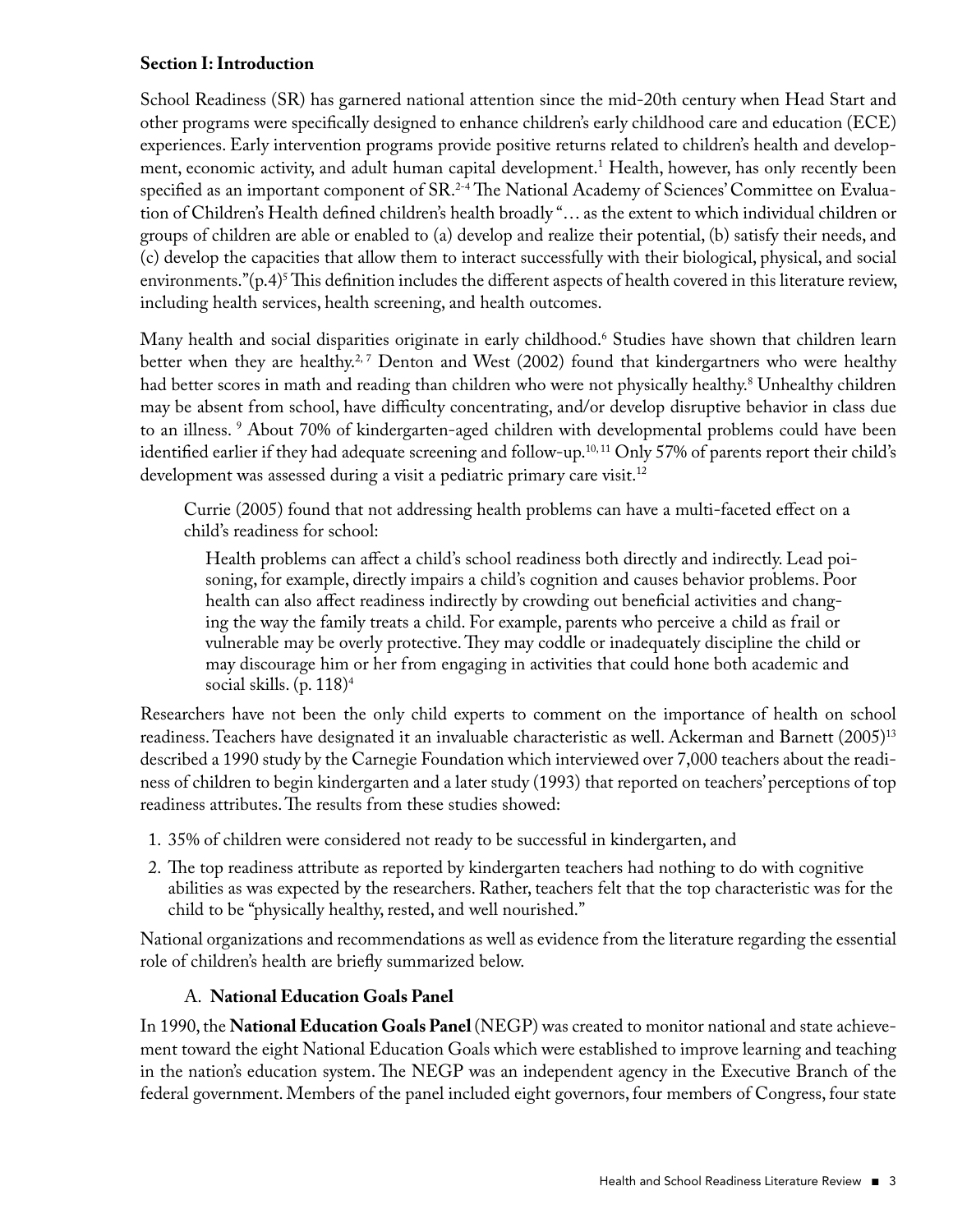legislators, and two Administration officials. The goals helped provide a national framework for education reform and promote systemic changes needed to ensure equitable educational opportunities and high levels of educational achievement for all students.<sup>14, 15</sup>

The first National Education Goal was that 'all children in America will start school ready to learn'. The first objective under this goal addressed the health needs of pre-school age children and it stated:

• Children will receive the nutrition, physical activity experiences, and health care needed to arrive at school with healthy minds and bodies, and to maintain the mental alertness necessary to be prepared to learn, and the number of low-birthweight babies will be significantly reduced through enhanced prenatal health systems.14

The interdisciplinary group of experts articulated a broad concept of readiness, with at least five major threads that together form the fabric of children's school readiness: health and physical development; emotional well-being and social competence; approaches to learning; communicative skills; and cognition and general knowledge.15 Children's health is linked to school performance and thus, it is an important component of school readiness.

Although the last update for the goals was in 2002, shortly before the NEGP was dissolved, the National Education Goal provide important guidelines for nationwide research and program development to improve children's readiness for school.

#### B. **National School Readiness Indicators Initiative**<sup>16</sup>

The National School Readiness Indicators Initiative was a multi-state initiative developed between 2001 to 2004 that tracked outcomes related to state-level indicators for children from birth through age 8. The goal was for states to use the school readiness indicators to track progress in meeting key goals for young children and inform public policy decisions. The task of participating states was to develop a comprehensive set of school readiness indicators from birth through third grade. The Initiative involved teams from 17 states, including Arizona, Arkansas, California, Colorado, Connecticut, Kansas, Kentucky, Maine, Massachusetts, Missouri, New Hampshire, New Jersey, Ohio, Rhode Island, Vermont, Virginia and Wisconsin.

A set of core indicators was chosen by the teams, based on several criteria:

- Each of the core indicators had been selected as a high priority school readiness indicator by multiple states involved in the School Readiness Indicators Initiative.
- The core indicators reflect conditions that can be altered through state policy actions.
- A change in one or more of the core indicators will influence children's school readiness.
- Each of the core indicators is currently measurable using state and local data.

The National School Readiness Indicators Initiative also created what is known as the "Ready Child Equation:"

Ready Families + Ready Communities + Ready Services + Ready Schools = Ready Children.<sup>a</sup>

**Ready Families:** Describes children's family context and home environment.

**Ready Communities:** Describes the community resources and supports available to families with young children.

<sup>a</sup> For more information on the National Readiness Indicators Initiative, the Ready Child Equation, and states' readiness indicators, please see www.gettingready.org.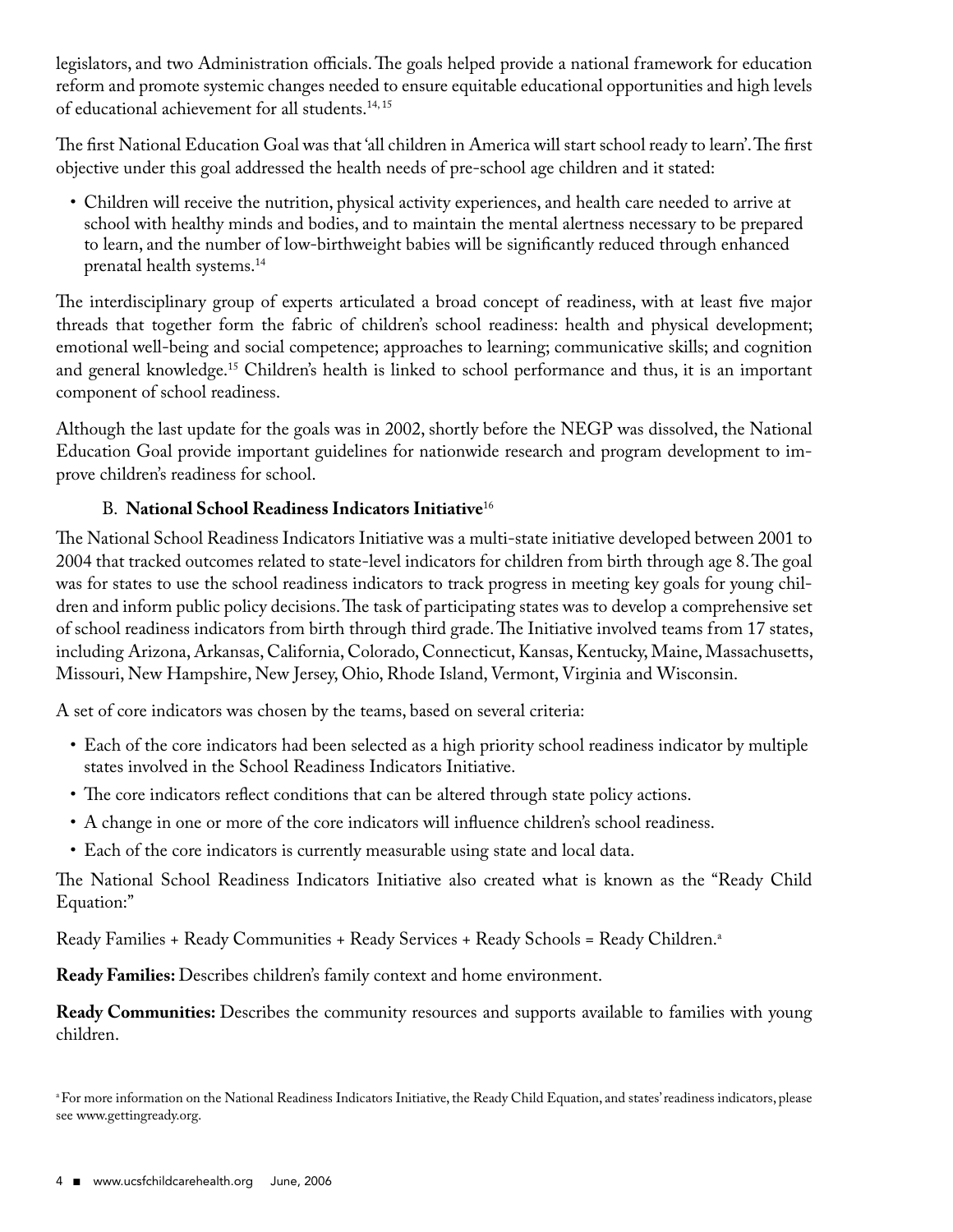**Ready Services:** Describes the availability, quality and affordability of proven programs that influence child development and school readiness.

**Ready Schools:** Describes critical elements of schools that influence child development and school success.  $(p. 5.)^{16}$ 

This formula is being used by many states as they establish their own initiatives and specific program components. Arizona is one of the states currently utilizing the Ready Child Equation. Each state involved in the Initiative is responsible for developing their program components.

#### **Outcomes/indicators:**

- 1. *Ready Children*
	- a. **Physical Well-Being and Motor Development**
		- **• Percent of children with age-appropriate fine motor skills**
	- b. **Social and Emotional Development**
		- **• Percent of children who often or very often exhibit positive social behaviors when interacting with their peers**
	- c. Approaches to Learning
		- Percent of kindergarten students with moderate to serious difficulty following directions
	- d. Language Development
		- Percent of children almost always recognizing the relationships between letters and sounds at kindergarten entry
	- e. Cognition and General Knowledge
		- Percent of children recognizing basic shapes at kindergarten entry
- 2. *Ready Families*
	- a. Mother's Education Level
		- Percent of births to mothers with less than a 12th grade education
	- b. Births to Teens
		- Number of births to teens ages 15-17 per 1,000 girls
	- c. Child Abuse and Neglect
		- Rate of substantiated child abuse and neglect among children birth to age 6
	- d. Children in Foster Care
		- Percent of children birth to age 6 in out-of-home placement (foster care) who have no more than two placements in a 24-month period
- 3. *Ready Communities*
	- a. Young Children in Poverty
		- Percent of children under age 6 living in families with income below the federal poverty threshold
	- b. Supports for Families with Infants and Toddlers
		- Percent of infants and toddlers in poverty who are enrolled in Early Head Start
	- c. **Lead Poisoning**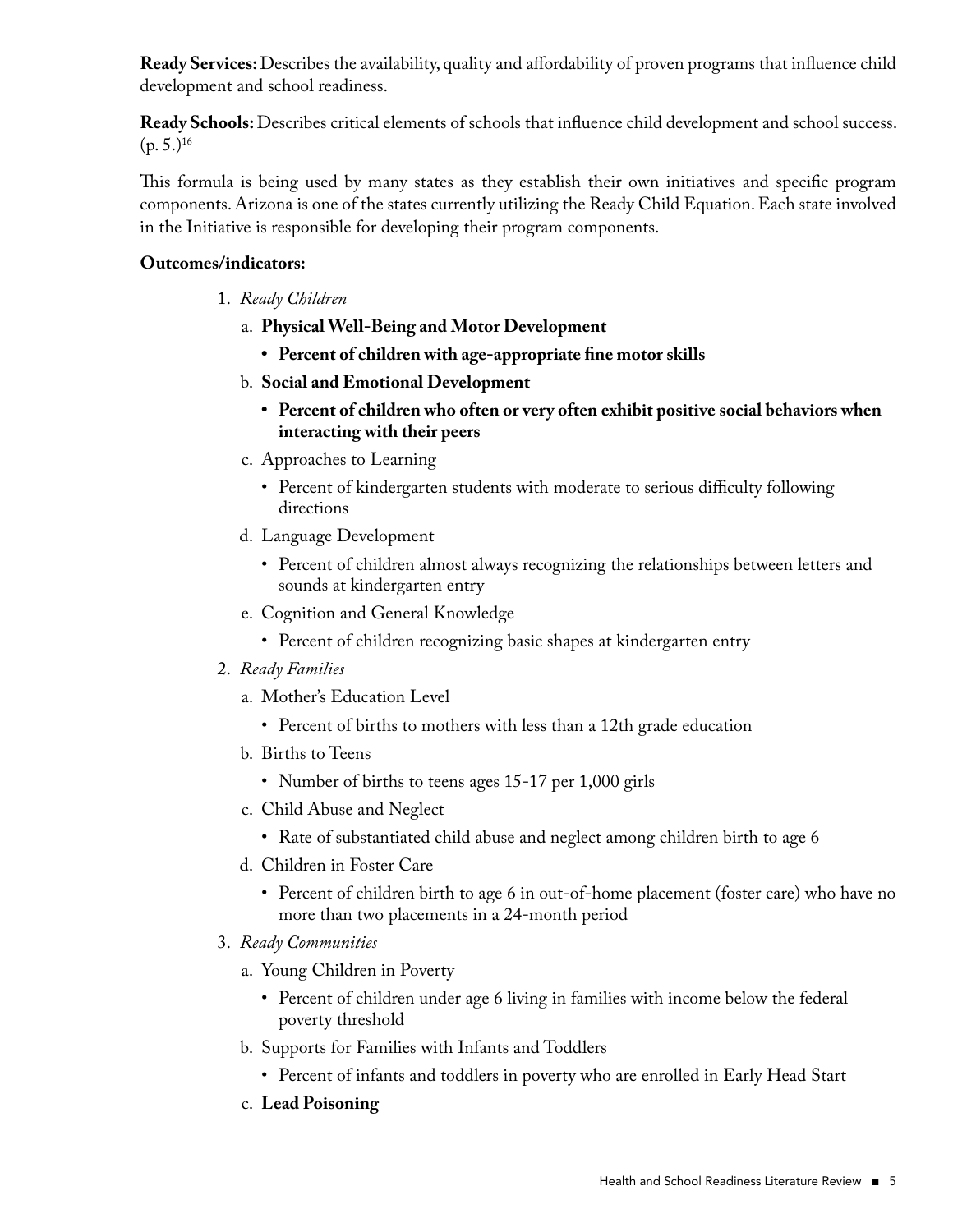- **• Percent of children under age 6 with blood lead levels at or above 10 micrograms per deciliter**
- 4. *Ready Services Health*
	- a. **Health Insurance**
		- **• Percent of children under age 6 without health insurance**
	- b. **Low Birthweight Infants**
		- **• Percent of infants born weighing under 2,500 grams (5.5 pounds)**
	- c. **Access to Prenatal Care**
		- **• Percent of births to women who receive late or no prenatal care**
	- d. **Immunizations**
		- **• Percent of children ages 19-35 months who have been fully immunized**
- 5. *Ready Services- Early Care and Education*
	- a. Children Enrolled in an Early Education Program
		- Percent of 3- and 4-year-olds enrolled in a center-based early childhood care and education program (including child care centers, nursery schools, preschool programs, Head Start programs, and pre-kindergarten programs)
	- b. Early Education Teacher Credentials
		- Percent of ECE teachers with a Bachelor's Degree and specialized training in early childhood
	- c. Accredited Child Care Centers
		- Percent of child care centers accredited by the National Association for the Education of Young Children (NAEYC)
	- d. Accredited Family Child Care Homes
		- Percent of family child care homes accredited by the National Association for Family Child Care (NAFCC)
	- e. Access to Child Care Subsidies
		- Percent of eligible children under age 6 receiving child care subsidies
- 6. *Ready Schools*
	- a. Class Size
		- Average teacher/child ratio in K-1 classrooms
	- b. Fourth Grade Reading Scores
		- Percent of children with reading proficiency in fourth grade as measured by the state's proficiency tests

#### C. **The National Governor's Association Task Force on School Readiness**

The National Governor's Association (NGA) Task Force on School Readiness (2002-2004) included state governors who recognized the potential for closing the persistent achievement gap by addressing the developmental needs of young children within the context of their families, communities, and schools.<sup>17</sup> The final report of the Task Force, published in 2005, identified five core principles which guided their recommendations: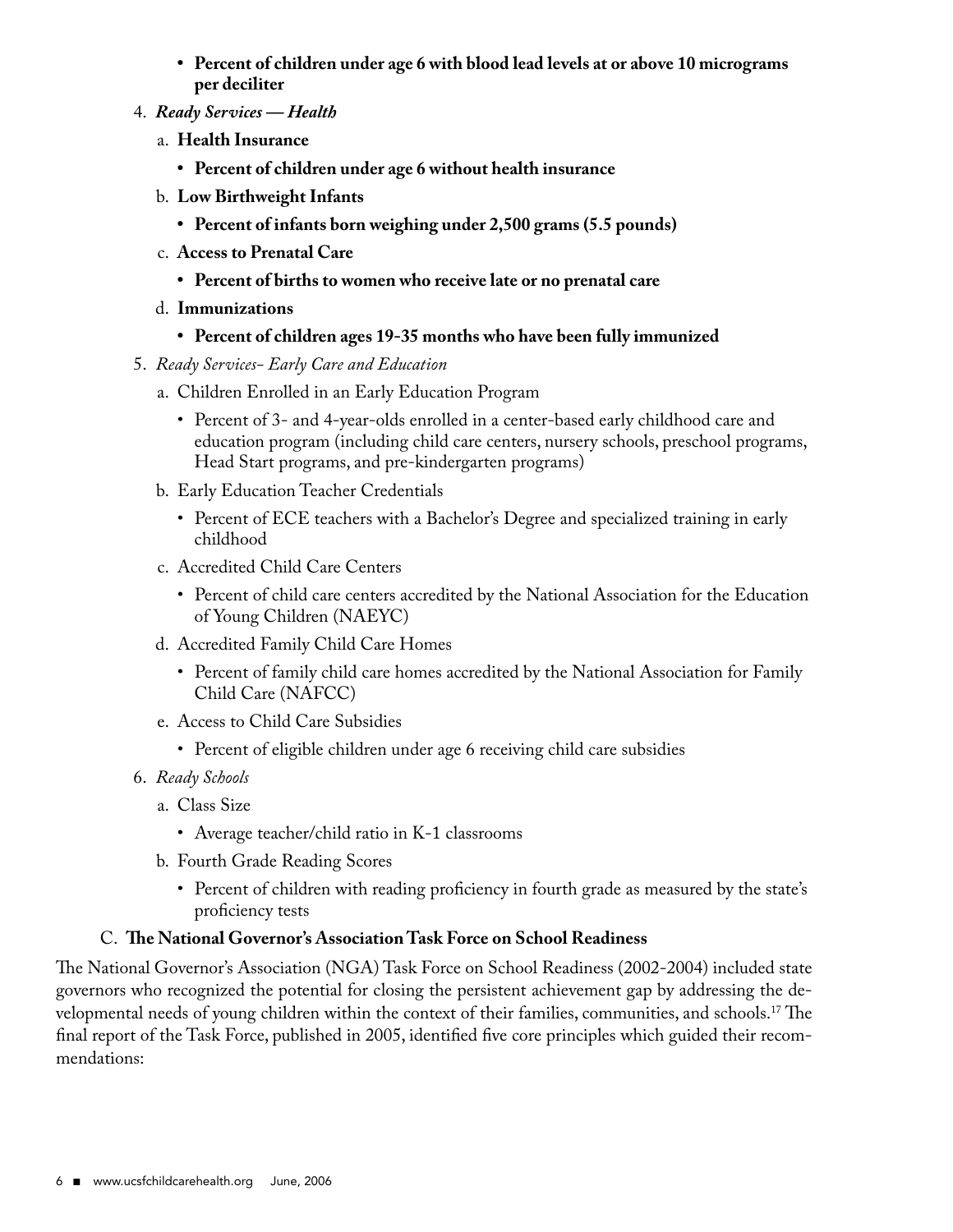- 1. Family plays the most important role in a young child's life.
- 2. Responsibility for school readiness lies not with children, but with the adults who care for them and the systems that support them.
- 3. The first 5 years of life are a critical developmental period.
- 4. Child development occurs across equally important and interrelated domains **physical** and motor, social and emotional, language, and cognitive.
- 5. Governors and states can pursue various options to promote school readiness.

The NGA seeks to support leadership among governors and national organizations to build Ready States, Ready Schools, Ready Communities, Ready Families, and Ready Children that can provide a foundation for bright futures for our nation's youngest children.

One of the national organizations supporting the core assumptions of the NGA is the National Center for Children in Poverty (NCCP). The NCCP promotes the link between social and emotional health and school readiness and they recently published a community guide to promote health and  $SR^{18}$  (available at www.nccp.org). The NGA assumptions provide a framework for supporting comprehensive, integrated SR programs that involve all aspects of a child's development, including **health, mental health,** cultural identity, general knowledge, language, motivation, and enthusiasm for learning.

#### D. **Healthy People 2010**

National health objectives from the U.S. Department of Health and Human Services, called **Healthy People 2010,** included a comprehensive description of child health factors related to school readiness.<sup>19</sup> Among them are:

- maternal health and prenatal care
- immunization
- access to high quality and developmentally appropriate preschool programs
- nutrition issues including iron deficiency, breast feeding, nutrition education, and nutritious child care food services
- exposure to tobacco smoke
- obesity
- mental health
- the importance of assessment by primary health care providers of the child's cognitive and emotional development, and parent-child functioning
- violence and child abuse
- injury prevention
- reducing mental retardation
- persistent environmental problems, such as lead poisoning
- oral health
- asthma
- screening for impairment of vision, hearing, speech, or language, developmental milestones, and chronic disease
- financing of preventive services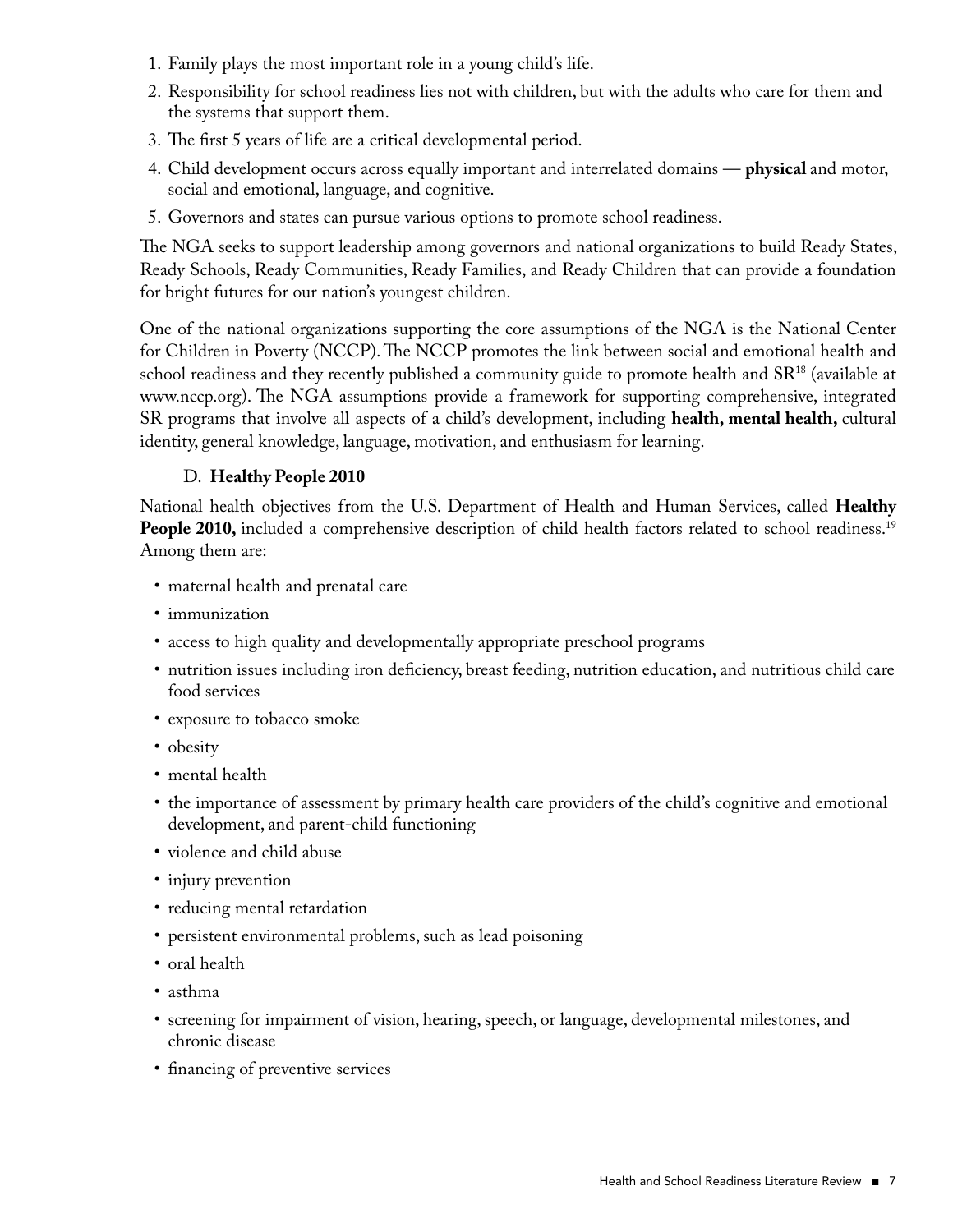Medical homes, primary care providers, and public health agencies emphasize Healthy People 2010 objectives. These objectives provide the framework for planning public health interventions and developing targeted health outcomes for children of all ages.

#### **Conclusion**

There were few experimental studies showing the impact of health programs on children's readiness for school. Specifically, it is rare that health is measured as an outcome measure in SR studies. On the other hand, these National panels, initiatives, and organizations provide a holistic framework to include health in SR programs so young children can be healthy and ready to learn by the time they enter kindergarten. SR Programs need to define health broadly and consider health as an interrelated component within the context of other interventions which nurture the child's development across different domains. Such programs have been shown to be economically beneficial to society. The financial gains demonstrate that primary prevention programs for young children have long term benefits for individuals and society.

#### **Section II: Key/Selected School Readiness Programs**

Interest in improving the health and education of young children has resulted in the creation of many innovative programs, starting in the mid-20th century and continuing to the present day. This section reviews key programs targeted for preschool-age children which included health components or health care and have shaped the early care and education field. For example, one of the most cited studies, the High/ Scope-Perry Preschool Project, is not listed here because its interventions were wholly based on educational strategies rather than an integrated approach inclusive of health.

Studies summarized here were selected based upon the following criteria: (1) Inclusion of health-related components and (2) Experimental or quasi-experimental design. The following evidence-based programs have been important in forming the foundation upon which current SR programs and early intervention research have been built.

To easily identify the health components or outcomes this text is in **bold font.**

#### **Studies A-G: Programs of Historical Relevance**

- A. Head Start
- B. Chicago Parent-Child Centers
- C. Syracuse Family Development Research Program
- D. Brookline Early Education Project
- E. Carolina Abecedarian Project
- F. Elmira Prenatal/Early Infancy Project
- G. Infant Health and Development Program

#### A. *Head Start*

#### 1. **Background**

 Begun in 1965 as part of President Johnson's "War on Poverty," Head Start, or Project Head Start as it was originally known, was an experimental eight-week pilot project that sought to improve the social competence of economically disadvantaged children.<sup>20</sup> It soon became a nine-month, half-day program and then evolved into a school-year program. By 2000, Head Start served approximately 800,000 children, that enrollment represented only 35% of eligible 3- and 4-year-old children.21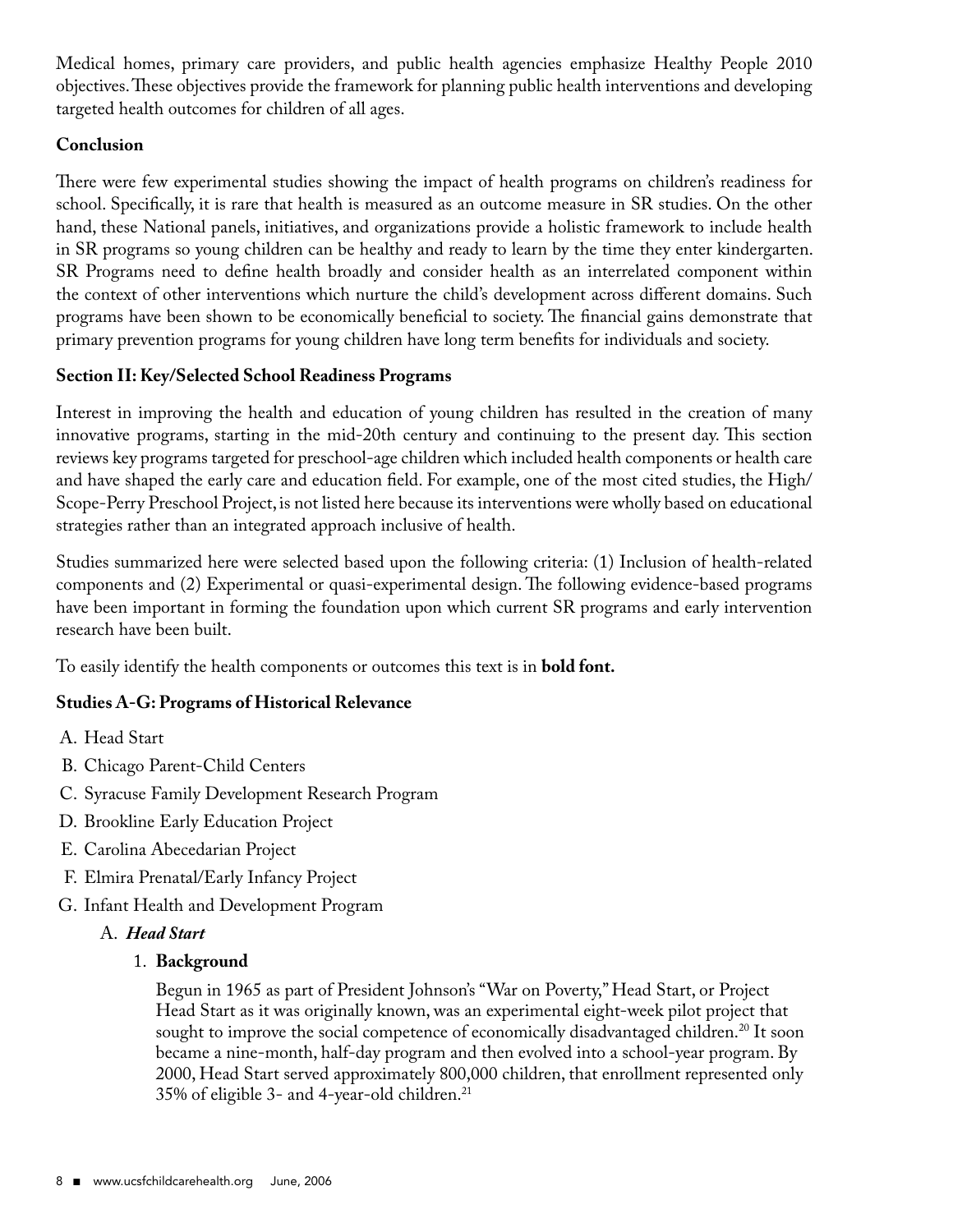#### 2. **Components**

- a. *Providing a productive learning environment*
- b. *Health services:* **according to Currie andThomas (1995) "Specifically, Head Start guidelines require that each child be given a physical examination inclusive of oral health; an assessment of immunization status; a growth assessment; vision, hearing, and speech tests; a hemoglobin or hematocrit test (for anemia); and a tuberculin skin test. Head Start centers are also required to screen for sickle-cell anemia, lead poisoning, and parasitic infection, if these problems are common in the community."** <sup>22</sup>
- c. *Health screening and assessment*
- d. *Referral* **to appropriate medical services covering other physical health issues, oral health care, and mental health.**
- e. *Information/education regarding:*
	- i. **nutrition**
	- ii. **child development**
	- iii. **child safety**23, 24

#### 3. **Outcomes**

- a. A 1981 meta-analysis of Head Start, while limited by methodological considerations, showed that Head Start participants experienced immediate cognitive benefits which faded over time. Currie and Thomas (1995) found that, for European American children, participation in Head Start significantly improved test scores and "school attainment." African American children also showed improved test scores, but these gains eventually faded in later years.22
- b. In their 1985 analysis of the impact of Head Start, McKey, et al. commented that "although the Head Start program has considerable potential for affecting the health of children, research on Head Start rarely examines this program effort." $(p, v3)^{25}$  However, they did find some favorable physical health effects to be associated with Head Start's interventions within the literature reviewed:
	- i. **General health status: Head Start children with health problems during the pretest period were less likely to have the same problems at posttest than non-Head Start children. (43% vs. 66% respectively.)**
	- ii. **Immunizations: One finding suggested that Head Start is associated with an 8-11% higher immunization rate for both European and African American children than for non-Head Start children.**<sup>22</sup>
	- iii. **Head Start children had a diet with significantly more calories, protein, and almost all of the other nutrients studied compared to the non-Head Start children.**
	- iv. **Fewer children screened by Head Start had abnormal hematocrit or hemoglobin concentrations at post test (7%) compared to non-Head Start children or Head Start children who had not received a hematologic screening (18%.)**
	- v. **While very few studies examined oral health, it was found in at least one study that Head Start children had significantly fewer caries at posttest than non-Head Start children. However, it was emphasized that the programs that saw improvement in oral health offered free transportation to dental services or the services were offered directly by the Head Start program.**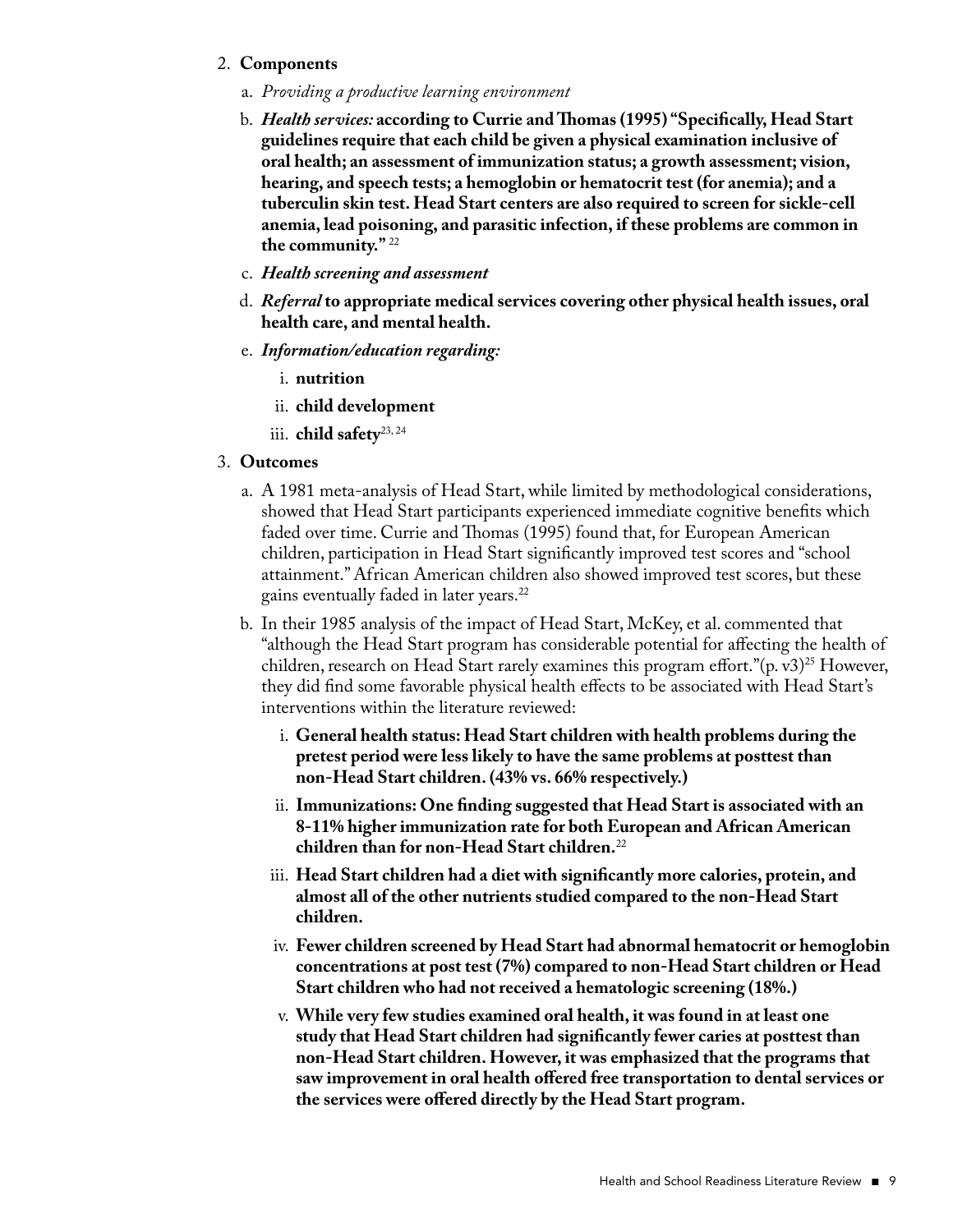c. Currently, the United States Department of Health and Human Services is conducting a 5-year impact study of Head Start. Five thousand children have been randomly assigned to a Head Start group or a control group that does not receive Head Start services. (However, the control group children may receive other, similar services available in the community.) The children who were enrolled in the study in 2002 were either 3 or 4 years of age. They will be followed until the spring of their first grade year in 2006. Domains measured include cognitive, social-emotional, health, and parenting practices. The researchers use the term "impacts" to describe any differences between groups associated with Head Start participation.

Early results from 2002 indicated the following findings:<sup>26</sup>

- i. Cognitive domain: There are small to moderate statistically significant positive impacts for both 3- and 4-year-old children on several measures across four of the six cognitive constructs, including pre-reading, pre-writing, vocabulary, and parent reports of children's literacy skills.
- ii. Social-Emotional domain:
	- For children who entered the study as 3-year-olds, there is a small statistically significant impact in one of the three social-emotional constructs, "problem behaviors." The other constructs were "social skills and approaches to learning" and social competencies.
	- There were no statistically significant impacts on social skills and approaches to learning or on social competencies for 3-year-olds.
	- No significant impacts were found for children entering the program as 4-year-olds.
- iii. **Health domain:**
	- **• For 3-year-olds,there are small to moderate statistically significant impacts in both constructs, higher parent reports of children's access to health care and reportedly better health status for children enrolled in Head Start with an effect size of 12%.**
	- **• For both 3- and 4-year-olds, participation in Head Start had a positive impact on parent-reported receipt of dental care. Seventeen percent (17%) more Head Start 3-year-olds received dental care as opposed to non-Head Start 3-year-olds. Similarly, 16% more Head Start 4-year-olds had received dental care than non-Head Start 4-year-olds.**
- iv. Parenting Practices domain:
	- For children who entered the program as 3-year-olds, there are small, statistically significant impacts in two of the three parenting constructs, including a higher use of educational activities and a lower use of physical discipline by parents of Head Start children. **There were no significant impacts for safety practices.**
	- For children who entered the program as 4-year-olds, there are small statistically significant impacts on parents' use of educational activities. **No significant impacts were found for discipline or safety practices.**

Head Start is the oldest large-scale public program of its kind. Many programs to be discussed later have been modeled after Head Start. The Head Start Impact Study, 2002-2006, is a promising beginning to needed research using a randomized study design.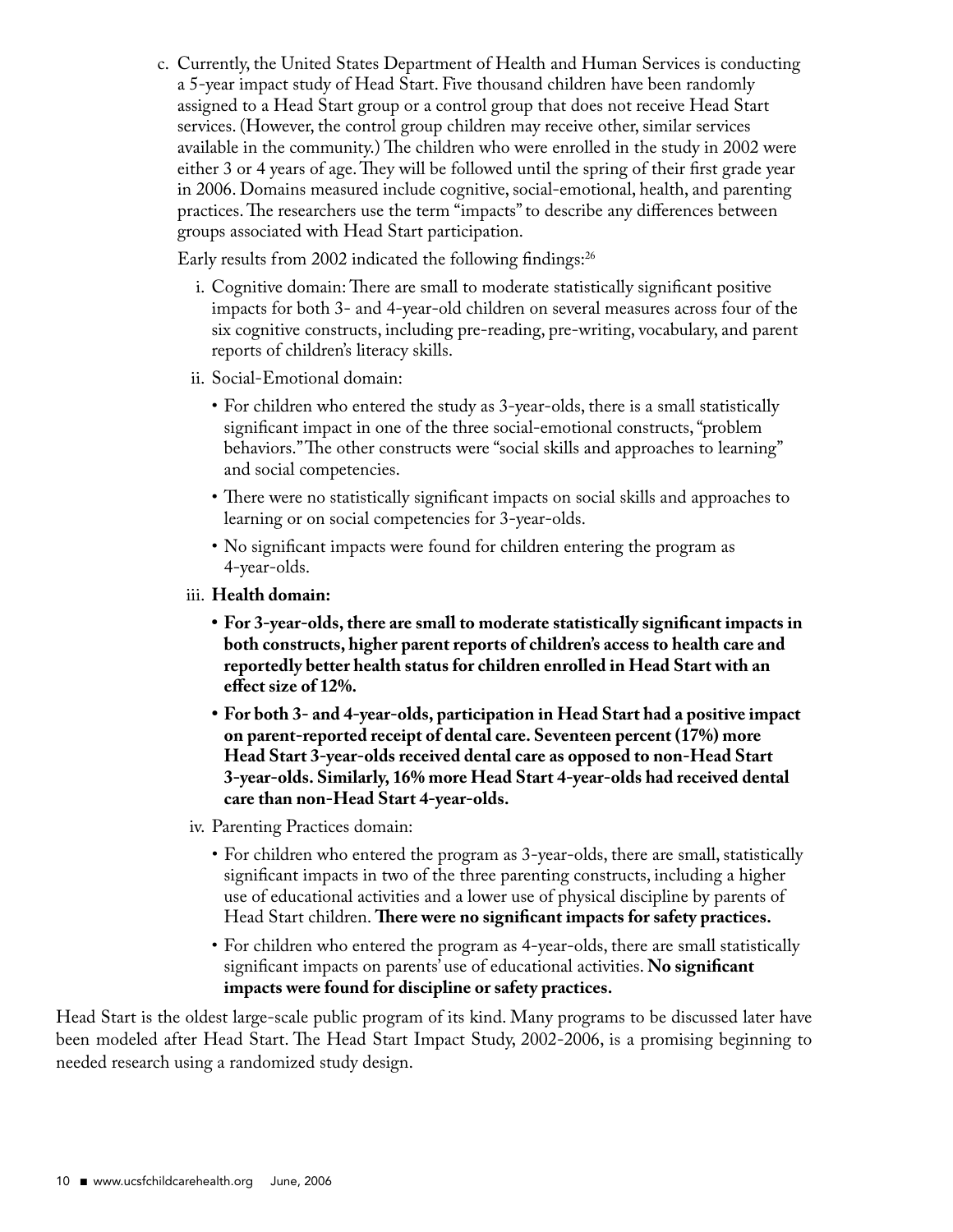#### B. *Chicago Child-Parent Centers*

#### 1. **Background**

 The Chicago Child-Parent Centers (CPC) program was started in 1967 by Dr. Lorraine Sullivan, the Superintendent of District 8 in the Chicago Public Schools. The program was intended to serve economically disadvantaged children ages 3-9 years old who were not involved in Head Start or similar preschool programs. The guiding principle of the program is that by providing a school-based, stable learning environment during preschool and during kindergarten through third grade, in which parents are active and consistent participants in their child's education, scholastic success will follow.27 Children 3 and 4 years of age were considered preschoolers. Funding came from the Elementary and Secondary Education Act of 1965.<sup>28</sup>

Data gathered for review came from the Chicago Longitudinal Study which:

 "…followed 1,539 low-income minority students (95 percent of whom are African-American, and 5 percent of whom are Hispanic.) All children resided in neighborhoods eligible for Title I services. Among them were 1,150 children who were enrolled in 20 CPCs that had both preschool and kindergarten programs, and those students served as the 'intervention' group. The comparison group consisted of 389 children who were students at six randomly selected schools participating in a full-day kindergarten program for low-income students. Some of the children in the comparison group may have received CPC services in grades 1 through 3. At the start of the CLS, the two groups were similar in most family and child characteristics. These students were followed for a total of 15 years, after which time the typical child was age  $20$ ." (p. 3-4)<sup>27</sup>

#### 2. **Components**

- a. *Education:*
	- i. Location: Unlike Head Start, the CPCs, which still operate today, are integrated with primary schools. The CPC programs are held on the campuses of their affiliated schools. The program has three components: pre-kindergarten, kindergarten, and primary grades. Pre-kindergarten children attend half-day programs during the school year. Kindergarteners participate in full-day (six hours) school year programs. Primary grade children attend full-time, regular-schedule classes.27
	- ii. Class size: Small class sizes allow staff-to-child ratios of 1:8 for preschoolers and 1:12 for kindergarten and primary grades.
- b. *Parent inclusion:* Indeed, parents are required to dedicate at least a half-day per week to volunteer at the CPC. The parent resource center provides training in consumer education, **nutrition,** personal development, **health and safety,** and homemaking arts.28

#### c. *Outreach services:*

- i. Recruiting program participants in Title 1-eligible neighborhoods. (Title 1 provides supplementary funding to improve the quality of education in high poverty schools. Districts generally must serve schools with the highest poverty rates first and give them proportionately more funding.)
- ii. Home visits: Staff visit newly enrolled families and continue visiting on an as-needed basis to refer families to helping agencies to address employment, physical **health, mental health,** and welfare needs.
- d. *Health:* **Upon enrollment, all children receive a health screening from a registered nurse. Hearing and vision are tested at this time.**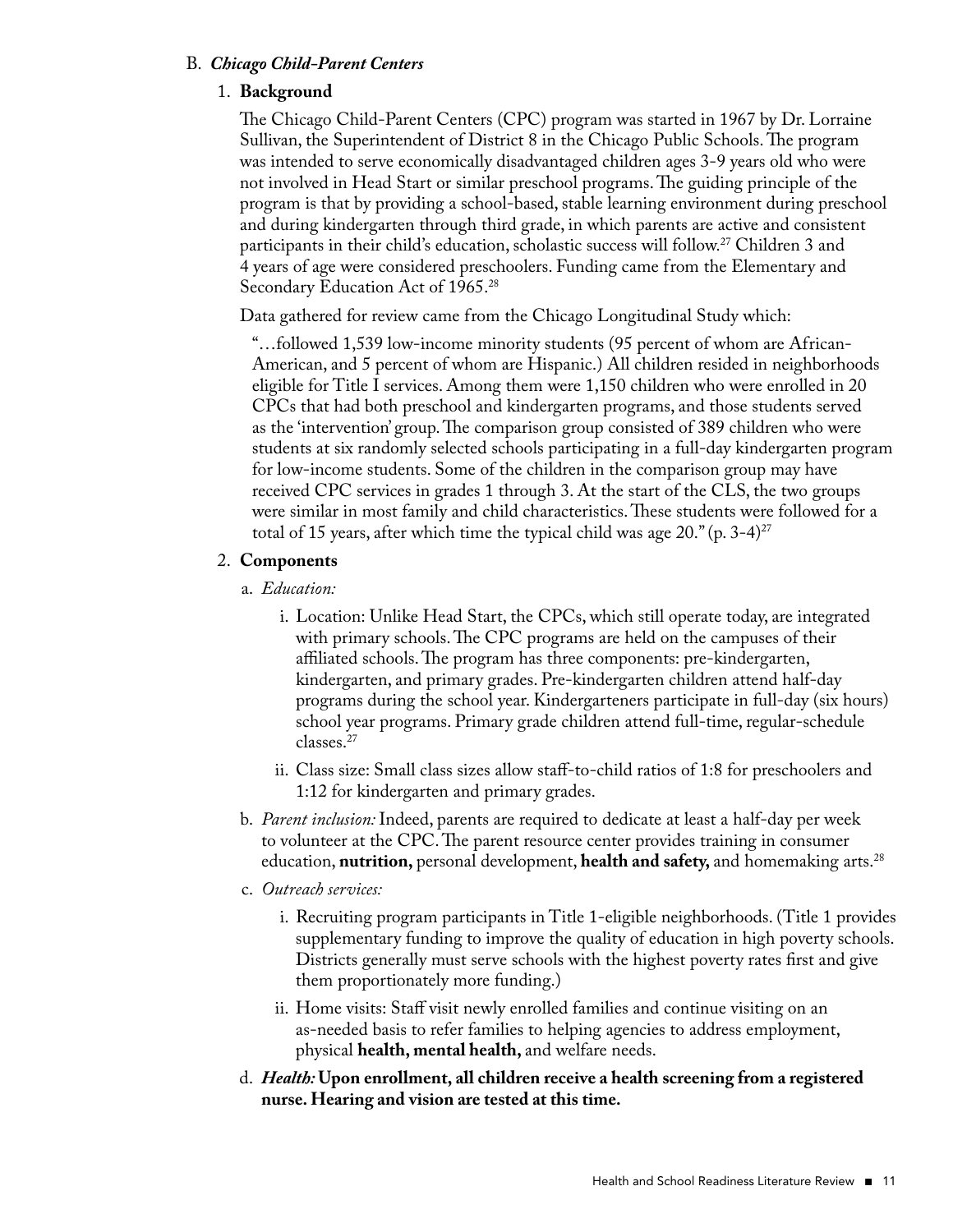#### e. *Nutrition:* **All students also receive a free breakfast and lunch.**<sup>27</sup>

#### 3. **Outcomes**<sup>27</sup>

- a. *Education:*
	- i. Children who attended a CPC preschool program, as compared with children who did not attend preschool, scored higher on cognitive school readiness tests.
	- ii. By age 15, CPC children continued with higher math and reading scores than non-CPC children.
	- iii. Also at age 15, CPC participants were less likely to be retained than their non-CPC counterparts.
	- iv. CPC children were less likely to be placed in special education by age 15 than non-CPC children.
	- v. More years of participation in the program equal greater benefits in all outcome areas.

#### b. *Health:* **At the 15-year follow-up, it was found that children who attended a CPC preschool program, as compared with children who did not attend preschool,were 52% less likely to be victims of child maltreatment.**

Like Head Start, the CPC programs have guidelines to be met by each school program but also allow for flexibility in the delivery of services. Thus, it is difficult to ascertain which or how many of the CPC program's many components are actually producing the positive outcomes associated with the CPCs. However, at least one research clearinghouse, RAND's Promising Practices Network on Children, Families, and Communities<sup>b</sup>, gave the Chicago Child-Parent Centers a "proven" rating, indicating that the research and methodology were rigorous enough for other programs to emulate.

#### C. *Syracuse Family Development Research Program*<sup>29</sup>

#### 1. **Background**

 The Family Development Research Program (FDRP) operated from 1969 to 1976 in Syracuse, New York. The goal was to provide a comprehensive early childhood program designed to improve child and family functioning through home visitation, parent training, and individualized day care. Family services were added to the early education and child care programs already in existence at Syracuse University. The 108 families that were recruited for the study were poor with mothers that had less than a high school education, a history of either no work or semi-skilled work, and averaged 18 years of age. Most of the families were African American.

 Evaluative data comes from two studies cited on the Promising Practices Network website<sup>29</sup>:

a. Honig, Lally, and Mathieson's 1982 study assessed 37 FDRP students in kindergarten and 20 FDRP students in the first grade. Comparison group children were selected from each of the 15 schools in the city where FDRP students were enrolled. A comparison child was chosen for each FDRP child and was matched for age, sex, race, and socioeconomic status of the family, classroom, and teacher.

<sup>&</sup>lt;sup>b</sup> The Promising Practice Network (PPN) is operated by the RAND Corporation. RAND is a nonprofit research organization providing objective analysis and effective solutions that address challenges facing the public and private sectors around the world. PPN was founded by a partnership between four state-level intermediary organizations. The Network now includes additional organizations and individuals dedicated to providing quality evidence-based information about what works to improve the lives of children, families, and communities. More information is available at the PPN website: www.promisingpractices.net.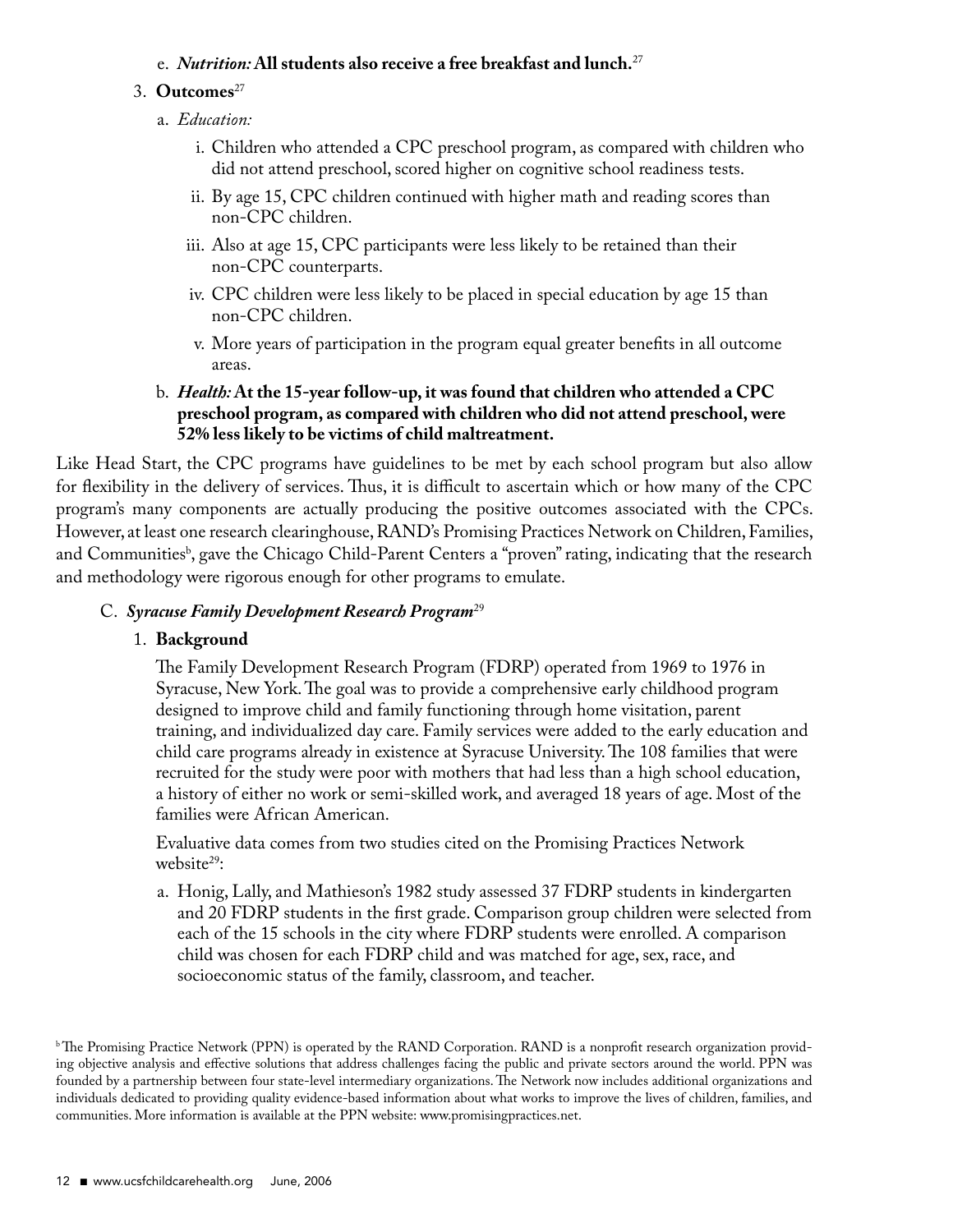b. A 1988 longitudinal study by Lally, Mangione, and Honig followed FDRP participants into their teen years. The sample consisted of 65 FDRP and 54 comparison group children. Data sources included school records, court records, and probation department records. School performance was assessed in each group by the number of failing grade-point averages, the number of students performing at a C-average grade level or better, and the number of school absences.

#### 2. **Components**

- a. *Home visits:* Visits by paraprofessionals called Child Development Trainers (CDT) helped families deal with emotional, social, financial, and nutritional problems. Home visits were started prenatally and occurred on a weekly basis until the child reached 5 years of age. Visits were targeted for the mother rather than the child; **CDT's provided mothers with information on health issues, developmental processes, and also encouraged and supported the mothers emotionally.**
- b. *Parent inclusion:* Parents were encouraged to be involved in the program and had access to a formalized parent education group.
- c. *Services for children (all services were provided at the Children's Center)*
	- i. 6 -15 months old: Infants were assigned a caregiver at the child care center five half-days per week. Caregivers provided the infants with attention, cognitive and social games, sensorimotor activities, and language stimulation.
	- ii. 15-18 months old: Toddlers were cared for in a transition group in the child care center (the toddlers were encouraged to develop autonomy before they moved into the next phase of the program) five full-days per week.
	- iii. 18-60 months old: Toddlers and preschoolers were cared for in a family-style child care center that emphasized social and cognitive skill development five full-days per week. The preschool program supported child-chosen opportunities for learning and peer interaction in a space-oriented framework, i.e., specific areas of the Center were designated for specific types of activities.

#### 3. **Outcomes**

- a. *IQ:* Evaluations completed at kindergarten, first grade, and age 15 indicated that, in the early years, children in the study had IQ advantages compared to non-study children, but these differences faded by the time the children were 6 years old.
- b. *Maternal education:* Mothers in the intervention group were found to have positive experiences with the program with more intervention mothers completing high school during their time in the FDRP than control mothers.
- c. *Gender differences:* By age 15, girls in the study group showed significant advantages in grades and school attendance; the same effect was not present for boys.
- d. *Juvenile delinquency:* Rates and severity of juvenile delinquency were much lower for both genders than their counterparts in the control group.

 The Syracuse Family Research Development Program received a "promising" rating from RAND's Promising Practices Network, the University of Colorado's Center for the Study of the Prevention of Violence, and the U.S. Surgeon General's Office (again for preventing violence.)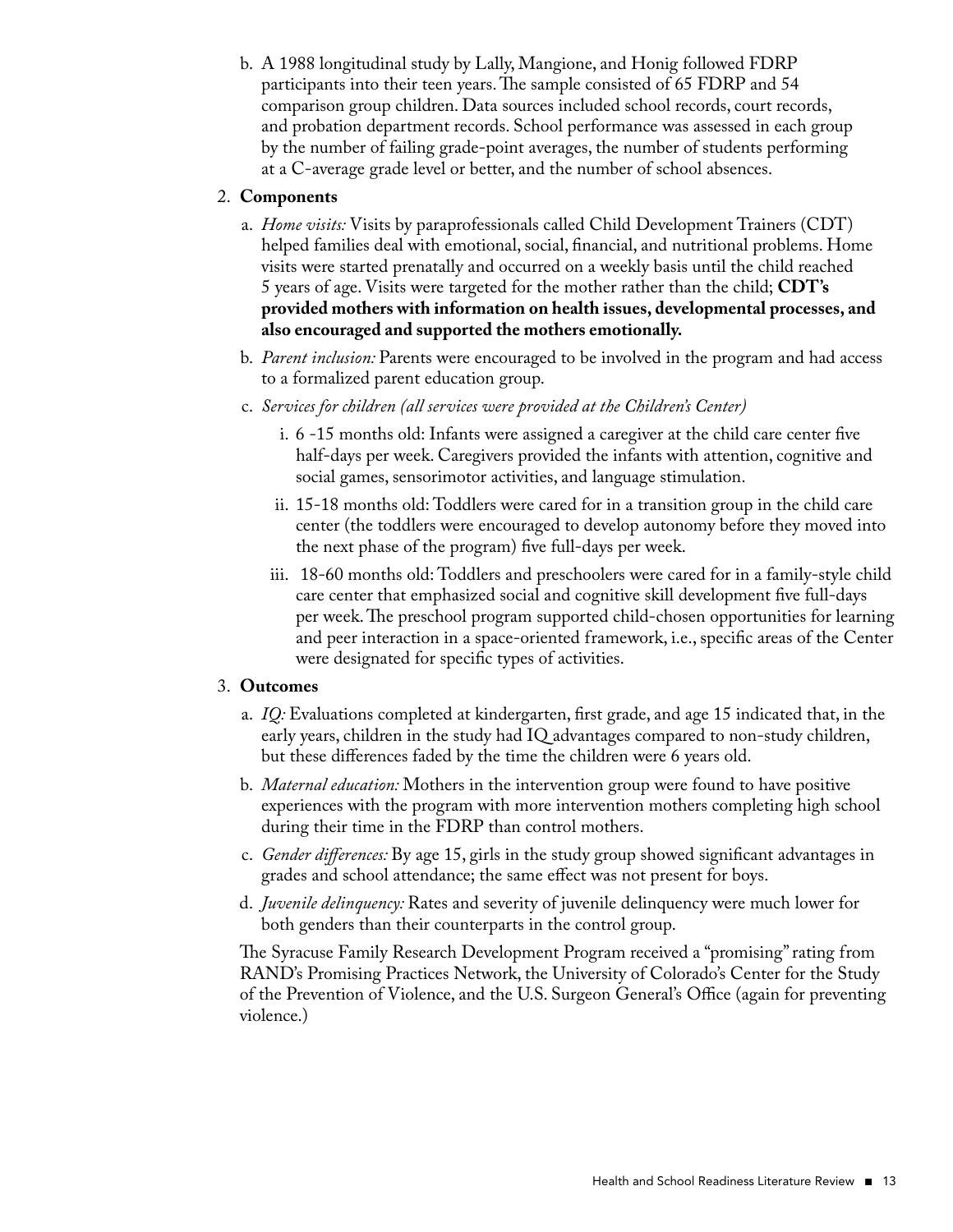#### D. *Brookline Early Education Project*

#### 1. **Background**

 The Brookline Early Education Project (BEEP) was administered by the Brookline, Massachusetts Public Schools from 1972 to 1979. According to Palfrey et al. (2005), "The program's essential goal was to ensure that children in the project would enter kindergarten **healthy** and ready to learn (p.145.)" 7 The project was also available to neighboring communities in Boston, thereby serving both suburban and urban groups. Commitment to the project was extensive with participation from Boston Children's Hospital, the Harvard Graduate School of Education, and the Harvard School of Public Health.

 BEEP participants entered the program at the birth of their child and continued until their children were enrolled in kindergarten. 286 children were enrolled at the beginning of the program with 169 of those children evaluated in second grade. Services were center-based rather than located in a public school setting.

 "At program entry, families in BEEP were assigned randomly to 1 to 3 levels of intensity, A, B, or C, with A receiving the highest intensity of services and C the lowest intensity  $\dots$ children in all 3 levels of service received **regular structured health and developmental evaluations (with feedback given to parents),** a weekly playgroup at age 2, and a daily preschool program from 3 to 5 years of age. Parents in the 2 most intensive levels of service (i.e., A and B levels) participated in home visits and parent groups. Parents in the A level averaged 14 to 18 home visits and 8 parent group sessions during their children's first 2 years of life; those in the B level received an average of 10 to 12 home visits and 5 parent group sessions in the first 2 years. Parents in the C level had access to the center to borrow toys or books but did not receive home visits or participate in parent groups  $(p.146.)$ <sup>77</sup>

 Evaluations were conducted when children entered kindergarten, second grade, and when the participants were approximately 25 years old. Early evaluations utilized comparisons between groups A, B, and C, as well as a control group of children who did not participate in BEEP but were in the same classrooms and matched in background characteristics.

#### 2. **Components. (Child development and psychological issues are related to health).**

- a. *Two-generation format:* BEEP sought to provide health and education services that served both children and their parents.
- b. *Home visits:* **Visits focused on child development with educators,social workers, and psychologists, all of whom were also parents, utilized as home visitors.**
- c. *Parent inclusion:* **Groups were provided for parents designed to reduce feelings of isolation and provide a forum for shared information on the child's developmental phases. Home visits provided parents with information on the child's developmental phases and discussions regarding the child's eating and sleeping patterns,sibling relationships and suggestions for parental safety measures.**
- d. *Health:* 
	- i. **Health screening: Children were provided with health and developmental monitoring.**
	- ii. **Regular health care provider:BEEP staff members emphasized health care and promoted use of regular health care services for participants.**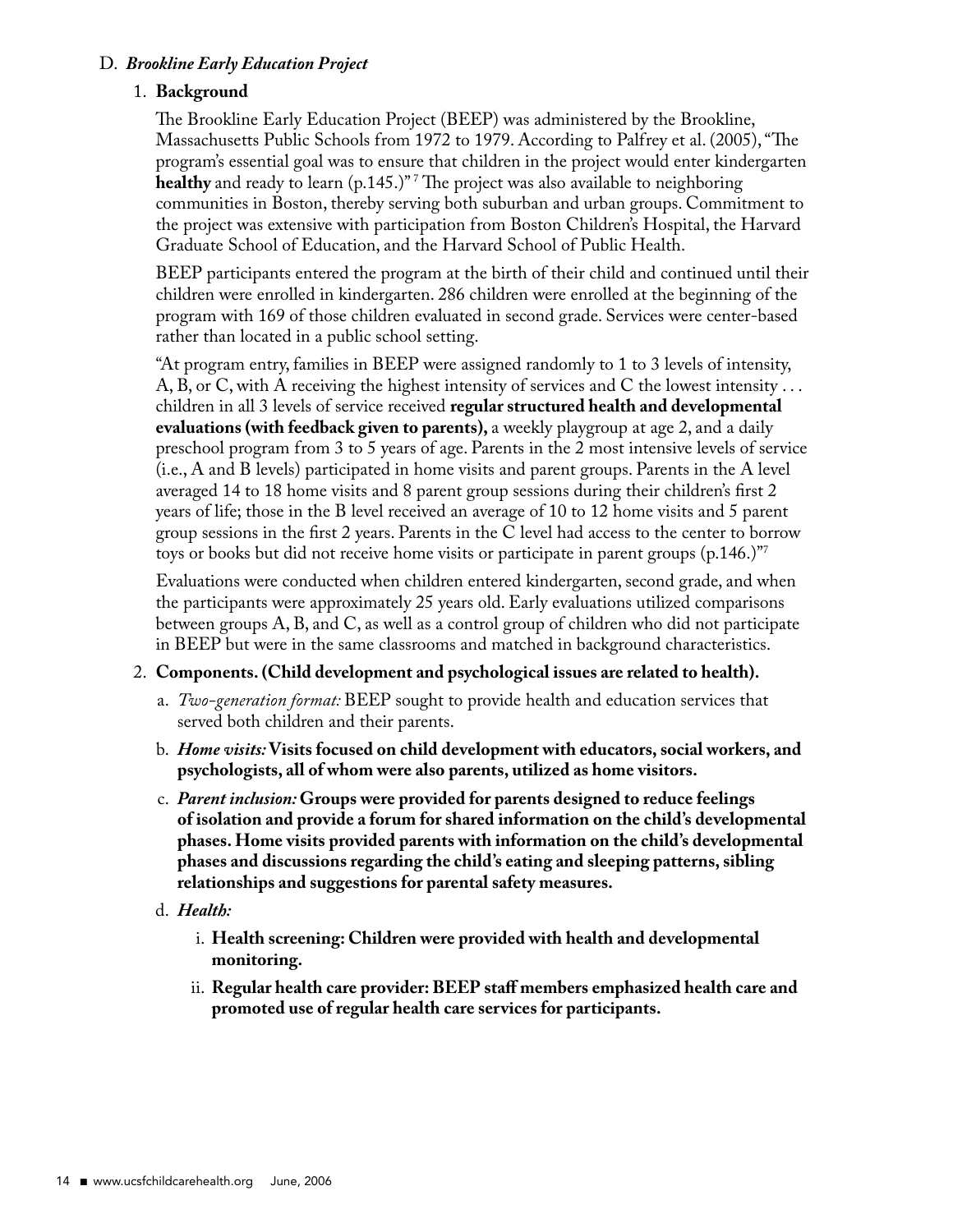e. *Prekindergarten programs:* Toy and book libraries and playgroups were arranged for preschool children at two years of age. Children 3-5 years old attended a daily preschool program based on "Piagetian constructivist developmental theory and focused on executive planning and organizing skills, consistent with the approach developed by the High/Scope Education Research Foundation."7

#### 3. **Outcomes**

- a. *Initial evaluation:* Evaluations were conducted when children entered kindergarten and second grade.
	- i. Social development: Positive associations were found for BEEP children in social development.
	- ii. Education: BEEP children improved in their acquisition of learning skills and strategies.
	- iii. Outcomes related to maternal educational status: Significantly, it was also found that for BEEP children whose mothers had lower educational status and who received a high-intensity program, **the children attained positive health and educational outcomes equivalent to children from more highly educated families.**
	- iv. **Regular health care provider: As a result of BEEP staff promoting health care and use of a primary care health provider, more BEEP families were able to use and maintain one consistent source of health care.**
- b. *25-year follow-up study:*
	- i. Income levels: As young adults, the BEEP intervention group had higher levels of income than their peers.
	- ii. Education: BEEP young adults also had higher levels of education than their control-group counterparts.
	- iii. **Health and well-being:The BEEP intervention group young adults appeared to have an enhanced sense of well-being and were better caretakers of their own health.**

Palfrey, et al. (2005) suggest that the comprehensive array of services may have been the key to these positive findings.7

As with all studies, BEEP also has limitations. The sample size was fairly small and assignment to groups was not randomized. Nonetheless, the Brookline Early Education Project was clearly associated with positive outcomes for participants both as children and as adults. It continues to hold the unique achievement of being one of very few important studies to emphasize health in both the intervention and as an outcome measure.

- E. Carolina Abecedarian Project<sup>20, 30, 31</sup>
	- 1. **Background**

The Carolina Abecedarian<sup>c</sup> Project, in operation from 1972-1985 at the Frank Porter Graham Child Development Center of the University of North Carolina, was a comprehensive early education project for young children at risk for developmental delays and school failure. "The goal of the program was to prevent mild mental retardation and improve academic and social competence at school entry for economically disadvantaged children (p. 51.)"20 Participants were low income families, usually consisting of a female

<sup>&</sup>lt;sup>c</sup>Abecedarian means one who learns the fundamentals of something, such as the alphabet.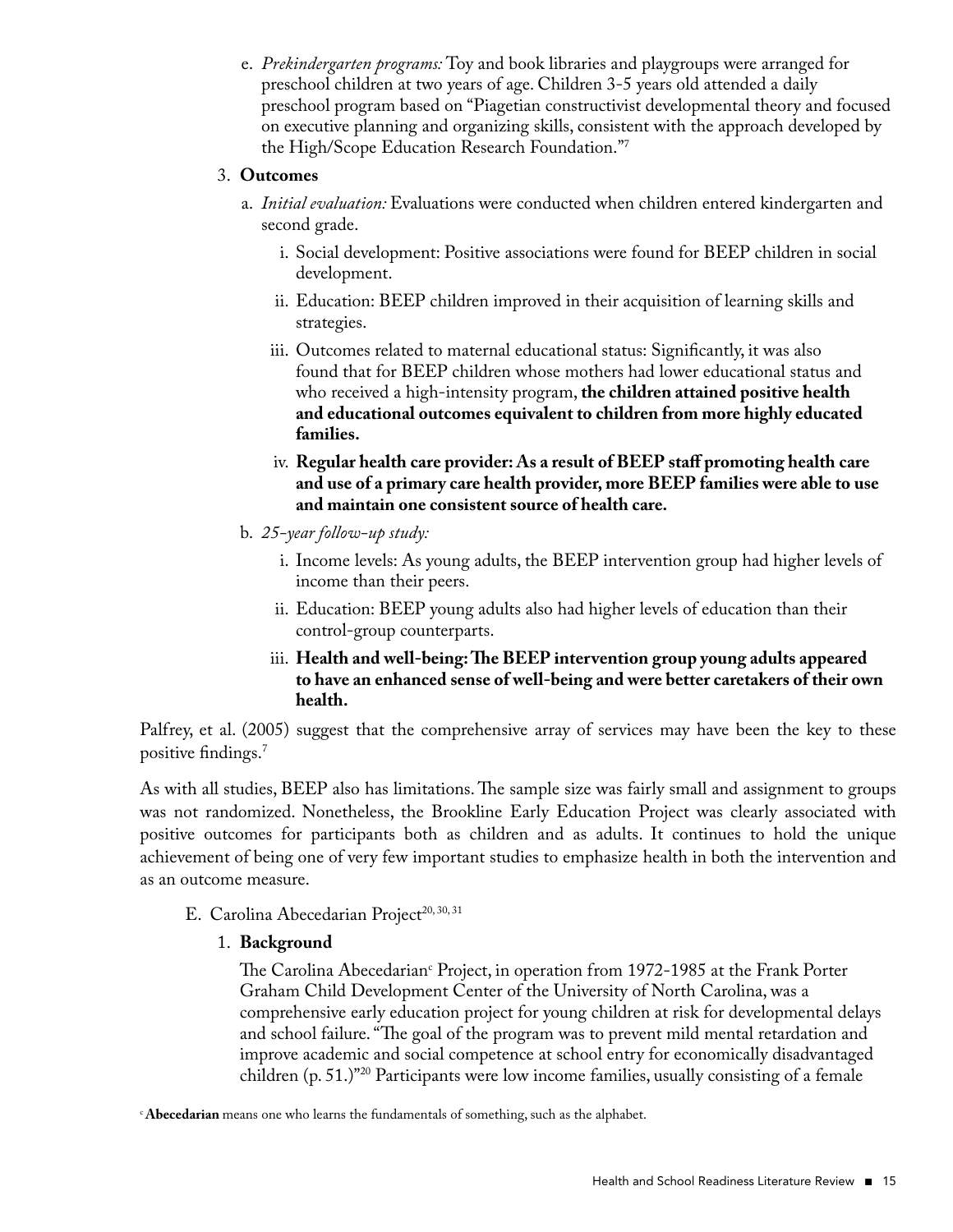parent who had an average IQ of 85, a low education level, and a mean age of 20 years. Referrals of the families to the project were made through hospitals, clinics, social service agencies, and other community resources.

 A High Risk Index score (the index included demographic information, parental education, income, intelligence, and maladaptive family behaviors20) was obtained for the families who were then randomized to the preschool intervention or control groups from birth to five years. Approximately one hundred (107) children were included in the final sample. Data for the initial analysis were collected every 6 months during the time the children were ages 6-54 months.

At age 5, prior to starting kindergarten, all the children were reassigned to either the intervention group, which included a school-age intervention component, or the control group. This research design resulted in four separate groups for comparison:

- Eight years of intervention five in preschool and three in primary school (the experimental/experimental [or EE] group with 25 children)
- Five years of intervention in preschool only (the experimental/control [or EC] group with 24 children)
- Three years of primary school intervention only (the control/experimental [or CE] group with 21 children)
- No educational intervention at all (the control/control [or CC] group with 22 children).<sup>31</sup>

 Outcomes were assessed by either comparing all four groups or by combining the EE and EC groups and the CE and CC groups.

 **While the Abecedarian Project included health components,there were no health outcomes reported.Both the intervention and control groups received the same health care and nutritional supplements from the same pediatricians.The researchers studied outcomes related to the educational intervention.**<sup>32</sup>

#### 2. **Components**

- a. *Preschool:* Programming for the preschool component was designed to improve children's cognitive and linguistic skills. Services were provided 5 full-days each week on a year-round basis at a child care center.
- b. *School age:* Children 5-8 years old were provided with extra academic exposure via a home/school resource teacher (HRT) who visited families approximately every other week with an average of 13-15 visits per year. These children no longer participated in center-based activities.
	- i. Home visits: Home activities that complemented concepts being taught at school were provided by the HRTs who not only made home visits, but also visited the children in their classrooms to ensure that the materials being given in the home matched the curriculum in the classroom.
- c. *Health:* **Pediatric care was provided at the center by a team of research nurses and pediatricians. Iron-enriched formula was also provided for both control and intervention group children.**
- d. *Parent inclusion:* Parents were encouraged to participate in family education sessions that focused on parenting and child development.

#### 3. **Outcomes**

a. *IQ:* It was found that, at the end of the preschool intervention, participants outscored non-participants in IQ scores. This difference continued to be significant until age 15,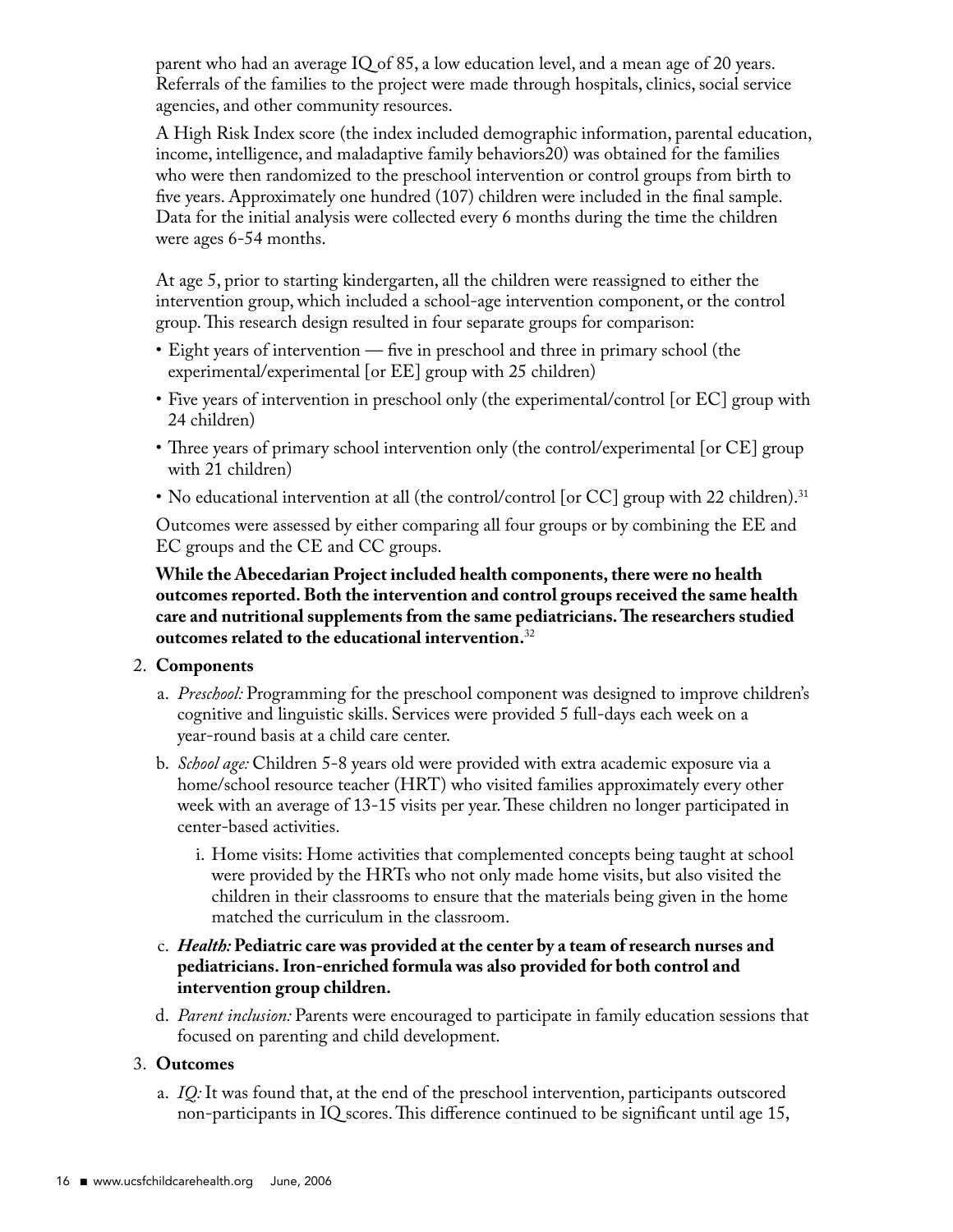when it finally faded and no difference was found in comparison to the control group. An interesting outcome of the study was that the IQ differences came from participation in the preschool component of the program. The group that only participated in the school-age intervention did not show this advantage in IQ.

- b. *Education:* Although IQ effects were no longer significant at age 15, children who participated in the preschool program showed significant differences in the areas of reading and math where scores were higher than in the control group. These children also had less grade retention and less special education placement. Unlike IQ, these results seemed to be most strongly associated with the school-age intervention. Karoly, et al. (1998) comment that "these results are suggestive of a role for high-quality, educational, center-based care in promoting early cognitive development, combined with subsequent school-age intervention to boost academic performance." $(p. 53)^{20}$
- c. *Maternal education:* As with the Syracuse study, mothers in the Abecedarian Project also were more likely to have significantly more years of education at the end of the project after having no difference at the beginning.

The Abecedarian Project is viewed as one of the stronger studies from a methodological standpoint because they included a control group from the beginning of the study. They compared findings from the intervention group with a randomly selected control group. It has received a "proven" rating from RAND's Promising Practices Network.

#### F. *Elmira Prenatal/Early Infancy Project*

#### 1. **Background**

 The Elmira Prenatal/Early Infancy Project (PEIP), also known as the Elmira Nurse Home Visitation Program, took place from 1978 to 1982 in Elmira, New York. The intent of the study was to ascertain the effects of home visiting on first-time mothers and their children, who were considered to be at high risk for poor family and child outcomes. Four hundred study participants were recruited from prenatal clinics and social service agencies. Most were unmarried (62%) with low socioeconomic status (59%) and nearly half of the participants were less than 19 years of age at registration (48%.) Participants were randomly assigned to one of two intervention groups or one of two control groups. The difference between intervention groups was the duration of home visits: one group received home visiting only during pregnancy, while the other received home visits until the children were two years old. Free transportation to prenatal and well-child health care was provided for both intervention groups and one of the control groups.

#### 2. **Components**

#### a. *Home visits/health:*

i. **Nurse visits:**

 **Visits by the registered nurses were designed to improve maternal functioning in the areas of prenatal health, child health and development, parenting, and future goals planning. Nurses also taught parents how to create a support system by linking with family and friends as well as utilizing available health and human services. Approximately 9 visits occurred during pregnancy with a total of 23 visits from the child's birth to age 2.**

- ii. **Nurses also addressed the following areas with mothers/families:**<sup>33</sup>
	- **• Substance abuse**
	- **• Issues related to low-birth weight deliveries and poor child outcomes:**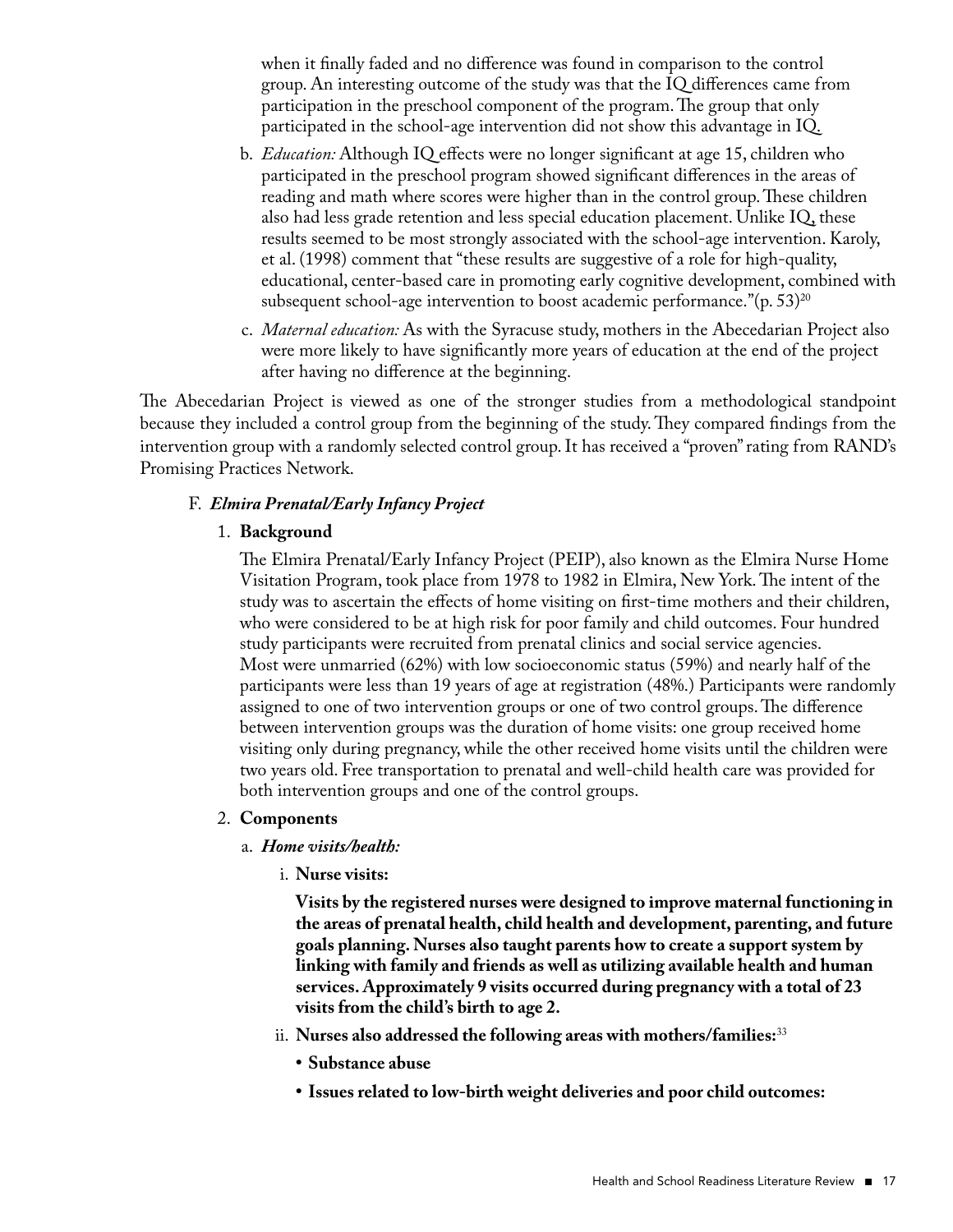- **- inadequate weight gain**
- **- inadequate diet**
- **- inadequate use of office-based prenatal care**
- **- hypertension**
- **• Abuse and neglect**
- **Rapid, successive pregnancies**
- 3. **Outcomes**<sup>33</sup>
	- a. *Emergency room visits:* **during the second year of life, intervention group children were seen 32% fewer times than control group children.**
	- b. *Child abuse and neglect:* **home-visited children had 80% fewer verified cases of abuse and neglect.**
	- c. *Children of women who smoked:* **Of children whose mothers smoked 10 or more cigarettes per day,those in the intervention group had significantly higher IQ scores at ages 3 and 4 than children of smokers in the control group.**
	- d. *Maternal life course:* **For women in the intervention group who were classified as poor and unmarried,the following was found in comparison to the control group:**
		- i. **Fewer subsequent pregnancies**
		- ii. **Fewer subsequent births**
		- iii. **Longer time between births of first and second children**
		- iv. **Fewer months on welfare**
		- v. **Fewer months receiving food stamps**
		- vi. **Fewer behavioral problems resulting from substance abuse**
		- vii. **Fewer arrests**
	- e. **Antisocial behavior among study children at age 15. Children living with poor, unmarried women in the intervention group compared to the control group showed the following behaviors by age 15**
		- i. **Fewer incidences of running away**
		- ii. **Fewer arrests**
		- iii. **Fewer convictions and violations of probation**
		- iv. **Fewer lifetime sex partners**
		- v. **Fewer cigarettes smoked per day**
		- vi. **Fewer days having consumed alcohol**

Olds and colleagues (1999) replicated the Elmira Project in Memphis, Tennessee and concluded that the home visitation program was most beneficial for families at high-risk, i.e., poor, unmarried, first-time mothers. They caution against replication on a wide scale basis due to possible lessened effectiveness of the program. However, at the time of their study in 1999, funding had been made available to replicate the program in Los Angeles, Fresno, and Oakland, California; Oklahoma City, Oklahoma; St. Louis, Missouri; and Clearwater, Florida.<sup>33</sup>

#### G. *Infant Health and Development Program*

1. **Background** The Infant Health and Development Program (IHDP), initiated in 1985, was a comprehensive early intervention for low-birth-weight (less than or equal to 2,500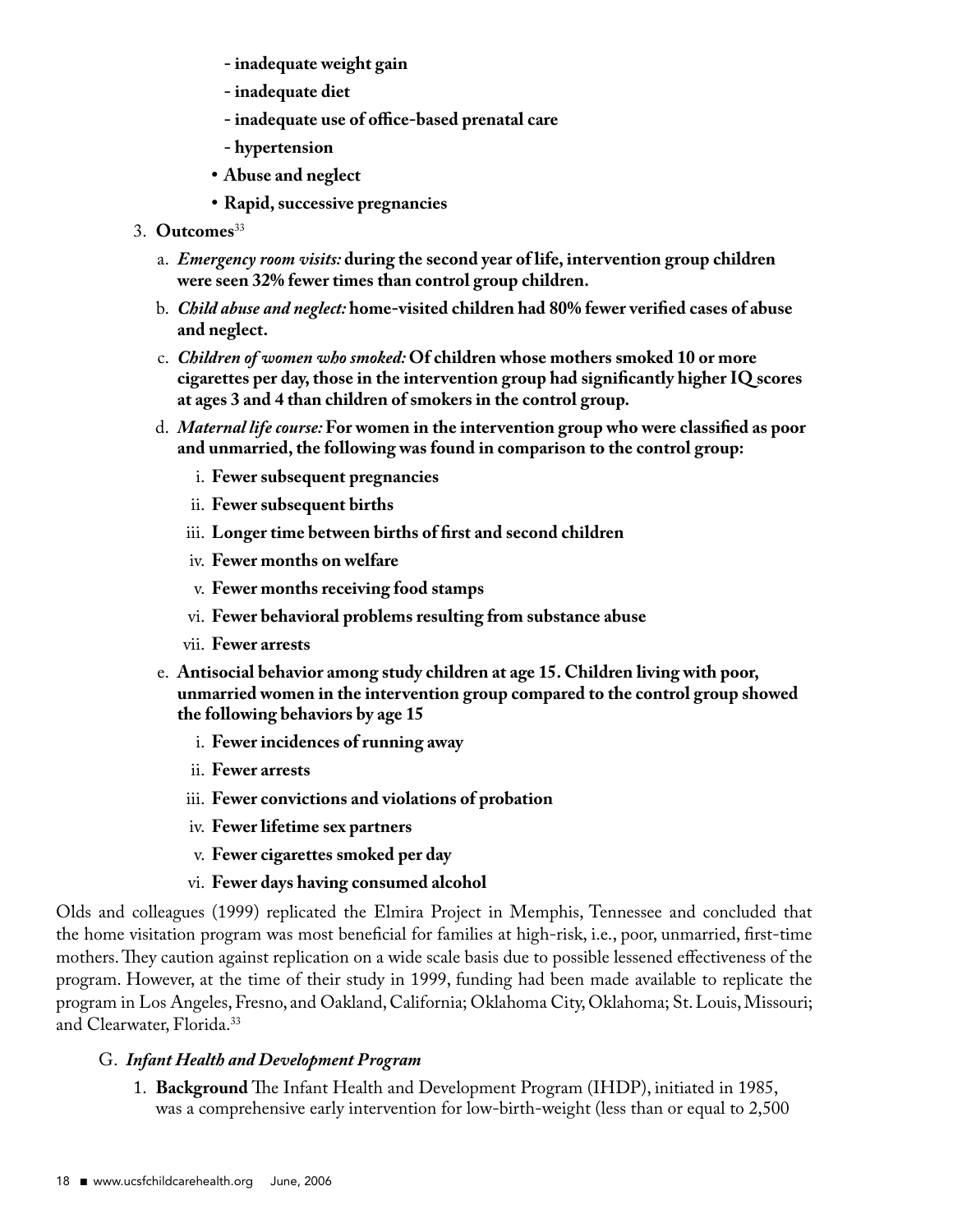grams), premature (less than or equal to 37 weeks) infants designed to reduce the infants' health and developmental problems. A sample of 985 infants was "categorized into two birth-weight groups: greater than  $2,000g =$  "heavier" and less than or equal to 2,000g = "lighter." One-third of the sample came from the heavier group and two-thirds from the lighter group. Within each weight group, one-third of the subjects were randomized to the intervention group and two-thirds to the control group. The randomization procedures monitored balance between groups for birth weight, gender, maternal education (less than high school; high school graduate; some college, or more), maternal race (African-American, Hispanic, and white/other), primary language in the home, and infant participation in another study. Random assignment procedures resulted in 377 infants (142 heavier, 235 lighter) in the intervention group and 608 infants (220 heavier, 388 lighter) in the control group  $(p, 4)^{34}$ 

 The program was operated in eight medical institutions in Little Rock, Arkansas; New Haven, Connecticut; Miami, Florida; Cambridge, Massachusetts; Bronx, New York; Philadelphia, Pennsylvania; Dallas, Texas; and Seattle, Washington from 1985 to 1988.34

#### 2. **Components**

Interventions began after discharge and were provided until the child reached 36 months.

- a. *Assessment and referral:* All children received **medical,social, and developmental assessments** with referrals as appropriate.
- b. *Home visits:* The intervention group received visits from a home visitor weekly for the first year and bi-weekly for the duration of the program. *The home visitors focused on children's health issues* as well as social and intellectual development. Parents were taught problem-solving skills so they could address the needs of their children as they arose. The home visitors were college graduates with special training in the area of early childhood care and education.

 **Ramey and Ramey (1993) detail the duties of the home visitors: "Home visitors facilitated the delivery of health care by explaining the importance of specific procedures, arranging for transportation to offices and clinics, accompanying parents (when useful), and observing the hygiene and health care behaviors in the home.Thus, home visitors were viewed as liaisons in the health domain, but not as the primary providers of health care (p.136)"**<sup>35</sup>

c. *Health:* **Ramey and Ramey continue their description of health services provided by the home visitors:**

 **The strategy for addressing health of the children included (1) regular highquality health surveillance (following the schedule recommended by the American Academy of Pediatrics for visits and procedures during the first three years of life), including home visitor assistance with scheduling,transportation,referral, and additional care as needed; (2) parent education through home visiting regarding basic nutrition, hygiene, and the need for specialized care of premature and low birth weight children (adapted for each child); (3) in the Child Development Centers,when children were between 12 and 36 months of corrected age (determined as chronological age minus weeks of prematurity), all employees were trained in health care behaviors to meet standards set by the American Academy of Pediatrics and the Centers for Disease Control.Because of the potential vulnerability of these at-risk children,the maintenance of these standards was monitored weekly by project staff, including written documentation, and supplemented by outside professional monitoring. In the domain of health,some children were judged to need specialized therapies,such as physical therapy and**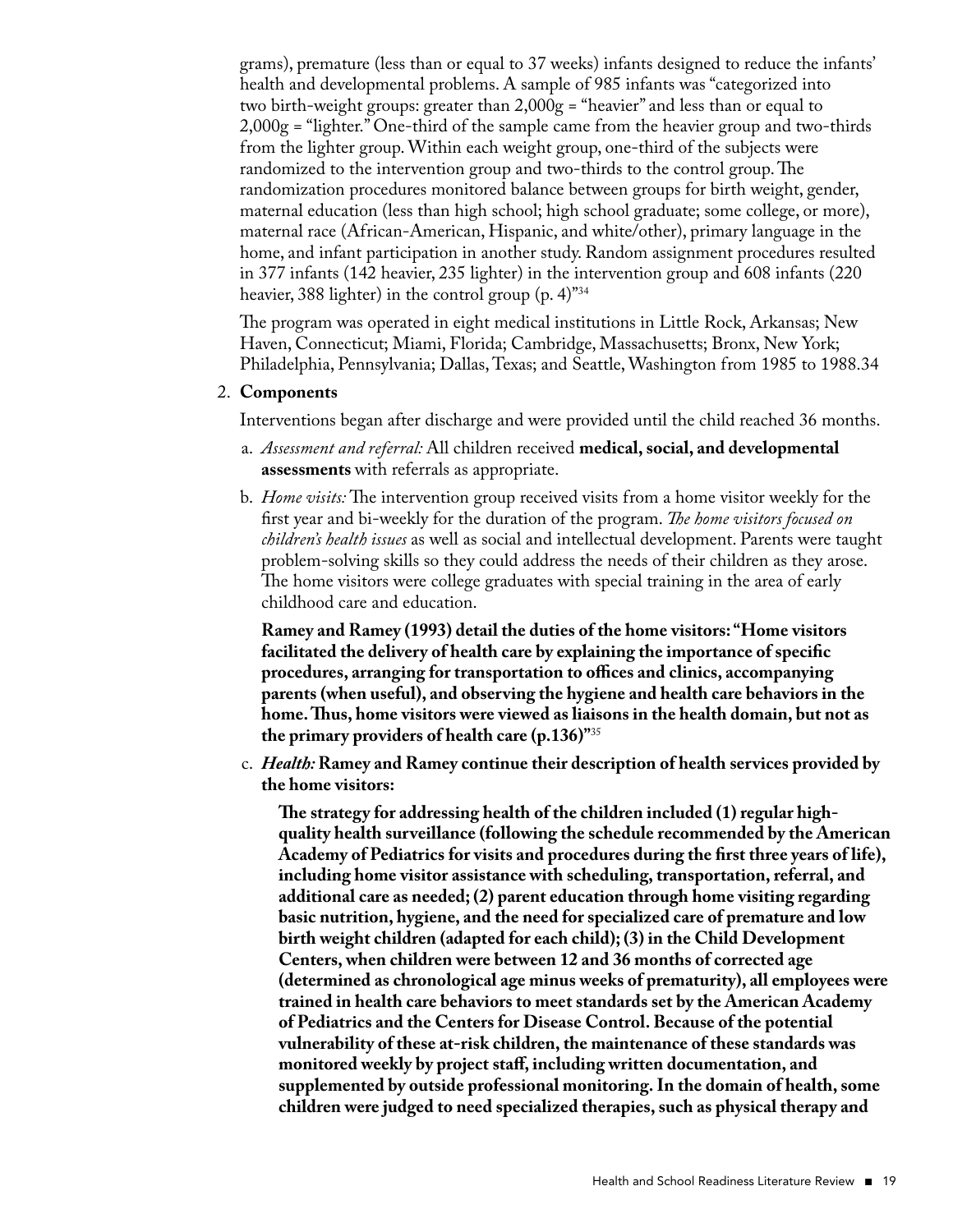**speech therapy, and these were provided to all children for whom it was recommended by the primary physician.Transportation and other assistance in receiving these supplemental therapies were facilitated by home visitors and other project staff. (p.137)**<sup>35</sup>

- d. *Child care:* The intervention group also received educationally-based child care services which occurred year-round, five days per week starting when the infants were 12 months old.
- e. *Parent inclusion:* Beginning when the child was 12 months old, bimonthly parent group meetings provided parents with information on child rearing, **health and safety,** and other parenting concerns, along with some degree of social support.
- *3. Outcomes*
	- a. *IQ:* At the end of the 36-month intervention, IQ scores for children in the intervention group were significantly higher than control group children. At ages 5 and 8, follow-up studies indicated the IQ differences had faded except for children in the intervention group who were "heavier" low-birthweight children.
	- b. *Health:*<sup>34</sup>
		- i. **Lighter-birth-weight children in the intervention group reported higher morbidity scores (i.e., a higher presence of health conditions over three years) than did lighter- birth-weight children in the control group. No significant differences were found between groups for the heavier-birth-weight infants.**
		- ii. **No significant differences were found between groups for functional status or for maternal perceptions of the child's health.**
		- iii. **Behavior-problem scores at 24 and 36 months of age demonstrated a significant intervention effect at both ages.The 36-month behavior scores indicated that the IHDP was more effective for African-American infants than for European American infants.**
		- iv. **Behavioral measures showed significantly better scores for the intervention group than the control group at age 3. No significant differences remained at age 5.**
		- v. **At age 3 years,the intervention group scored significantly higher than the control group on the morbidity index, indicating a higher rate of brief illnesses in the intervention group. (The authors explain this finding as possibly being due to the increased risk of illness associated with center-based child care and a greater number of physician office visits by intervention program children).There were no significant differences remaining at ages 4 to 5 years.**<sup>36</sup>
		- vi. **There were no significant differences between the groups at ages 3 or 5 for number of hospitalizations.**<sup>36</sup>
		- vii. **One study**<sup>37</sup> **looked at child behavior at 30 months and found that intervention group children had higher scores than the control group children on all child behavior measures.The intervention group children had significantly higher ratings for persistence (i.e., goal-directedness), enthusiasm (i.e., quality of interest), and overall child behavior (i.e.,summary of enthusiasm, persistence, cooperation with mother, and enjoyment of reward).**
		- viii. **A study**<sup>38</sup> **of low-income children in the IHDP found significantly more intervention group than control group infants with scores less than 65 on the Total Problems scale of the behavioral outcome measure (85% versus 73%).**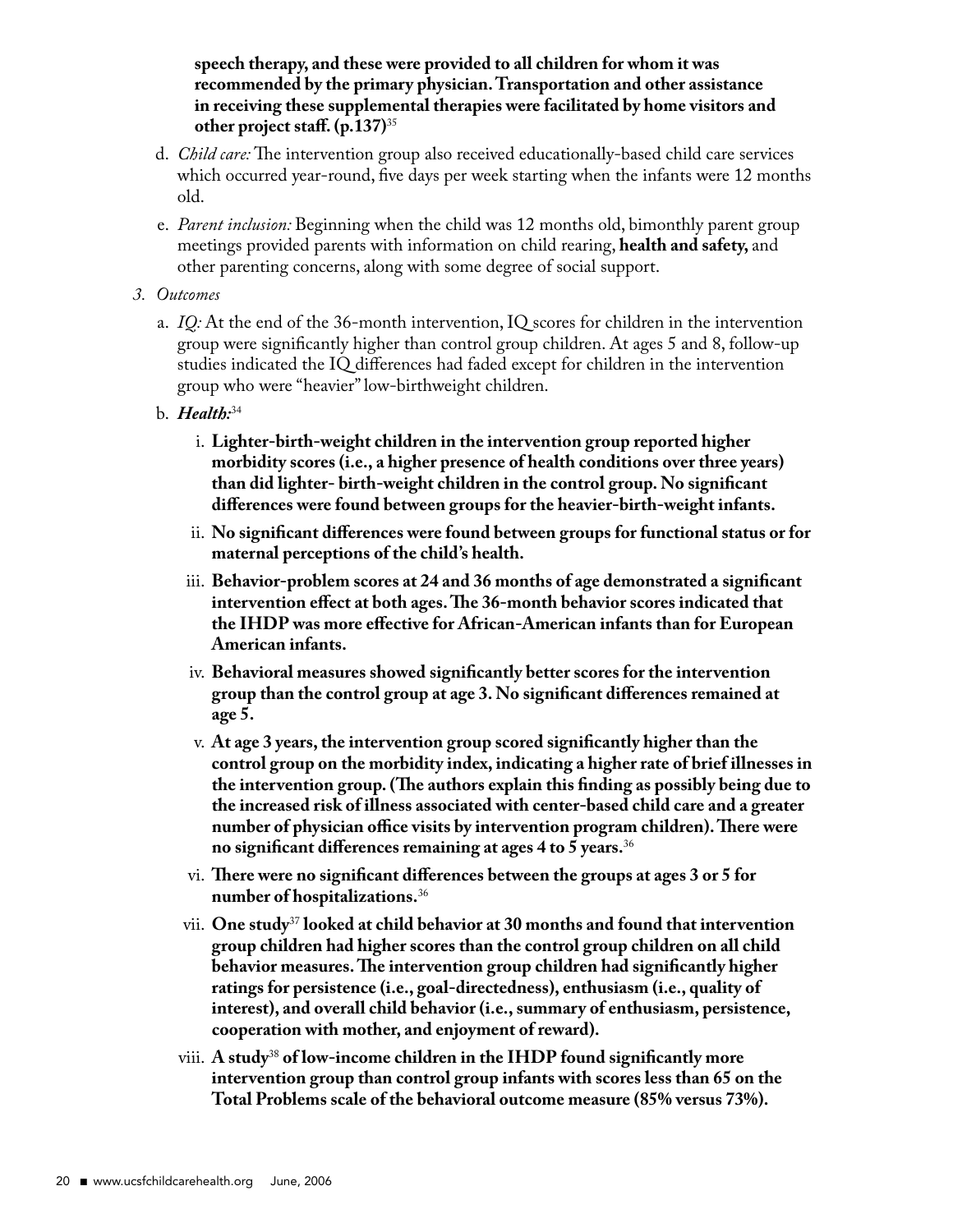**There were no significant differences between groups with regard to health status or growth status.**

- ix. **Bradley,Burchinal, and Casey (2001)**<sup>39</sup> **assessed whether a child's home environment impacted the effects of the IHDP on 36-month IQ and behavior scores.Their results showed that the intervention group had significantly better scores than the control group on behavioral outcome measures.They also found that there was no significant relationship between intervention group status and** Home Observation for Measurement of the Environment **(HOME) scores for behavioral measures,suggesting that the quality of the home environment does not affect the impact of the IHDP on behavioral outcomes.**
- c. *Math achievement:* Also at age 8, the children in this latter group still held a significant advantage in math achievement scores over their control counterparts.
- d. *Level of participation:* A finding of interest was that at 2 and 3 years of age, those children whose families had higher participation in intervention services had better scores on cognitive tests than those who had less consistent participation.<sup>40</sup>

The IHDP has received a "proven" rating by RAND's Promising Practices Network.

#### **Programs H-M: Selected Current State and Regional Programs**

Programs were selected based first on the presence of health outcomes (if any), secondly on the inclusion of children's health in their goals and program components, and lastly, on the comprehensiveness of their agenda or plan. While this paper cannot describe all programs fitting these criteria, the following states and regions represent a sample of regionally mixed, promising programs. ( I think using the phrase "promising programs" indicates they are strong examples.)

- H. Arizona's School Readiness Action Plan
- I. Smart Start North Carolina
- J. First Steps South Carolina
- K. Early to Rise: Improving the school readiness of Philadelphia's young children
- L. Kids Matter Washington State
- M. Achieving School Readiness: A 5-Year Action Agenda for Maryland

#### H. **Arizona's School Readiness Action Plan41**

1. **Background**

 Arizona's Action Plan is a recent (2004) endeavor motivated by the goal of ensuring that all Arizona children begin 1st grade safe, **healthy** and ready to succeed. The Governor's School Readiness Action Plan was developed with input from 144 business and community leaders, child care, education and health professionals, tribal representatives, state agencies, and elected officials.

- 2. **Components**
	- a. *Provide parent education and family support programs that strengthen families and promote school readiness.* 
		- i. **Increase funding for Healthy Families (a strengths-based child abuse prevention program.)**
	- b. *Increase health screening for Arizona children birth through 6 years old beginning with children covered by Arizona Health Care Cost Containment System (AHCCCS) and*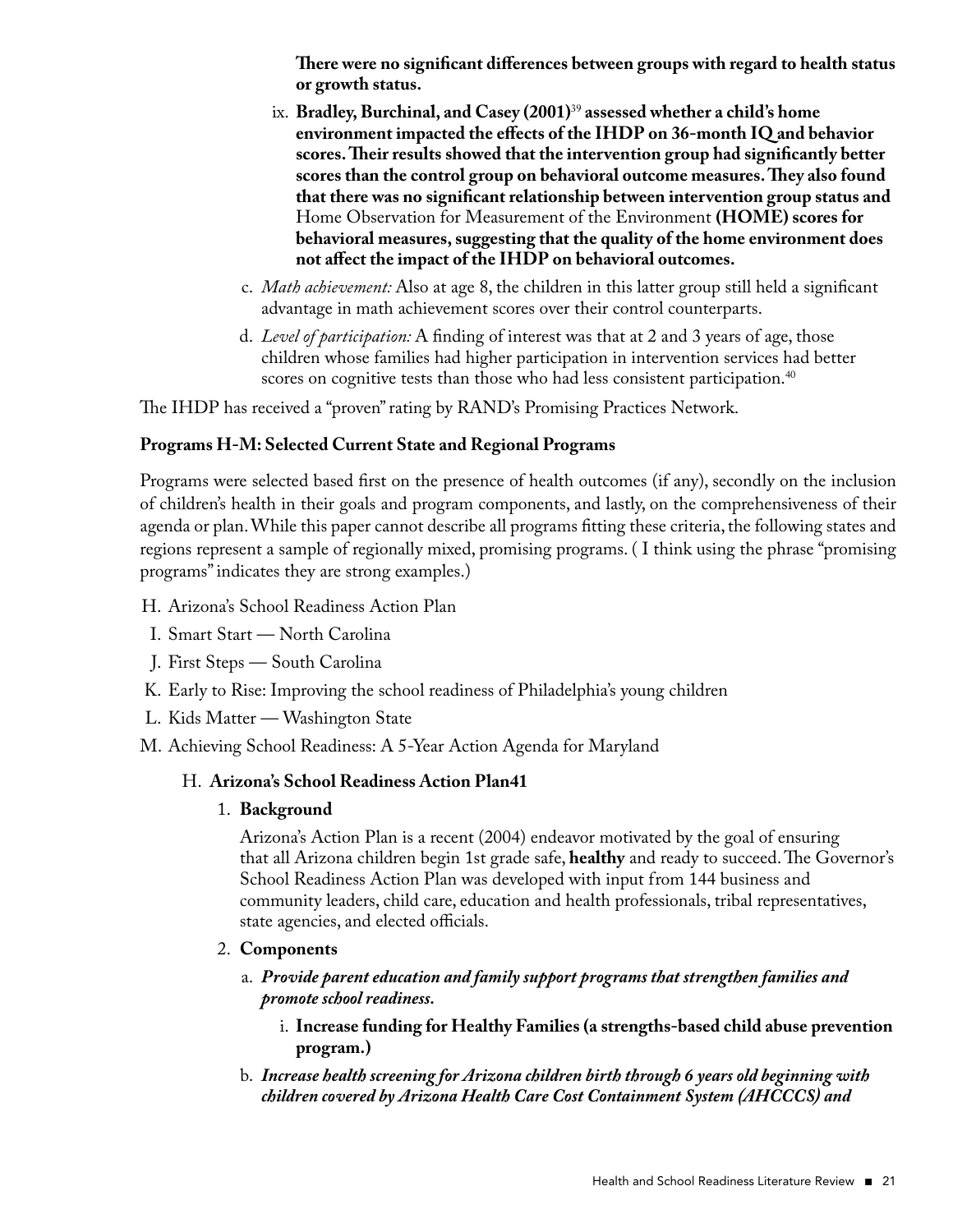#### *KidsCare (Arizona's health insurance program for children under the age of 19 not covered by other health insurance.)*

- i. **Increase the number of children with well-child health screens.**
- ii. **Screen Neonatal Intensive Care Unit (NICU) babies and refer those with possible developmental delays to early intervention services/programs.**
- iii. **Engage experts in screening and treating children with developmental delays.**
- iv. **Train more health professionals and lay people to identify children with possible developmental delays.**
- v. **Train child care center staff to screen children for oral health needs.**
- vi. **Screen all children born in an Arizona hospital for hearing ability prior to discharge.**
- c. *Provide child care and preschool staff with access to a nurse health consultant.*

#### i. **Design a Health Consultation System.**

- d. *Create public-private partnerships to build capacity of local communities to provide quality ECE programs.*
- e. *Improve the quality, health and safety of ECE settings.*
	- i. **Ensure sufficient monitoring of health and safety standards in licensed child care.**
- f. *Increase the pool and retention of qualified early care and education professionals.*
- g. *Provide adequate funding for child care subsidies at a level that promotes high quality ECE to enhance Arizona students' chances of academic success by making voluntary full-day kindergarten available to every child.*
- h. *Phase-in high quality state-supported preschool.*
- i. *Coordinate early care and education functions between state agencies, Head Start and Tribes.*

#### 3. **Outcomes**

 While there are no formalized plans for evaluating the results of the Action Plan, the governor has listed the following indicators to be measured:

- a *Ready Families*
	- i. **Increase number of families served by Healthy Families**
	- ii. **Increase number of AHCCCS enrolled children (aged 15 mos. and 3-6 years) who receive EPSDT well child screening**
	- iii. **Increase number of one year olds who receive oral health screening**
	- iv. **Increase number of ECE settings using a health consultant**
- b. *Ready Programs and Schools*
	- i. Increase number of high quality programs (accreditation, self-study, or technical assistance)
	- ii. Increase number of schools offering voluntary full-day kindergarten
- c. *Ready Teachers*
	- i. Increase number of teachers with an Associate of Arts degree in Early Childhood Education
	- ii. Increase number of K-3 teachers with Early Childhood Endorsement/Certificate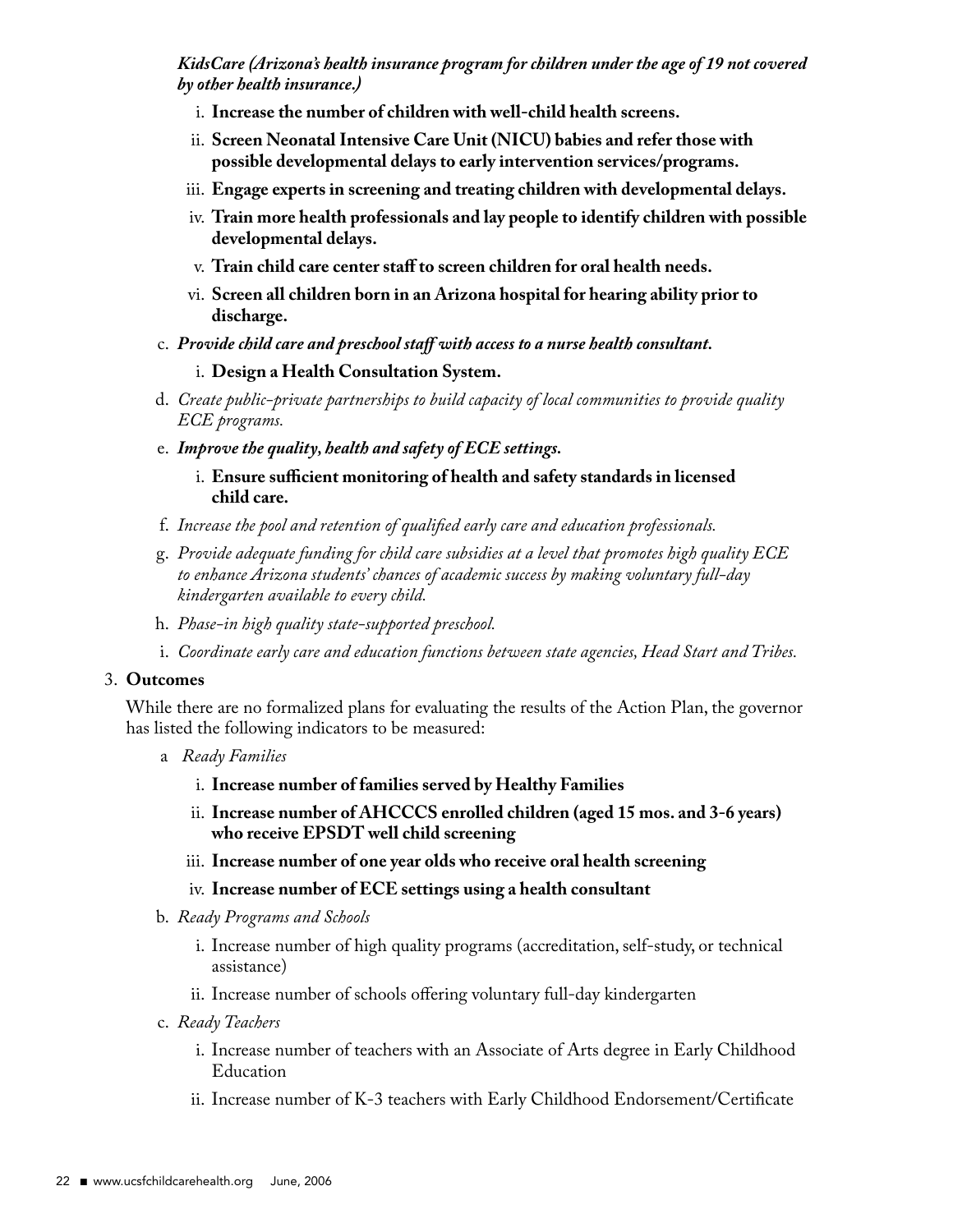- iii. Increase the number of Early Childhood Education Scholarships
- d. *Ready Systems*
	- i. Consolidate Department of Economic Security (DES) early childhood education functions within DES
	- ii. Implement the early childhood marketing campaign with community partners
	- iii. Complete fund maximization plan
	- iv. Implement statewide evaluation of the early childhood education system
	- v. Implement the governance structure

#### I. **Smart Start — North Carolina**

1. **Background**

 North Carolina's Early Childhood Initiative (Smart Start) was created in 1993 as a partnership among state government and local leaders, service providers, and parents to better serve children under six and their families. The state distributes funds to countybased Partnerships for Children, which are nonprofit corporations established specifically for the purpose of administering Smart Start activities.

 Smart Start programs and services provide access for children under age six to high-quality and affordable child care, **health care,** and other critical family services. **The primary goal of Smart Start is to ensure that all children enter school healthy and prepared to succeed.**<sup>42</sup>

 According to one of the many monographs written about the initiative, Smart Start functions as follows:

 Smart Start local partnership boards assess the needs of children and families in their community as well as resources and services available to meet those needs. Based on this assessment, a comprehensive plan is developed to create a continuum of communitybased services for children, ages 0-5. In each local partnership, planning teams make decisions about the kinds of programs that are developed using Smart Start funding and how to integrate existing resources with Smart Start funding. North Carolina Partnerships for Children (NCPC) board members, staff and key stakeholders from state agencies review each local partnership's plan at length. These stakeholders facilitate counties' efforts by identifying and coordinating available funding and other supports their agencies can offer. They also identify additional sources of funding, technical assistance and other resources that can help a county reach its goals.

 As required by legislation, Thirty percent (30%) of all Smart Start service funds are spent on child care subsidies. Forty percent (40%) of funds are used on other child care related services (e.g., child care resource and referral, quality improvement projects and teacher wage supplements), **leaving thirty percent (30%) for health and family support activities.** Typically, local partnerships fund subcontractors to provide needed services.<sup>43</sup>

#### In actual practice, the health component of Smart Start receives 10% of the funding.

#### 2. **Components**<sup>42</sup>

 It is difficult to specify the interventions and components of Smart Start because it funds local partnerships that have flexibility in what kind and how their services are provided. Even so, Smart Start services are generally grouped in this manner:

- a. *Child Care and Education*
- b. *Family Support and Education*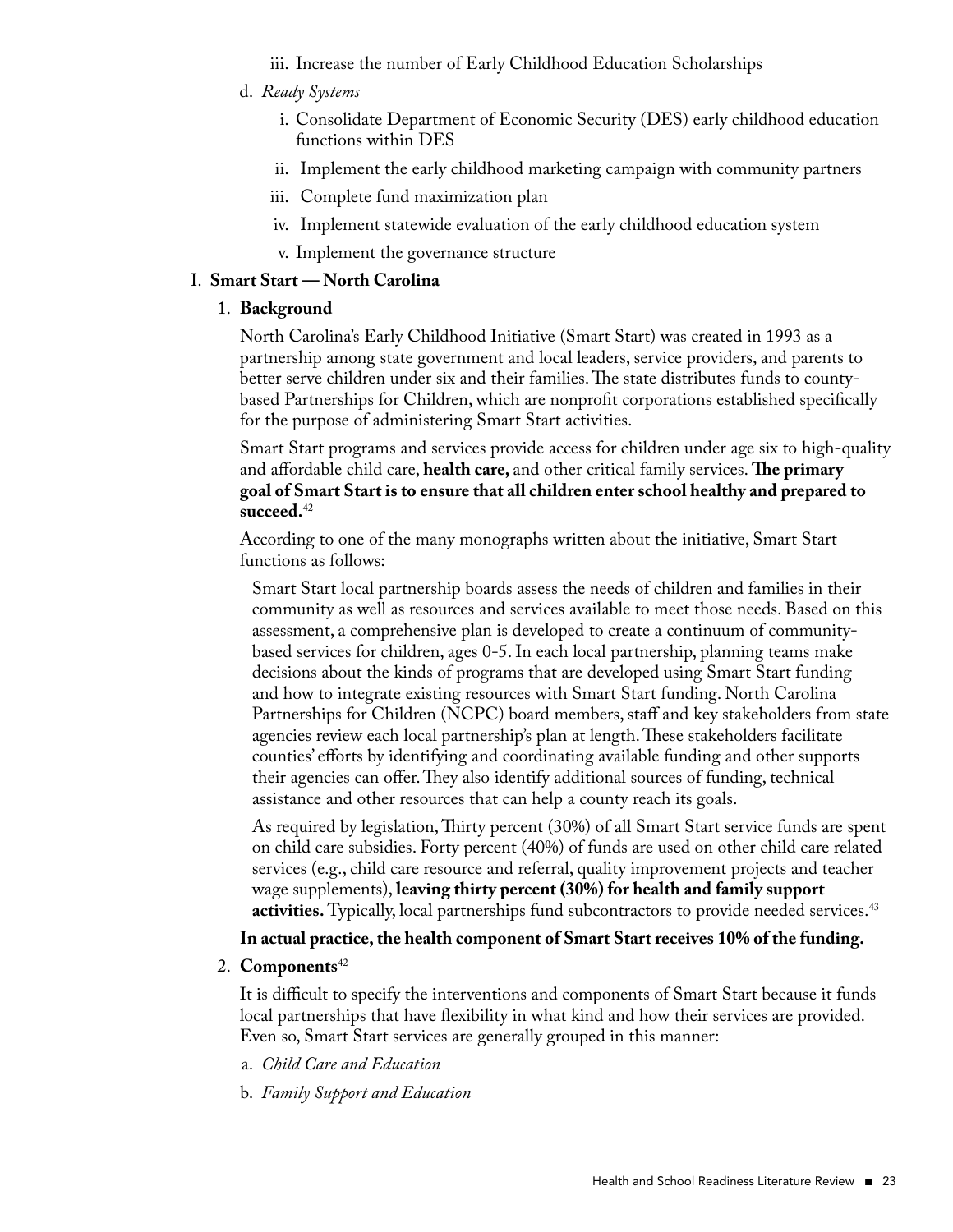- c. *Health Care and Education (Not all of the following components are provided by each program. Rather, these are components from a number of different Smart Start partnerships.):*
	- i. **Support for Immunizations**
	- ii. **Health and Developmental Screenings**
	- iii. **Health Education for Parents and Child Care Providers**
		- *Child Care Health Consultants:* The role of consultants may vary by individual programs and partnerships, but in general, consultants provide advice and workshops on development issues, special health care needs, infectious/contagious disease, nutrition, injury prevention, health screenings and mental health.<sup>44,45</sup>
	- iv. **Access to mental health care**
	- v. **Health promotion**
	- vi. **Nutrition services**
	- vii. **Injury prevention**
	- viii. **Provision of a mid-level Health Practitioner**
	- ix. **Preventive Dental Care Program**
	- x. **Dental Treatment**
	- xi. **Purchase of equipment and supplies necessary for Vision Screening**
	- xii. **Support for the Mobile Health Unit providing outreach and treatment**
	- xiii. **Childcare Outreach Nurses**
	- xiv. **Early Intervention Teams**
	- xv. **Vision Screening — Prevent Blindness of North Carolina**
	- xvi. **In-Home Visitation**
	- xvii. **Health Care Coordination**
	- xviii. **Nursing Education and Technical Assistance**
	- xix. **Community Transition Coordinator (for "at-risk" infants)**
	- xx. **Survey of dental health care providers and parents to identify dental health needs in the county**
	- xxi. **Sickle Cell education for childcare providers and preschool program staff**
	- xxii. **Health Check Coordinator**
	- xxiii. **Nursing staff to visit childcare centers and verify immunization status of children**
	- xxiv. **Vision Screenings at childcare centers and family childcare homes**
	- xxv. **Eye injury education for parents**
	- xxvi. **Immunization Service expansion**
	- xxvii. **Food and Nutrition education programs**
- xxviii. **In-home breastfeeding support**
- xxix. **Pediatric Primary Care**
- xxx. **Parental Education in child development**
- xxxi. **Infectious disease control in out-of-home child care settings**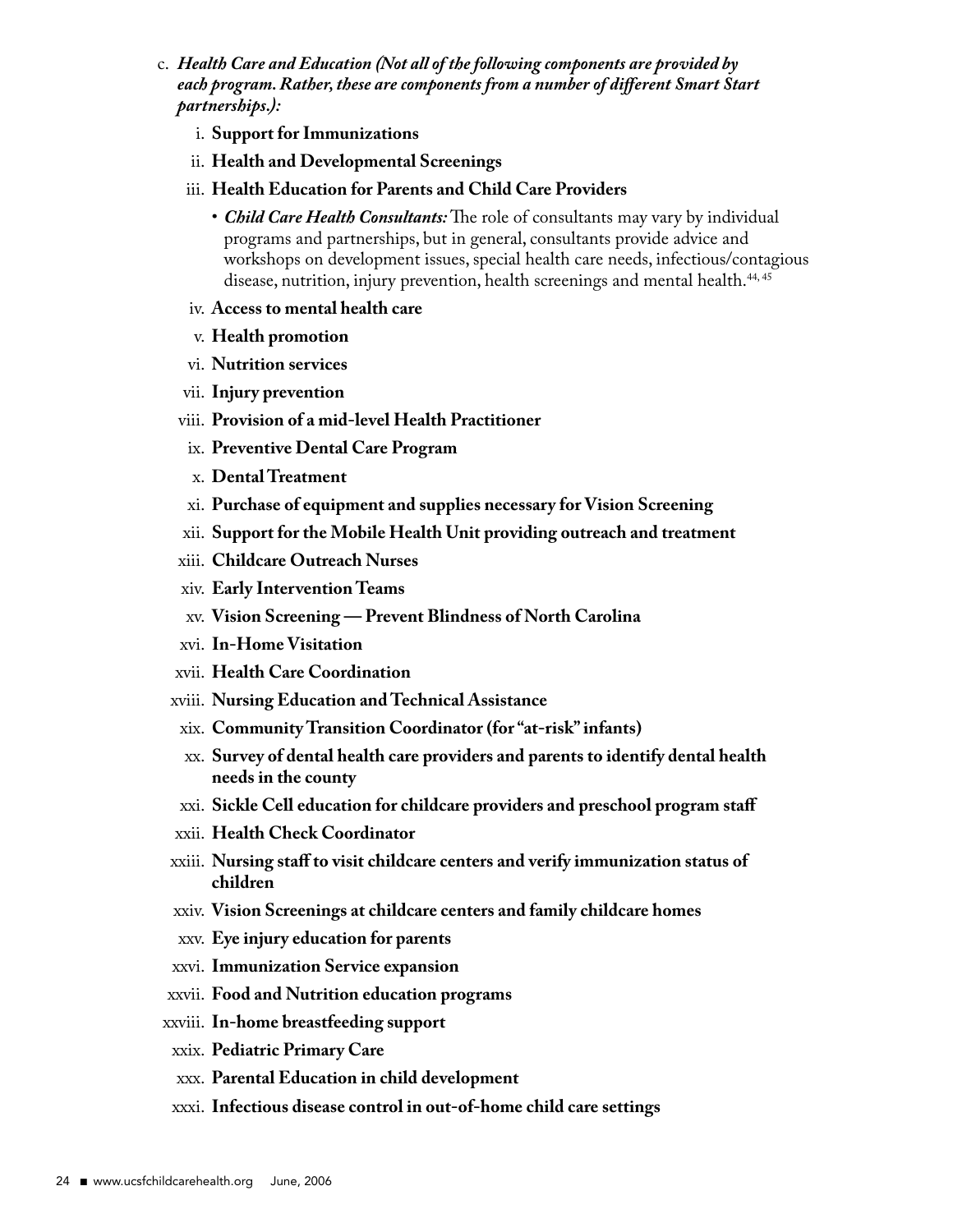#### 3. **Outcomes**<sup>42</sup>

 **Kropp, Kotch and Harris (2001) studied a sample of 711 Smart Start children and 1415 non-Smart Start kindergarten children to determine if Smart Start interventions were associated with children having a regular place of medical care,timely immunizations, and health screenings and follow-up.** Data were gathered on a form called the **Kindergarten Health Assessment** by school system or partnership employees.

- a. *Regular place of care:* **Smart Start children were found to have a regular place of health care significantly more than non-Smart Start children. "Regular place"was defined as either a private doctor or health department/community health center. "No regular place"was defined as an emergency room or no source of medical care. However, of the children with a regular place of care, 62% of non-Smart Start children had a private doctor compared to 48% of Smart Start children who appeared more likely to use the health department or community health centers.**
- b. *Immunizations:* **Smart Start children were twice as likely to have their DPT vaccinations than non-Smart Start children. Smart Start children were also more likely to have their last set of vaccinations on time, but this was not a significant difference.**
- c. *Screening tests* **included blood pressure, hemoglobin or hematocrit, vision, hearing, and developmental: no significant differences were found between groups in the category "need for screening follow-up."**
- d. *Illnesses/developmental problems.* **Five illnesses were examined: asthma, ear infection,speech problems, dental problems, and abnormal blood pressure.There were no significant differences of prevalence of these problems between the Smart Start and non-Smart Start groups.**

#### J. **First Steps — South Carolina**

#### 1. **Background**

 South Carolina's First Steps is very similar to North Carolina's Smart Start Initiative since it is a public/private endeavor which funds local county partnerships to prepare children ages 0-5 for successful entry into school. First Steps resulted from legislation that was passed in 1999; the program reached full statewide implementation in 2002.

#### 2. **Components**<sup>46</sup>

 Again like Smart Start, it is only possible to summarize the general program elements as the local partnership programs are providing the actual services. In general, First Steps focuses on these four components:

- a. *Early Education*
- b. *Family Strengthening*
- c. *Childcare Quality*
- d. *Healthy Start*
	- i. **Nutrition**
	- ii. **Affordable access to quality age-appropriate health care**
	- iii. **Early and periodic screenings**
	- iv. **Required immunizations**
	- v. **Initiatives to reduce injuries to infants and toddlers**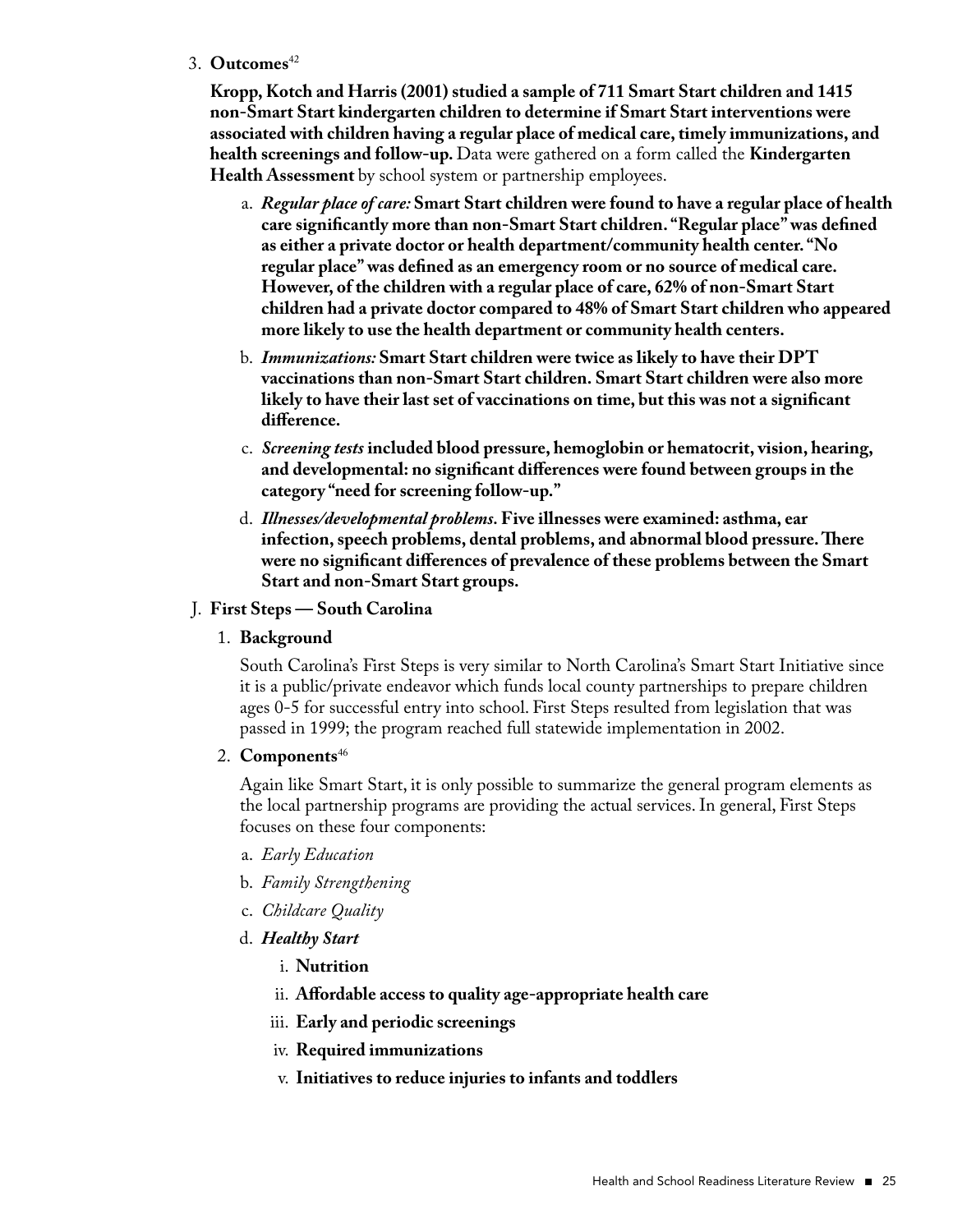#### vi. **Technical assistance and consultation for parents and child care providers on health and safety issues**

#### 3. **Outcomes**

 No evaluative studies have been completed on First Steps as of the present time. However, the High/Scope Research Foundation has been funded to develop a program impact report sometime in 2006. (See http://www.highscope.org/Research/SouthCarolinaFirstSteps.htm for updates on the report.)

 A difficulty that many of the local partnership programs have had in incorporating health components has been a rule in the law that forbids "supplanting" of any other publicly-funded health program by First Steps. Thus, most of the children who are eligible for First Steps are also eligible for Medicaid and therefore cannot be served by a First Steps health intervention.

The following data is from the Initiative's Fifth Anniversary Report 1999-2004<sup>47</sup>:

- a. *Referred uninsured and underinsured families with children 0–5 to medical homes through school readiness interventions and increased penetration of school readiness services to Medicaid eligible families.*
	- i. **3,419 children served through public health promotion programs.**
	- ii. **2,937 children served through nutrition programs.**
	- iii. **3,713 children linked to a doctor/medical home from 2002–2004.**
	- iv. **10,016 referrals made to support services such as doctors, dentists,WIC, and BabyNet for 8,094 families referred from 2002–2004.**
- b. *Increased immunization rates, adequate medical care and early referral for learning disability/health issues which impact school performance among South Carolina families with children 0–5. From 2002–2004, First Steps supported:*
	- i. **915 dental screenings.**
	- ii. **1,400 hearing screenings.**
	- iii. **688 vision screenings.**
	- iv. **9,179 developmental screenings.**
	- v. **1,525 home environment assessments (2004 only).**
	- vi. **In 2004, 99% of children in the First Steps-supported Parents as Teachers programs were fully immunized by age 2, 18 percentage points higher than the state average of 81%.**
- c. *Improved parent/caregiver knowledge regarding health and safety issues for young children, and potential educational success impact.*
	- i. **4,322 children served through home-based health services.**
- d. *Increased number of uninsured mothers receiving prenatal and postnatal care, in an effort to reduce the number of low birth weight babies.*
	- i. **1,453 pre-natal and post-natal assessments/visits.**
	- ii. **365 infant assessments/visits per year on average.**
- e. *Increased medical service delivery/integration at school and childcare sites where possible to meet parent needs and ensure health needs of young children are met.*
	- i. **5,027 children served through non-home-based health services.**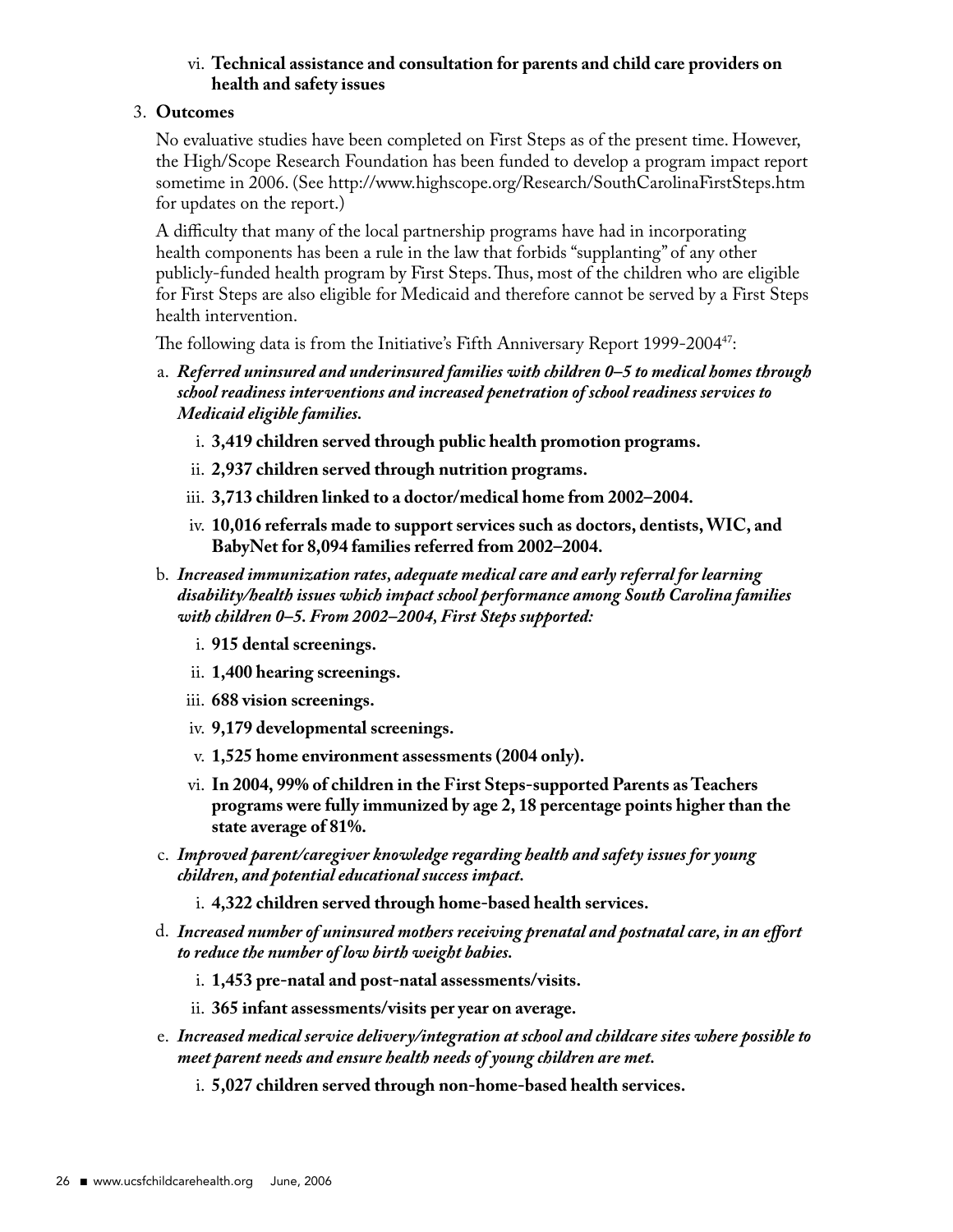- ii. **1,273 childcare facilities or schools received a health consultant visit from 2002–2003.**
- f. *Increased involvement of pediatric community in family literacy/school readiness referral and guidance.*
	- i. **9,074 books handed out at doctors' offices from 2002–2004.**

#### K. **Early to Rise: Improving the school readiness of Philadelphia's young children48**

#### 1. **Background**

 In 2001, the Improving School Readiness Project, funded by the United Way of Southeastern Pennsylvania, City of Philadelphia, and the School District of Philadelphia, took a comprehensive approach to developing an action plan for school readiness. The Project obtained feedback from parents, providers, and community leaders and also commissioned original research on the status of Philadelphia's children and families. The Project then developed a set of Core Areas to be addressed along with recommendations for each area. Again, due to the health focus of this literature review, only recommendation in the area of health will be shown.

#### 2. **Components**

- a. *Core Area: Early Care and Education*
- b. *Core Area: Health Care*
	- i. **Target health insurance outreach, enrollment and service efforts to uninsured children, particularly Medicaid-eligible children and those whose families face barriers (such as language/cultural issues.)**
	- ii. **Increase lead poisoning prevention and hazard removal activities.**
	- iii. **Target at-risk children for preventive dental hygiene and early oral care, beginning at age one.**
	- iv. **Merge the application for Medicaid/Child Health Insurance Plan with the application for Child Care Works,the state's subsidized child care program, and WIC,the federally funded child nutrition program.**
	- v. **Broaden the number of organizations actively engaged in enrolling uninsured young children in health insurance and assisting their families in maintaining their insurance status and using health services.**
	- vi. **Ensure that all eligible young children at the City's district health centers apply for and receive appropriate insurance coverage.**
- c. *Core Area: Public Engagement of Parents*
- d. *Core Area: Parent Involvement, Education and Support*
	- i. Engage parents about child development through school readiness/child development specialists in high trust, low stigma settings such as **health care practices,**ECE settings and communities of faith.
- e. *Core Area: Systems Coordination*
- 3. **Outcomes**

No outcomes or plans for evaluation were found at this time.

#### L. **Kids Matter — Washington State**<sup>49</sup>

1. **Background**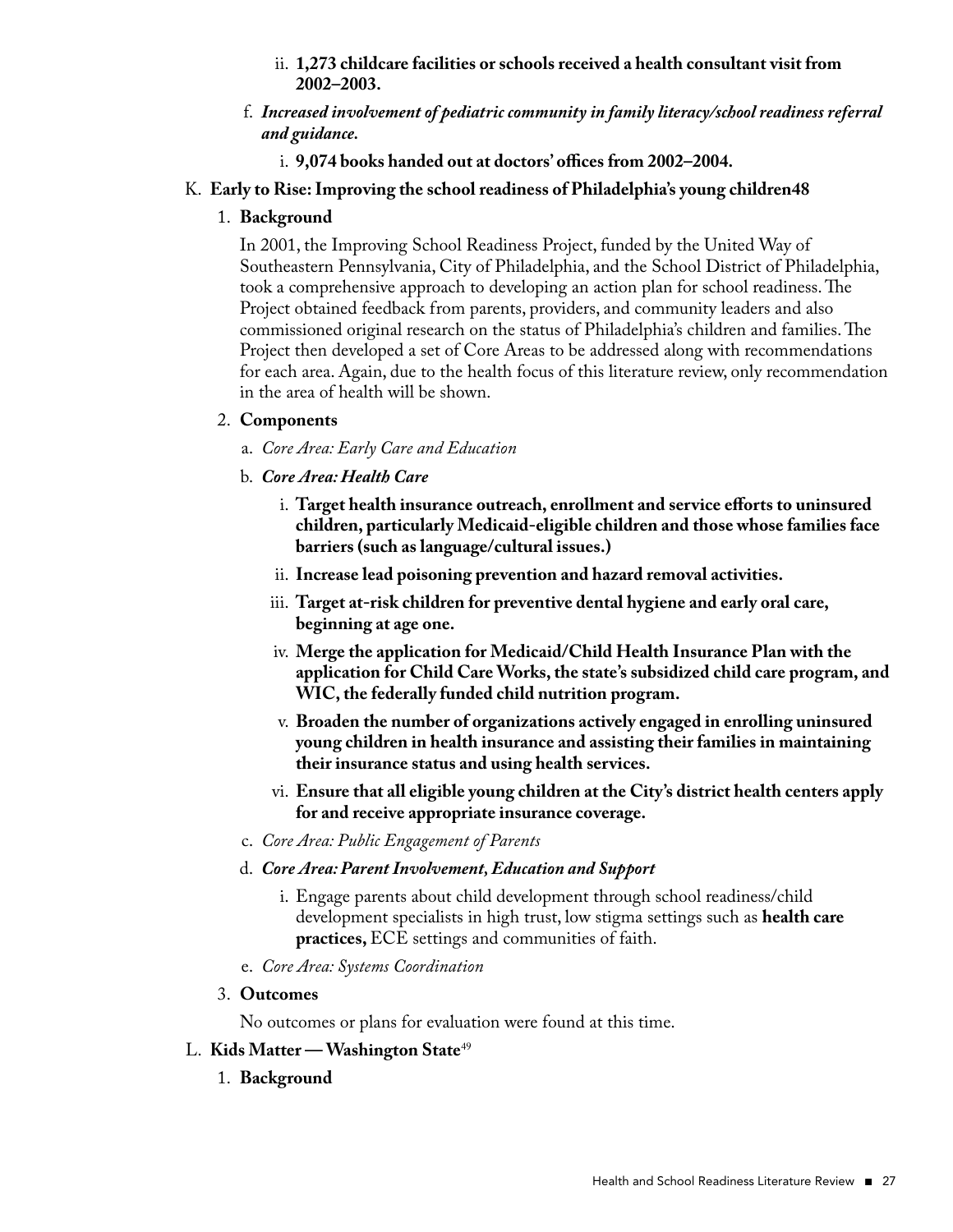From 2003-2005, the state of Washington developed a comprehensive framework for providing services to ensure that all children enter school healthy and ready to learn. A collaborative among the Washington Department of Health, the Washington Build Initiative, and the Head Start-State Collaboration Office, Kids Matter is based on a family support approach which helps strengthen and empower families and communities.

Hallmarks of the plan are defined as:

- a. Approaches early childhood systems as a collaborative effort
- b. Serves as an over-arching bridge for a comprehensive and integrated framework
- c. Defines common goals and outcomes
- d. Outlines specific strategies and partners
- e. Focuses on accountability and evaluation of progress

#### 2. **Components**

- a. *Access to health insurance and medical homes*
	- i. **Increase awareness among all who care for young children about the importance of comprehensive health care**
	- ii. **Enroll more eligible children in public health insurance programs (Medicaid, SCHIP,Basic Health, SSI)**
	- iii. **Facilitate access to a medical home for all children (including medical, dental, mental health, vision and hearing services)**
	- iv. **Make developmental assessment and referral to early intervention accessible**
- b. *Social, emotional, and mental health*
	- i. **Ensure that communications with all who work with young children emphasize the importance of social, emotional and mental health**
	- ii. Promote existing programs' awareness and implementation of models of services and supports for young families that are effective, culturally competent and community-based
	- iii. Promote existing programs' awareness and implementation of practices that provide opportunities for social connectedness for families
	- iv. **Promote caregivers' knowledge of social, emotional and mental health of young children**
	- v. Promote collaboration among policymakers, providers and other stakeholders
- c. *Early care and education/child care*
	- i. Use Washington State Early Learning and Development Benchmarks as a tool to enhance the quality of early care and learning
	- ii. Improve the ability to evaluate and reward high-quality programs through the development of a Quality Rating System (QRS) and tiered reimbursement
	- iii. **Promote children's health in ECE programs (ongoing statewide collaborative effort: Healthy Child Care Washington-HCCW): Includes Child Care Health Consultants working with ECE programs.**
	- iv. Support high quality professional development services for caregivers
	- v. Develop capacity within the ECE systems to engage in family support
	- vi. Expand access to high quality preschool experiences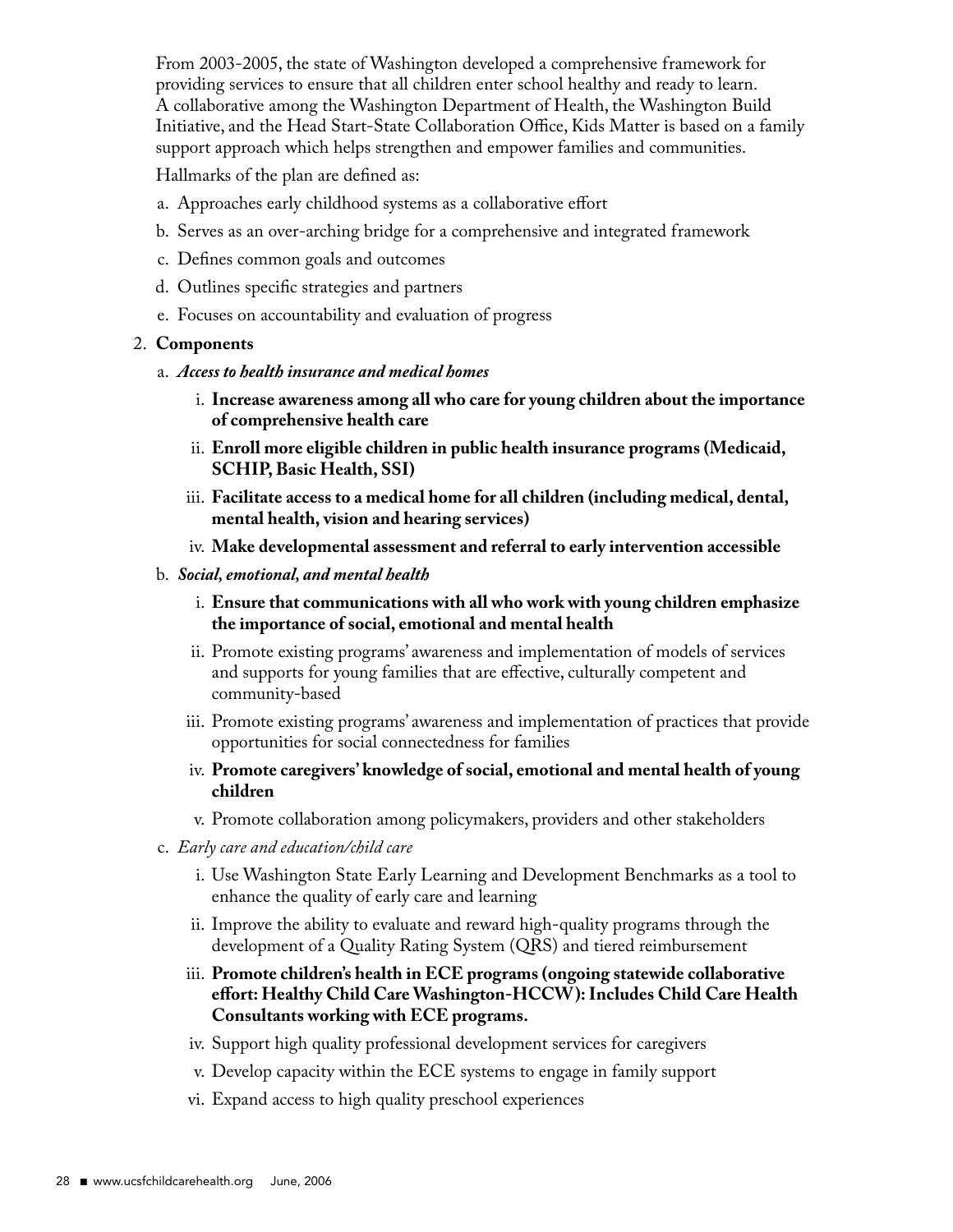- d. *Parenting information and support*
	- i. Provide information to parents and facilitate connections to needed services and supports
	- ii. Provide professional development programs, services and supports for professionals providing information and support to parents
	- iii. Strengthen and sustain the Washington Parenting Education Network (WAPEN)

#### 3. **Outcomes**

 As the Kids Matter plan is fairly new, there are no research data on outcomes available. However, the plan lists the following outcomes to measure.

#### a. *Access to health insurance and medical homes*

- i. **Parent and Caregiver**
	- **• Increased understanding of the importance of comprehensive health care (including medical, dental, mental health, vision and hearing)**
	- **• Increased ability to recognize an emerging issue with their child's health or development and connect with appropriate services**
- ii. **System**
	- **• Increased number and percentage of children who have medical insurance**
- iii. **Child changes**
	- **• Increased number and percentage of children who receive recommended preventive care (e.g.,well-child, immunizations)**
	- **• Increased number and percentage of children who have access to comprehensive health care (including medical, dental, mental health, vision and hearing)**
- b. *Social, emotional, and mental health* 
	- i. **Parent and caregiver**
		- **• Improved understanding and practice of nurturing behaviors to promote children's optimal social-emotional development and mental health**
	- ii. **System**
		- **• Increased availability of appropriate and coordinated mental health services for children**
	- iii. Child changes
		- Increased number and percentage of children entering kindergarten with social/ emotional skills
- c. *Early care and education/child care*
	- i. **Parent and caregiver**
		- **• Increased understanding of what children need for optimal health and development (physical,social-emotional, cognitive and language)**
	- ii. System
		- Increased number and percentage of child care and preschool programs that are quality rated
		- Increased wages for quality child care providers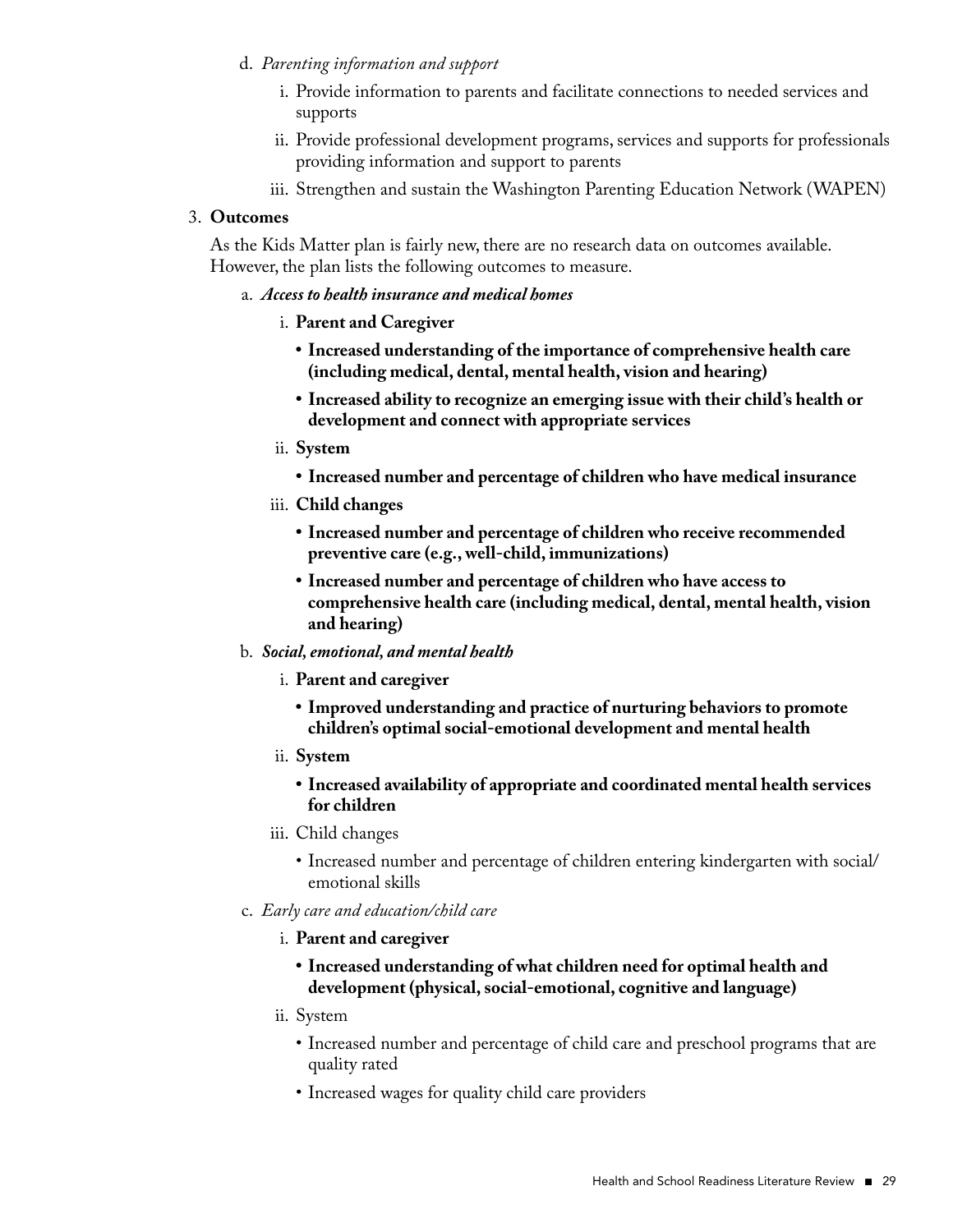- Increased systems' recognition of families' role as the primary nurturers of their children
- **• Public recognition of ECE, health and school readiness as a major contributor of academic success and economic growth**
- Improved ability of families to obtain quality child care and preschool programs that meet families' needs
- Increased availability of community resources and support networks for families and caregivers
- iii. Child changes
	- **Increased number and percentage of children entering kindergarten healthy and ready for school, including: 1) physical wellbeing, health and motor development, 2) social and emotional development,** 3) approaches toward learning, 4) cognition and general knowledge, and 5) language, communication and literacy
- d. *Parenting information and support*
	- i. Parent and caregiver
		- **• Increased stress-reduction skills**
		- **• Increased knowledge and skills to support children's healthy development**
	- ii. System
		- Increased availability of parenting education resources and services
	- iii. Child changes
		- Increased number and percentage of children who live in safe, stable and supportive families

#### M. **Achieving School Readiness: A 5-Year Action Agenda for Maryland**

1. **Background**

 Maryland's Leadership in Action Program (LAP) was convened in December 2001 and consisted of 40 leaders from state and local government and community advocacy and service agencies. Concerned that, in 2001, only 49% of Maryland's kindergartners had been assessed as ready for school, LAP members spent ten months researching, discussing, and developing a 5-year School Readiness Action Agenda. Encompassing all children ages birth to 5, the Action Agenda target is, for school year 2006-2007, 75% of all kindergartners will be assessed as fully ready for school based on the State's readiness assessment, the Work Sampling System.

The LAP developed six goals as part of the Agenda:

- a. All children, birth through age 5, will have access to quality ECE programs that meet the needs of families, including full day options.
- b. Parents of young children will succeed in their role as their child's first teacher.
- c. **Children, birth through age 5, and their families,will receive necessary income support benefits and health and mental health care to ensure that the children arrive at school with healthy minds and bodies.**
- d. All ECE staff will be appropriately trained in promoting and understanding school readiness.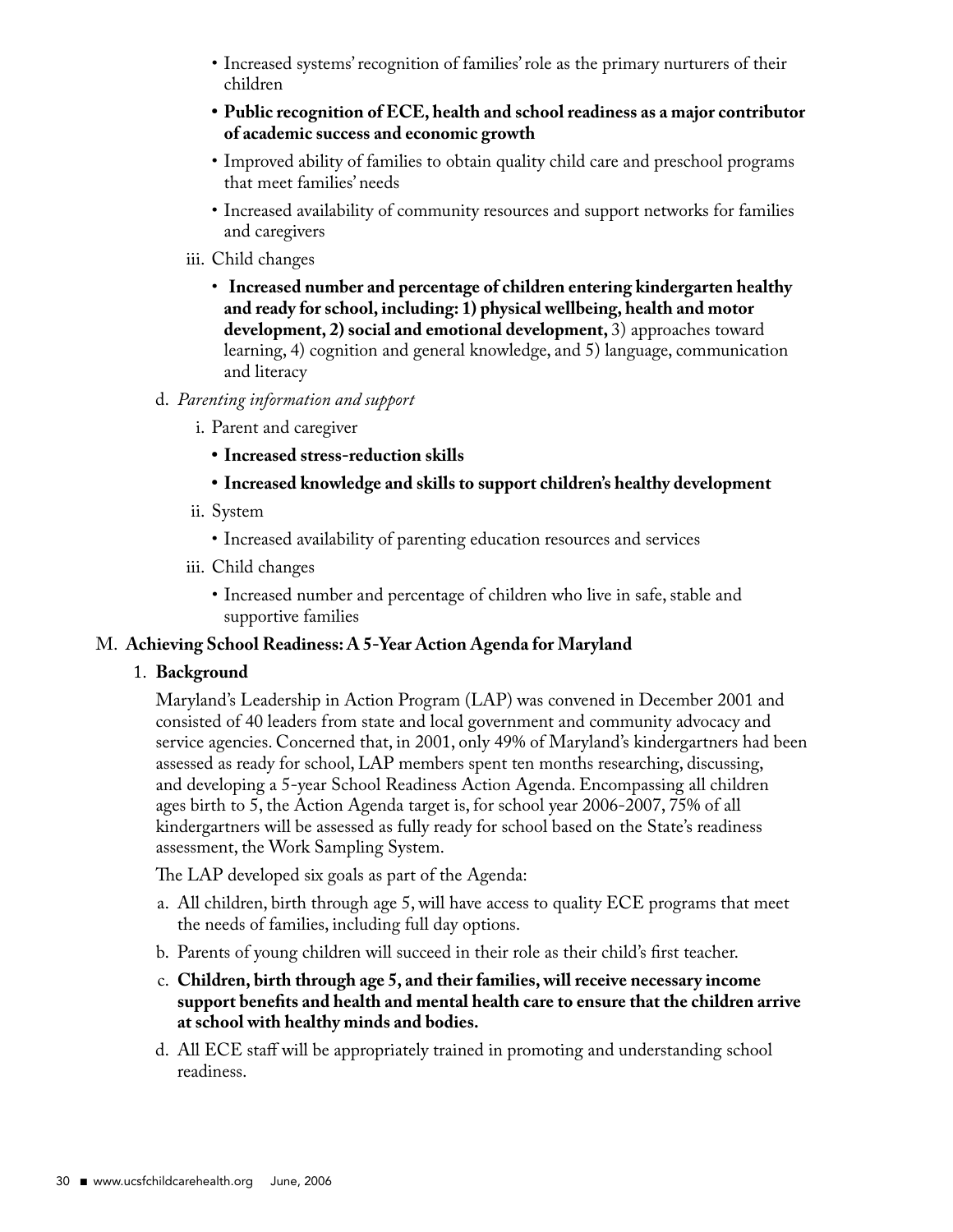- e. All Maryland citizens will understand the value of quality ECE as the means to achieve school readiness.
- f. Maryland will have an infrastructure that promotes sufficient funds and holds accountable its school readiness efforts.

#### 2. **Components**

 To expand on the goals, the LAP developed strategies for each one. For the purposes of this paper, only the strategies from Goal C. will be reviewed.

- a. **Goal C: Children, birth through age 5, and their families,will receive necessary income support benefits and health and mental health care to ensure that the children arrive at school with healthy minds and bodies.**
	- i. **Assure access to all benefits for which a family may be eligible.**
	- ii. **Improve access to health care for uninsured and underinsured children and women of childbearing age.**
	- iii. **Expand appropriate substance abuse treatment in order to provide treatment on demand to parents of children 0-6.**
	- iv. **Further reduce incidence of childhood lead poisoning statewide.**
	- v. **Develop an integrated system of early childhood mental health services to promote healthy social-emotional growth.**
- 3. **Outcomes**

 No outcomes have been obtained for Maryland's plan at this time. However, the LAP did call for Maryland's Subcabinet for Children, Youth and Families to create a subcommittee charged with spearheading evaluation efforts for the Action Agenda.

#### **Section III: Key Findings and Lessons Learned**

This health and school readiness literature review summarizes over 40 years of innovation and planning for ECE and school readiness programs. Studies A-G informed current research and development and state/city programs H-M are following the lead of these seminal projects. This section summarizes the key findings or common programmatic components of programs included in this review as well as take-home lessons for program planning. A few broad findings are summarized and recommendations are made for inclusion of specific health components for community-based SR programs. Finally, Table 1 summarizes the common findings from the programs reviewed of 'what works best' and 'what does not work well' related to health and SR.

#### A. **Broad Findings**

1. **School readiness programs are effective in many ways.**The studies and programs described in this review are associated with positive effects of ECE interventions in the following areas:

 Research-based, historical programs show that comprehensive ECE programs affect the following positive outcomes:

- **• Increased access to health care**
- **• Improved health status**
- **• Increased access to dental care**
- **• Decreases in child abuse/neglect**
- **• Regular place of care/medical home**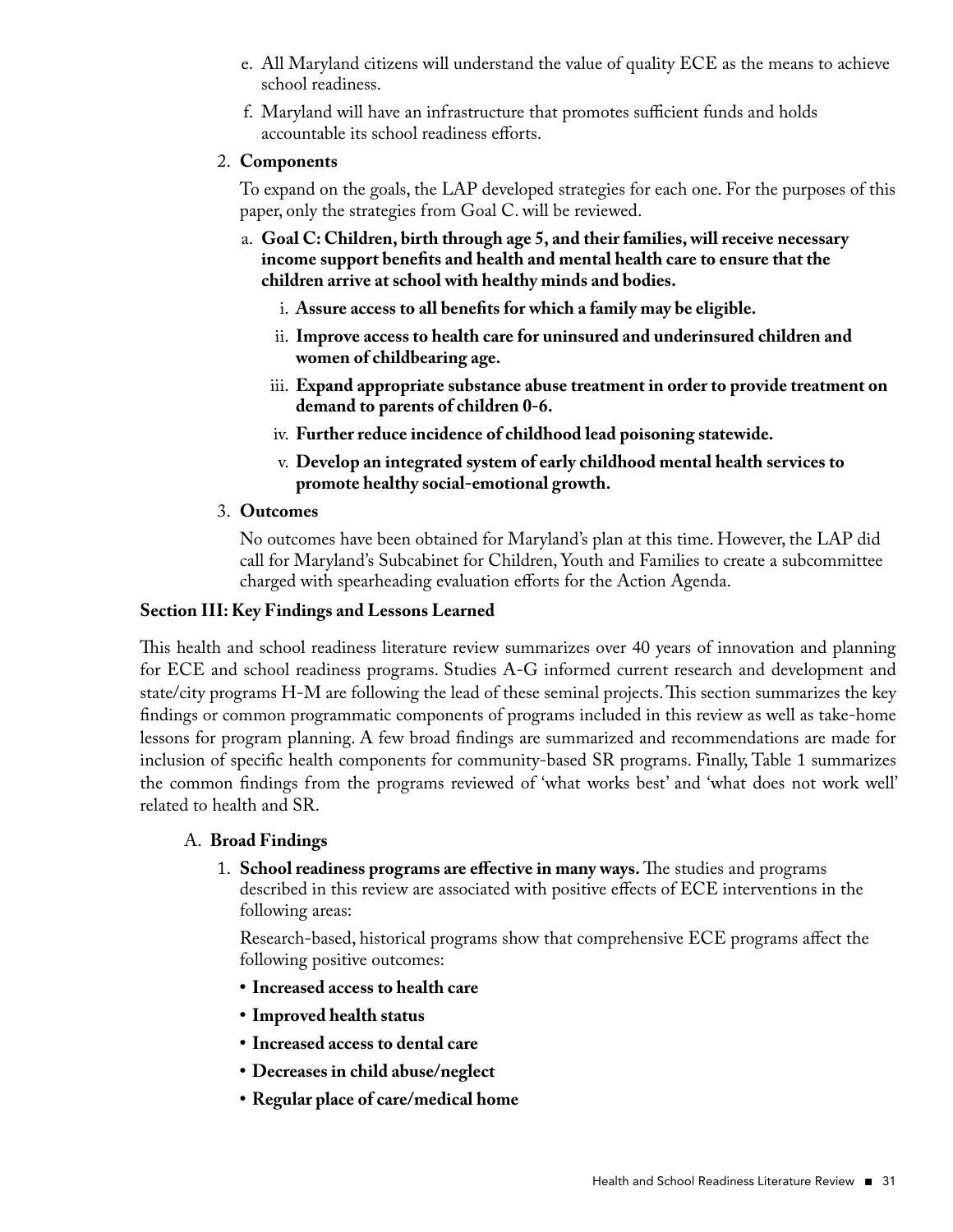- **• Fewer emergency room visits**
- **• Improved behavioral skills**
- Increased cognitive skills
- Increased social skills
- Improved maternal education
- Decreased juvenile delinquency
- Decreased grade retention
- Decreased special education placement
- Higher income and education levels during young adulthood
- **• Increased sense of well-being as young adults**
- Increases in IQ (if only briefly)

 Present state and regional programs show that SR programs with health components provide:

- **• Better access to health care**
- **• Increased number of families with health insurance**
- **• Increased use of regular place of health care/identification of medical homes**
- **• Increased number of children with up-to-date immunizations**
- **• Increased number of children identified with problems through comprehensive screenings**
- **• Increased health and safety knowledge and standards in ECE programs working with trained health care consultants**
- **• Increased knowledge of health and safety for parents and ECE providers**
- 2. **States are showing promising efforts in school readiness.** As can be seen in Programs H-M and in Section V, states are developing new and innovative ways to not only provide school readiness health components, but to also measure them. Many states have generated indicators that will assist in gathering data in the near future.
- 3. **The Ready Child Equation shows potential in providing guidelines for SR initiatives.** As mentioned earlier in Section I, the Equation is Ready Families + Ready Communities + Ready Services + Ready Schools = Ready Children.
- 4. **More outcome data is needed on the effects of health components included in school readiness programs.**While it is encouraging to note the inclusion of health components in recent school readiness initiatives, the field needs more *research specific to the impact of health components* on the health of children and families participating in the school readiness programs. Such data will help guide state and local efforts to provide the most effective health interventions to ensure that children are healthy and ready to learn.

#### B. **Recommendations for Inclusion of Specific Health Components in Community SR Programs**

 While more research is needed to verify which particular health components lead to specified health outcomes, it is possible to make some recommendations for program implementation based on the available research.

#### 1. **Children need to be healthy in these areas:**

a. Medical/physical, specifically: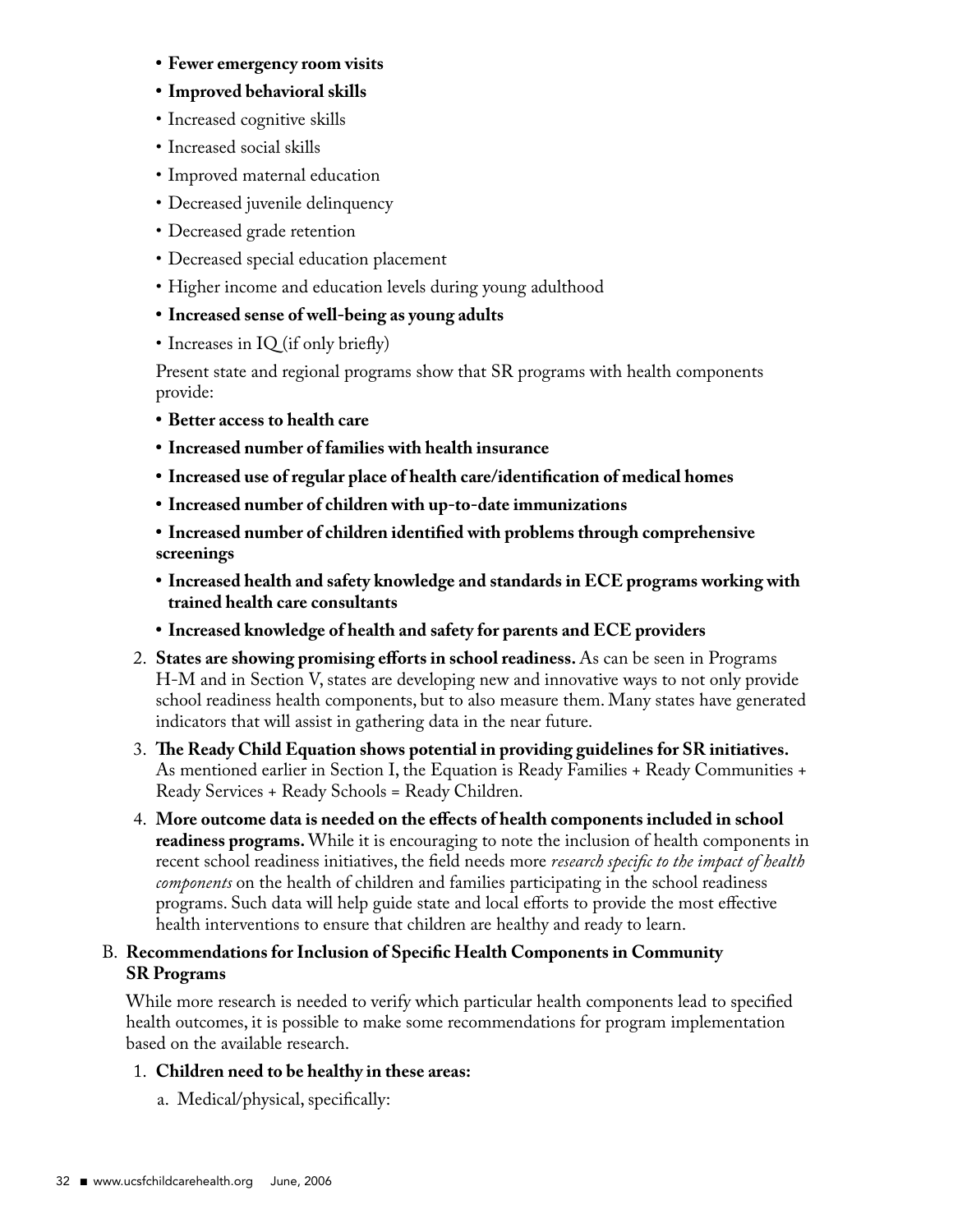- i. immunizations
- ii. lead poisoning
- iii. asthma
- iv. nutrition
- v. safety from injuries
- vi. safety from child abuse/neglect
- b. Vision
- c. Oral health
- d. Social and emotional development
- e. Mental health
- 2. **In order to address these issues, programs should provide or facilitate easier access to:**
	- a. Screenings for medical, oral, vision, and mental health issues
	- b. A medical home or regular place of medical care
	- c. A Child Care Health Consultant
	- d. Access to health insurance for children and mothers
	- e. Nutrition assistance such as WIC and Food Stamps
	- f. An integrated approach that serves **both** children and parents/caregivers
	- g. Parent education regarding children's health issues and developmental milestones
	- h. Health education for early care and education professionals

#### 3. **Programs** *may* **want to also address these issues:**

- a. Maternal health
- b. Educating pediatricians, dentists, and other child health care providers about the importance of health to school readiness
- c. Collaborating with other agencies to achieve the above recommendations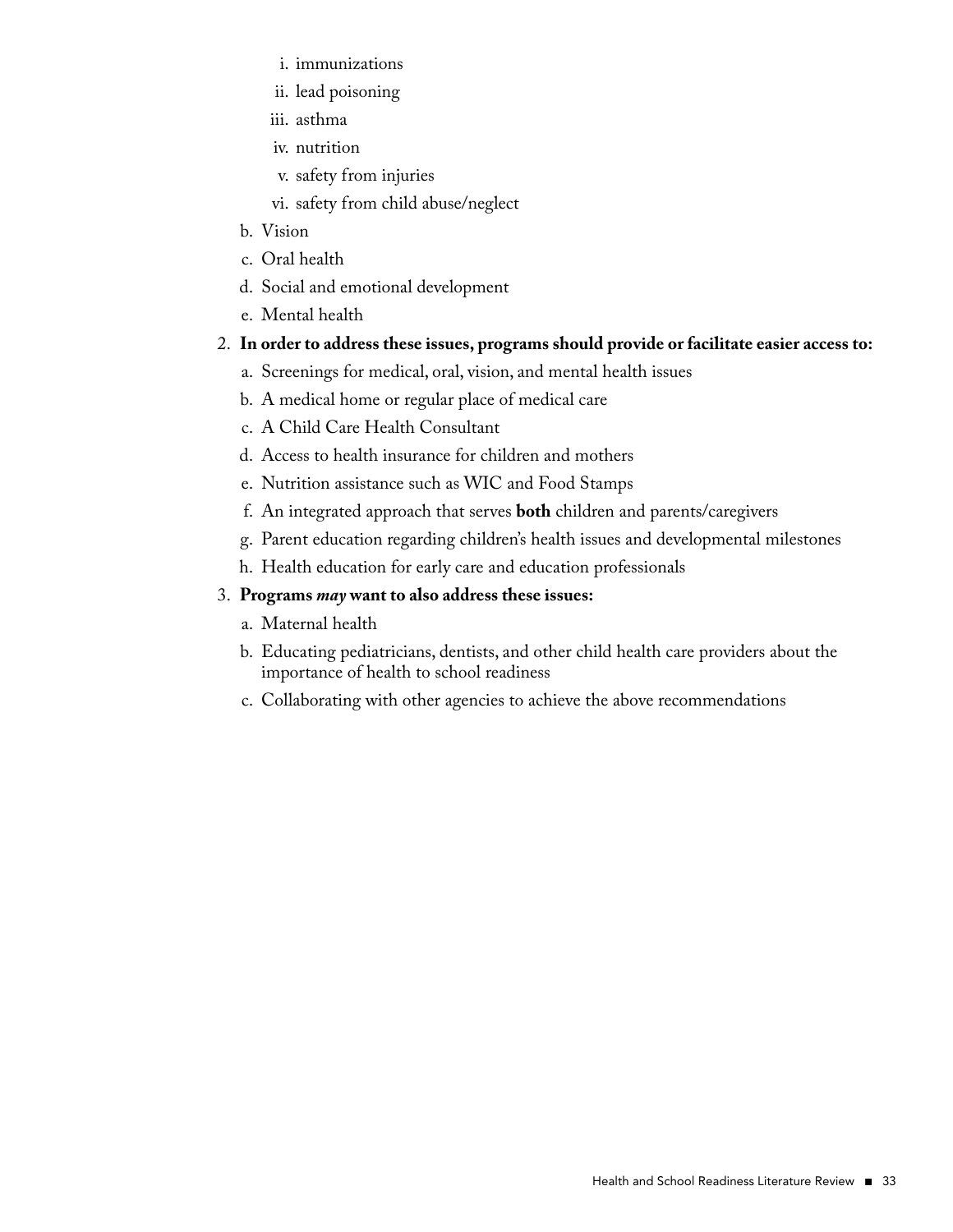| Ï |
|---|
| ī |
| ť |
|   |
|   |
| ı |
| Í |
| į |
| i |
|   |
|   |
|   |
|   |
| r |
|   |
|   |
|   |
|   |

| Topic                                  | s to Work Best<br>What Seem                                                                                                                                                                                                                                                                                                            | What Doesn't Work As Well                                                                                                                                                          |
|----------------------------------------|----------------------------------------------------------------------------------------------------------------------------------------------------------------------------------------------------------------------------------------------------------------------------------------------------------------------------------------|------------------------------------------------------------------------------------------------------------------------------------------------------------------------------------|
| Comprehensive<br>services              | designed to effectively<br>Providing an integrated array of services<br>address children's health issues. A-M                                                                                                                                                                                                                          | Picking and choosing one or two interventions                                                                                                                                      |
| Collaboration                          | Planned, strategic collaboration with health care providers,<br>mental health systems, and schools. <sup>7</sup> H-M                                                                                                                                                                                                                   | Trying to provide quality services in isolation                                                                                                                                    |
| Two-generation<br>format               | to the child and parent/caregiver, involvement/education. A-M<br>Programs that involve direct services                                                                                                                                                                                                                                 | Services directed at parents only                                                                                                                                                  |
| Parent education                       | Providing education for parents regarding health and<br>development of their children. H, I, L, M                                                                                                                                                                                                                                      | Directing services at the child only                                                                                                                                               |
| Home visiting                          | a. Home visiting in combination with other interventions. B-G<br>b. Utilizing nurses as home visitors. F                                                                                                                                                                                                                               | Home visiting as a primary intervention or home visiting that is the only<br>intervention utilized <sup>49-51</sup>                                                                |
| Child Care Health<br>Consultation      | Utilizing professionals trained to provide health consultation<br>for community SR programs. H, I, J, M                                                                                                                                                                                                                                | Trying to provide health components<br>without technical assistance                                                                                                                |
| regular place of care<br>Medical home/ | to access and<br>utilize a regular place of health care. <sup>52</sup> D, I, M, J<br>Ensuring that all staff encourage families                                                                                                                                                                                                        | Using the emergency room for health care                                                                                                                                           |
| Access to health<br>insurance          | having health insurance information readily available at community centers and sites<br>Assisting families to obtain health insurance for children by merging applications or<br>utilized by families. H, J, L, M                                                                                                                      | Minimal assistance with accessing health insurance; no hands-on approach                                                                                                           |
| Access to available<br>services        | Food Stamps, Medicaid/MediCal, early care<br>access to available services such as WIC,<br>and education programs. <sup>4</sup> A, B, K, L<br>Outreach to families to assist with                                                                                                                                                       | are available to them and how to access the services<br>Assuming families know what services                                                                                       |
| Health screenings                      | and referrals for medical, vision, oral health,<br>mental health, and social/emotional development services and supports. A-M<br>Providing health screenings, assessments,                                                                                                                                                             | No health screening, assessments, or referrals                                                                                                                                     |
| Mental health                          | Use of mental health consultants to assist with screening<br>for and access to mental health care. <sup>53</sup>                                                                                                                                                                                                                       | Trying to provide mental health screenings<br>without professional consultation                                                                                                    |
| Immunizations                          | to have their child vaccinated on time. <sup>4</sup><br>Sending parents letters prompting them                                                                                                                                                                                                                                         | Giving parents an immunization schedule without accompanying prompts.                                                                                                              |
| Nutrition                              | and links to<br>Providing nutrition education to parents<br>WIC and food stamp programs. <sup>4</sup>                                                                                                                                                                                                                                  | No health education for parents; difficulty accessing needed services.                                                                                                             |
| Lead poisoning                         | Providing education to parents regarding lead poisoning and effective home<br>maintenance practices to reduce lead exposure.                                                                                                                                                                                                           | Assuming there is no problem with lead poisoning anymore; assuming<br>parents know what to do regarding possible presence of lead.                                                 |
| Oral health                            | immunizations to make referrals for oral health care and provide parent education. <sup>4</sup><br>-Utilizing points of entry into WIC, child care, home visits, and during<br>screenings.<br>-Providing transportation to dental services.<br>-Including oral screening in other health<br>⋖<br>- Providing dental services directly. | -Assuming that families will use public transportation to get to dental<br>-Neglecting to include oral health in screenings;<br>making referrals difficult to obtain.<br>services. |

\*Table 1 shows lessons learned from the programs reviewed. Lessons learned from review of the literature, but not necessarily a program, are listed by endnote number. The program or programs from which the lessons were obt \*Table 1 shows lessons learned from the programs reviewed. Lessons learned from review of the literature, but not necessarily a program, are listed by endnote number. The program or programs from which the lessons were obtained are listed by their respective letters in bold font as delineated in the review.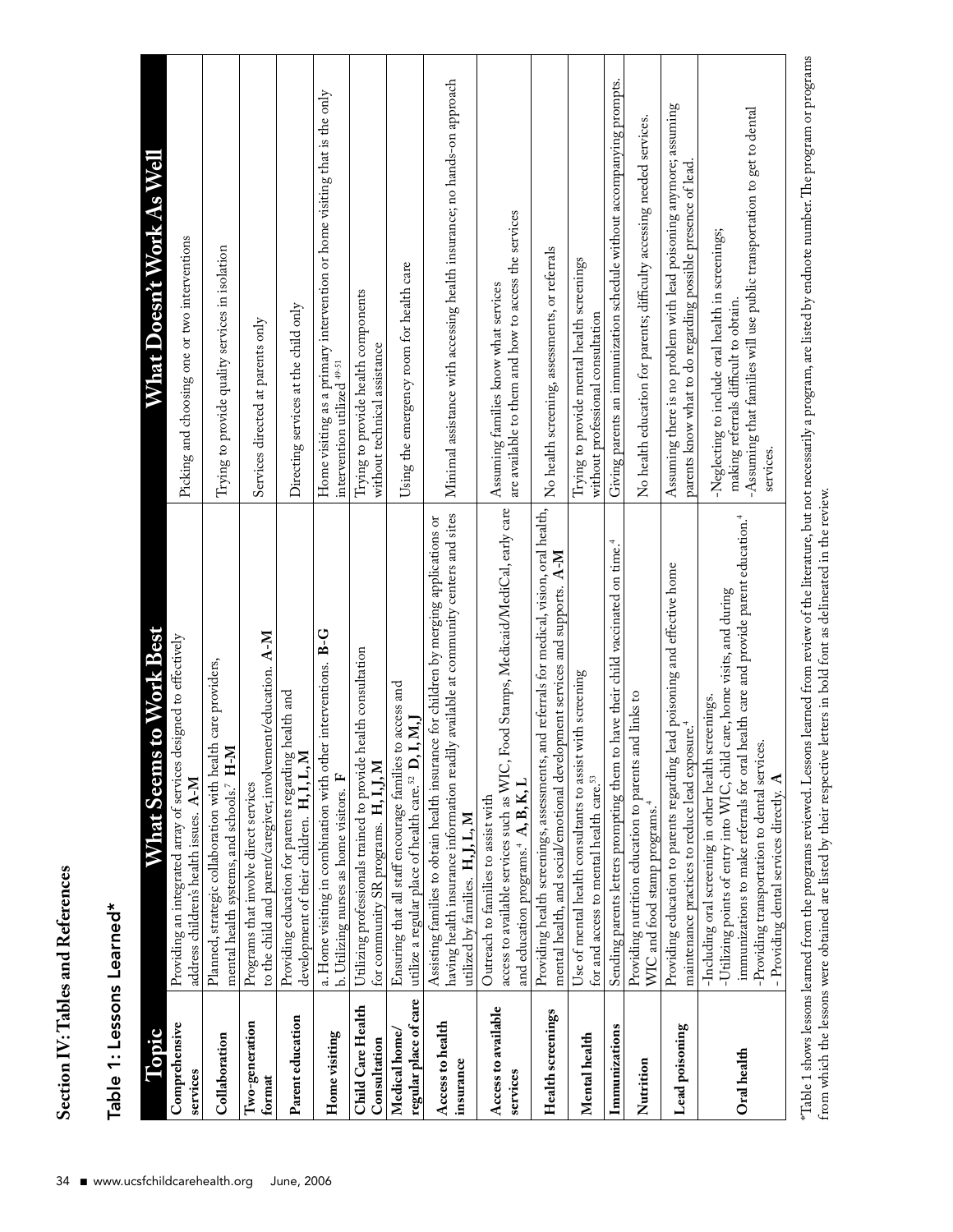# Table 2: Key Programs and Health Indicators of Selected Stat Table 2: Key Programs and Health Indicators of Selected Stat

This section provides a summary in table form of the key/selected programs from Section I of the review (Table 2.) Table 3 This section provides a summary in table form of the key/selected programs from Section I of the review (Table 2.) Table 3 shows health indicators from SR initiatives from 19 states across the United States. Please note that, while only health indicashows health indicators from SR initiatives from 19 states across the United States. Please note that, while only health indicators are provided for this review, Table 4 provides website information that encompasses each state's entire SR initiative. tors are provided for this review, Table 4 provides website information that encompasses each state's entire SR initiative.

|                             | Relevant Findings               | Small but significant positive impacts for 3-4 year olds in<br>pre-reading, pre-writing, vocabulary, and literacy<br>- Parents used more educational activities and less physical                                                    | were less likely to be retained, and less likely to be placed<br>higher math and reading scores than the control group,<br>At age 15, intervention group children continued with<br>associated with greater benefits in all outcome areas.<br>- CPC participants were more likely than non-CPC<br>- More years of participation in the program was<br>participants to score higher on cognitive tests. | - Juvenile delinquency was much lower by age 15 for FDRP<br>- By age 15, girls showed significant advantages in grades<br>Maternal education increased during time spent in the<br>and school attendance. The same was not true for boys<br>- FDRP children had IQ advantages over control group<br>children, but these advantages faded by the time the |
|-----------------------------|---------------------------------|--------------------------------------------------------------------------------------------------------------------------------------------------------------------------------------------------------------------------------------|--------------------------------------------------------------------------------------------------------------------------------------------------------------------------------------------------------------------------------------------------------------------------------------------------------------------------------------------------------------------------------------------------------|----------------------------------------------------------------------------------------------------------------------------------------------------------------------------------------------------------------------------------------------------------------------------------------------------------------------------------------------------------|
|                             |                                 | discipline                                                                                                                                                                                                                           | in special education.                                                                                                                                                                                                                                                                                                                                                                                  | children than for non-FDRP children.<br>children were 6 years old.<br>program                                                                                                                                                                                                                                                                            |
|                             | <b>Health Outcomes</b>          | Children who entered the program as<br>- Higher parent reports of children's<br>- Improvement in behavioral issues<br>4-year olds: moderate impacts on<br>Head Start Impact Study:<br>access to health care<br>access to health care | as compared with children who did<br>not attend preschool were 52% less<br>tended a CPC preschool program<br>At the 15-year follow-up, it was<br>found that children who at-<br>likely to be victims of child<br>maltreatment.                                                                                                                                                                         | No health outcomes                                                                                                                                                                                                                                                                                                                                       |
|                             | Sample                          | children 3 or 4<br>Start Impact<br>years of age.<br>Study, 5000<br>For Head                                                                                                                                                          | whom are African-<br>American. Sample<br>1,539 low-income<br>was studied from<br>children, 93% of<br>kindergarten.<br>the time they<br>entered                                                                                                                                                                                                                                                         | were from 6 mos.<br>$-108$ low-income<br>- Children served<br>Avg. maternal<br>to 5 years old<br>- Mothers had<br>less than HS<br>education<br>$age = 18$<br>families                                                                                                                                                                                    |
|                             | Program Health<br>Components    | development, child safety<br>regarding nutrition, child<br>$-$ Information/education<br>Referral to appropriate<br>- Health Screening and<br>- Health Services<br>medical service<br>assessment                                      | Free breakfast and lunch<br>- Initial health screening<br>nurse<br>Screening/assessment<br>by home visitors<br>from a registered<br>Hearing test<br>Vision test                                                                                                                                                                                                                                        | and developmental processes<br>education on health issues<br>Professionals to provide<br>- Home visits by Child<br>Development                                                                                                                                                                                                                           |
|                             | <b>Study Design</b><br>(if any) | 1981 Meta-analysis;<br>Head Start Impact<br>randomized trial<br>(started in 2002)                                                                                                                                                    | Longitudinal Study<br>1986-present<br>Chicago                                                                                                                                                                                                                                                                                                                                                          | Quasi-experimental;<br>longitudinal                                                                                                                                                                                                                                                                                                                      |
| <b>Jable 2: 2tudies A-5</b> | Program                         | A. Head Start                                                                                                                                                                                                                        | Child-Parent<br>B. Chicago<br>Centers                                                                                                                                                                                                                                                                                                                                                                  | C. Syracuse Family<br>Research Program<br>Development                                                                                                                                                                                                                                                                                                    |

#### $\mathbf C$ Table 2: Studies A-G k Ė đ  $\dot{\mathbf{c}}$  $\frac{1}{2}$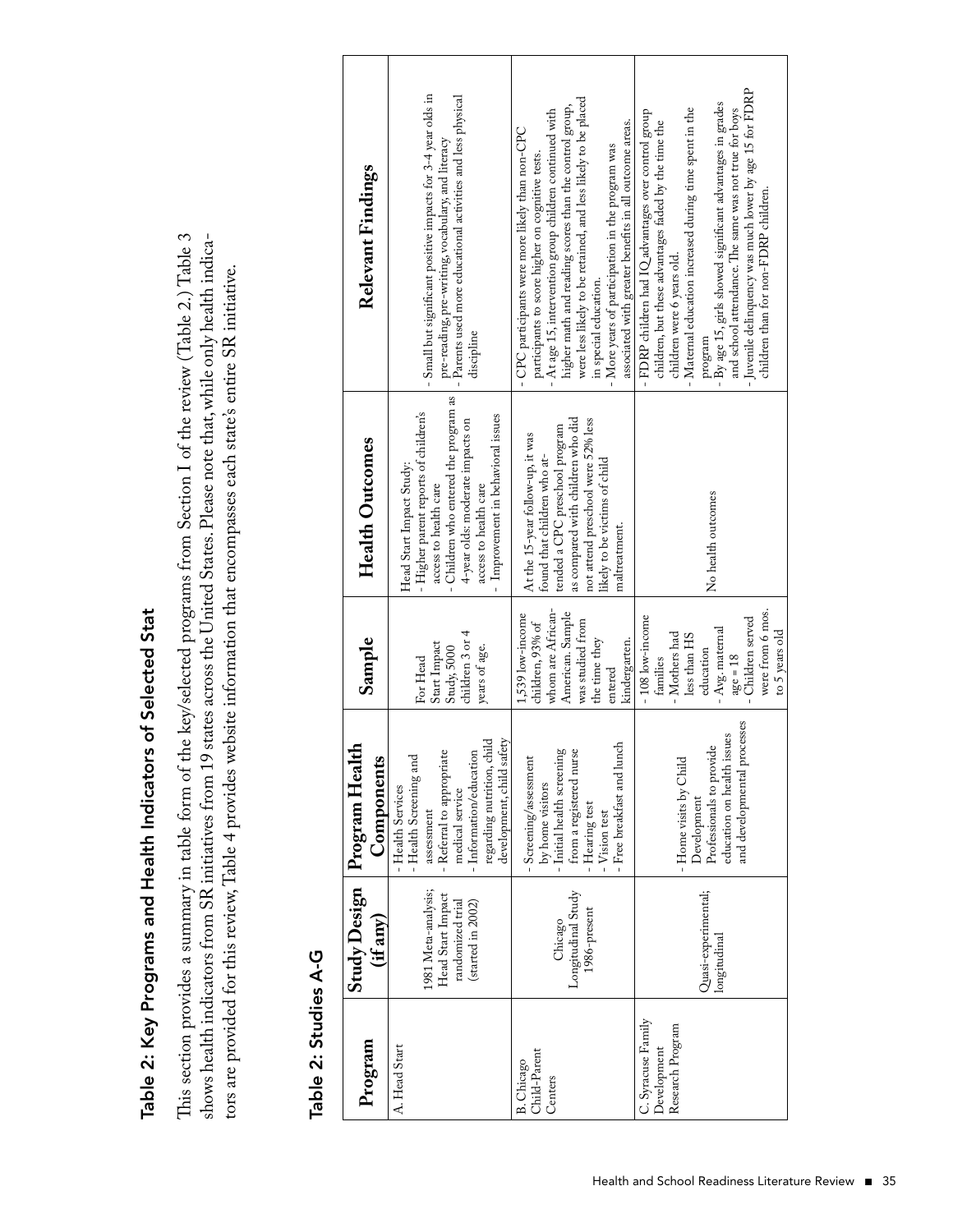| Sample<br>Program Health<br>Components<br><b>Study Design</b><br>(i f a n v) | As young adults, BEEP children<br>use and maintenance of medical<br>outcomes equivalent to children<br>Outcomes for intervention group<br>had better well-being and were<br>positive health and educational<br>Increase in BEEP participants<br>from highly educated families<br>better caretakers of their own<br>mothers had low educational<br>status, the children attained<br>- For BEEP children whose<br>children:<br>health<br>home<br>the Brookline, MA<br>282 children from<br>and Boston, MA<br>area. The project<br>was open to all<br>based on SES.)<br>children. (Not<br>workers, all of whom were<br>health care and promoted<br>use of regular health care<br>- BEEP staff empha sized<br>child development; visits<br>were made by educators,<br>psychologists, and social<br>services for participants.<br>Parent health education<br>- Home visits focused on<br>- Health screenings<br>parents<br>groups<br>Experimental | intervention group had lower<br>rates of teen pregnancy than<br>non-intervention children<br>As young adults, the<br>American families<br>from low income,<br>predominantly<br>(98%) African<br>111 children<br>care provided by a team<br>Center-based pediatric<br>of research nurses and<br>pediatricians.<br>quasi-experimental,<br>follow-up studies<br>Experimental;<br>longitudinal | behavior for intervention group<br>- At age 15, decreased antisocial<br>- Decrease in emergency room<br>Better maternal life course<br>For intervention group:<br>- Fewer cases of child<br>abuse/neglect<br>children<br>visits<br>adolescent, or poor.<br>400 women who<br>had no previous<br>live births, 85%<br>of whom were<br>unmarried,<br>rapid/successive pregnancies,<br>development, and substance<br>on: low birth weight issues,<br>Home visits by nurses who<br>provided parent education<br>developmental processes,<br>child abuse and neglect,<br>maternal life-course<br>abuse<br>Experimental | for children in intervention group<br>Decrease in behavioral problems<br>intervention group children<br>- Fewer hospitalizations for<br>More brief illnesses for<br>birthweight<br>985 low<br>infants<br>health care in the home,<br>as needed, education of<br>Home visitors assisted<br>with transportation to<br>observed hygiene and<br>accompanied parents<br>offices and clinics,<br>Experimental |
|------------------------------------------------------------------------------|----------------------------------------------------------------------------------------------------------------------------------------------------------------------------------------------------------------------------------------------------------------------------------------------------------------------------------------------------------------------------------------------------------------------------------------------------------------------------------------------------------------------------------------------------------------------------------------------------------------------------------------------------------------------------------------------------------------------------------------------------------------------------------------------------------------------------------------------------------------------------------------------------------------------------------------------|--------------------------------------------------------------------------------------------------------------------------------------------------------------------------------------------------------------------------------------------------------------------------------------------------------------------------------------------------------------------------------------------|-----------------------------------------------------------------------------------------------------------------------------------------------------------------------------------------------------------------------------------------------------------------------------------------------------------------------------------------------------------------------------------------------------------------------------------------------------------------------------------------------------------------------------------------------------------------------------------------------------------------|---------------------------------------------------------------------------------------------------------------------------------------------------------------------------------------------------------------------------------------------------------------------------------------------------------------------------------------------------------------------------------------------------------|
| D. Brookline Early<br>Program                                                | Education Project                                                                                                                                                                                                                                                                                                                                                                                                                                                                                                                                                                                                                                                                                                                                                                                                                                                                                                                            | Abecedarian Project<br>E. Carolina                                                                                                                                                                                                                                                                                                                                                         | F. Elmira Prenatal/<br>Early Infancy Project                                                                                                                                                                                                                                                                                                                                                                                                                                                                                                                                                                    | and Development<br>G. Infant Health<br>Program                                                                                                                                                                                                                                                                                                                                                          |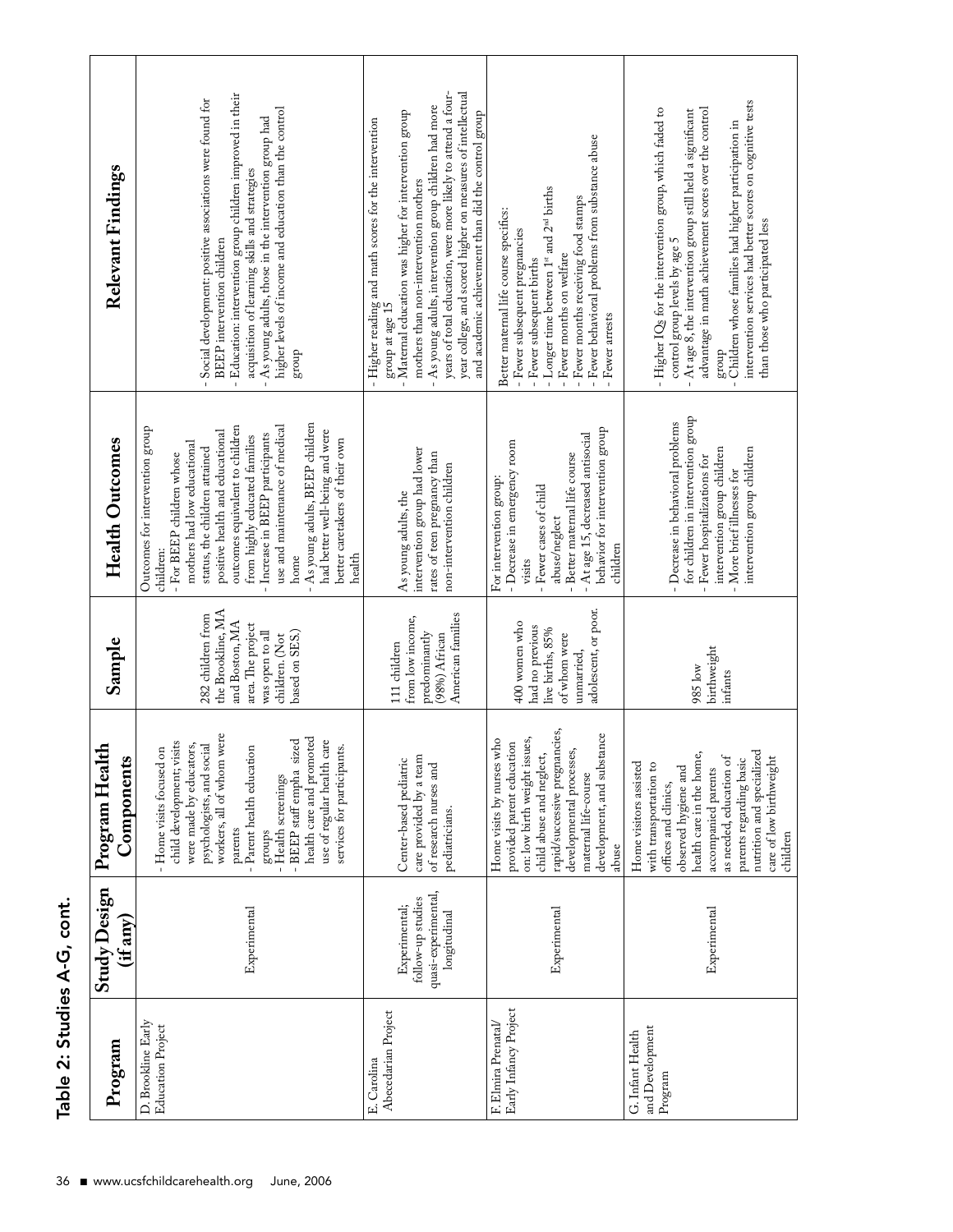|                |       |                                         |                                                                                         |                      | <b>Health Indicators</b>                   |                        |                                                                                                               |                                            |                                            |              |
|----------------|-------|-----------------------------------------|-----------------------------------------------------------------------------------------|----------------------|--------------------------------------------|------------------------|---------------------------------------------------------------------------------------------------------------|--------------------------------------------|--------------------------------------------|--------------|
| State          | EPSDT | screening<br>health<br>O <sub>rad</sub> | screening<br>Vision                                                                     | screening<br>Hearing | Developmental<br>milestones                | Overweight<br>or obese | $\begin{array}{c} \text{Body-} \\ \text{Mass} \\ \text{Index} \\ \text{Index} \\ \text{(BMI)} \\ \end{array}$ | Immunizations                              | poisoning,<br>lead levels<br>Lead          | Asthma       |
| Arizona        | X     | $\mathsf{X}% _{0}$                      |                                                                                         |                      |                                            |                        |                                                                                                               |                                            |                                            |              |
| Colorado       |       | $\overline{X}$                          |                                                                                         |                      | $\mathsf{X}% _{1}\left( \mathsf{Y}\right)$ | X                      | $\overline{X}$                                                                                                | $\mathsf{X}$                               |                                            |              |
| Connecticut    |       |                                         |                                                                                         |                      | $\mathsf{X}$                               |                        |                                                                                                               | $\mathsf{X}$                               | X                                          |              |
| Kansas         |       | $\mathsf{X}$                            | $\mathsf{X}$                                                                            | $\pmb{\times}$       |                                            |                        | $\mathsf{X}$                                                                                                  | $\mathsf{X}$                               |                                            |              |
| Kentucky       |       | X                                       |                                                                                         | X                    | X                                          |                        |                                                                                                               | $\mathsf{X}$                               |                                            |              |
| Maine          |       | $\overline{X}$                          | $\overline{X}$                                                                          | $\mathsf{X}$         |                                            | X                      |                                                                                                               | $\mathsf{X}$                               | $\mathsf{X}% _{0}$                         | $\mathsf{X}$ |
| Maryland       | X     |                                         |                                                                                         |                      |                                            |                        |                                                                                                               |                                            | $\mathsf{X}% _{1}\left( \mathsf{Y}\right)$ |              |
| Massachusetts  |       | $\mathsf{X}$                            | $\mathsf{X}$                                                                            | X                    |                                            | $\mathsf{X}$           |                                                                                                               | $\mathsf{X}$                               | $\mathsf{X}$                               | $\mathsf{X}$ |
| Missouri       |       |                                         |                                                                                         |                      |                                            |                        |                                                                                                               |                                            | $\mathsf{X}$                               |              |
| New Hampshire  |       | $\mathsf{X}$                            | X                                                                                       | $\mathsf{X}$         |                                            |                        |                                                                                                               | X                                          |                                            |              |
| New Jersey     |       |                                         |                                                                                         |                      |                                            |                        |                                                                                                               |                                            |                                            |              |
| North Carolina |       | $\mathsf{X}$                            | $\overline{X}$                                                                          | X                    | X                                          |                        |                                                                                                               | $\mathsf{X}% _{1}\left( \mathsf{Y}\right)$ |                                            |              |
| Ohio           |       |                                         |                                                                                         |                      |                                            |                        |                                                                                                               | $\overline{X}$                             | X                                          |              |
| Rhode Island   |       |                                         |                                                                                         |                      | X                                          |                        |                                                                                                               | $\mathsf{X}% _{1}\left( \mathsf{Y}\right)$ |                                            |              |
| South Carolina | X     |                                         |                                                                                         |                      |                                            |                        |                                                                                                               | $\mathsf{X}$                               |                                            |              |
| Vermont        |       |                                         | X                                                                                       | X                    |                                            |                        |                                                                                                               | X                                          |                                            |              |
| Virginia       |       |                                         |                                                                                         |                      |                                            |                        |                                                                                                               |                                            | X                                          |              |
| Washington     |       | X                                       | $\mathsf{X}% _{1}\left( \mathsf{Y}\right) \equiv\mathsf{X}_{1}\left( \mathsf{Y}\right)$ | $\mathsf{X}$         | X                                          |                        |                                                                                                               | $\mathsf{X}$                               |                                            |              |
| Wisconsin      | X     |                                         | $\Join$                                                                                 | X                    |                                            |                        |                                                                                                               | $\Join$                                    | $\bm{\times}$                              | X            |

Table 3: Health Indicators by Selected States Table 3: Health Indicators by Selected States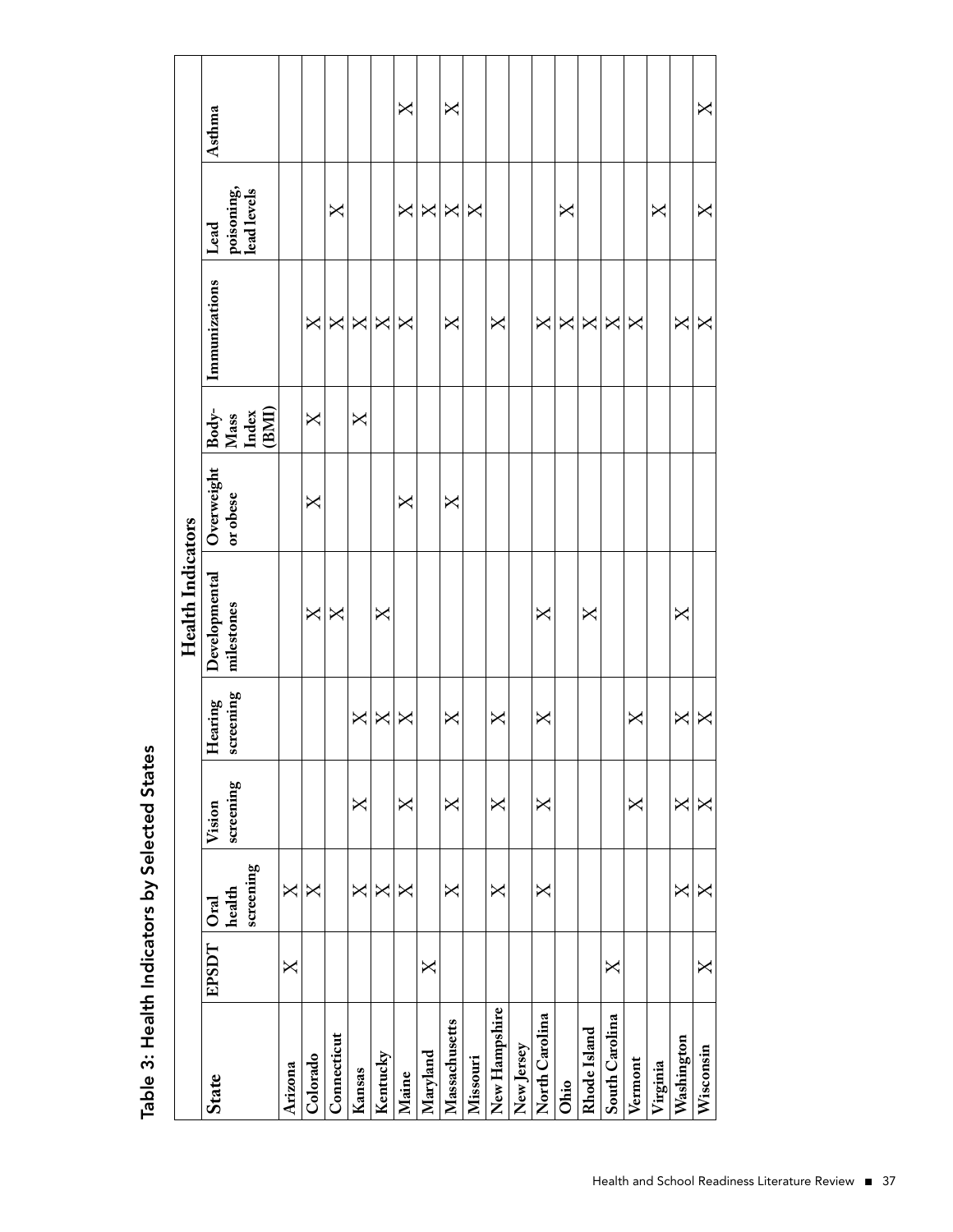|                |                  |                  |         |                                                                                         | <b>Health Indicators</b> |                                                                                                   |                                                 |                       |              |                                                                                         |
|----------------|------------------|------------------|---------|-----------------------------------------------------------------------------------------|--------------------------|---------------------------------------------------------------------------------------------------|-------------------------------------------------|-----------------------|--------------|-----------------------------------------------------------------------------------------|
| <b>State</b>   | Social/emotional | Child            | Anemia  | Injury                                                                                  | Special                  | Child abuse/                                                                                      | Births to                                       | $_{\rm Low}$          | Maternal     | Prenatal                                                                                |
|                | difficulties     | mental<br>health |         | prevention                                                                              | needs                    | neglect                                                                                           | mothers<br>teen                                 | birthweight<br>babies | health       | care                                                                                    |
| Arizona        |                  |                  |         |                                                                                         |                          |                                                                                                   |                                                 |                       |              |                                                                                         |
| Colorado       | $\Join$          |                  |         |                                                                                         |                          | $\mathsf{X}$                                                                                      |                                                 |                       |              |                                                                                         |
| Connecticut    |                  |                  |         | $\mathsf{X}$                                                                            | X                        |                                                                                                   |                                                 | $\mathsf{X}$          | $\mathsf{X}$ | $\mathsf{X}% _{1}\left( \mathsf{Y}\right) \equiv\mathsf{X}_{1}\left( \mathsf{Y}\right)$ |
| Kansas         | X                |                  |         |                                                                                         |                          | X                                                                                                 |                                                 |                       | $\mathsf{X}$ | $\overline{\mathsf{X}}$                                                                 |
| Kentucky       |                  | X                |         |                                                                                         |                          | $\mathsf{X}$                                                                                      |                                                 |                       |              |                                                                                         |
| Maine          | X                |                  |         |                                                                                         |                          |                                                                                                   |                                                 |                       |              | $\overline{X}$                                                                          |
| Maryland       | X                | X                |         |                                                                                         |                          |                                                                                                   |                                                 |                       |              |                                                                                         |
| Massachusetts  | $\bm{\times}$    | X                |         |                                                                                         |                          | X                                                                                                 | $\mathsf{X}$                                    |                       |              | $\times$ $\times$ $\times$                                                              |
| Missouri       | $\Join$          | X                |         |                                                                                         |                          |                                                                                                   |                                                 |                       |              |                                                                                         |
| New Hampshire  |                  |                  |         |                                                                                         |                          | X                                                                                                 |                                                 | X                     |              | $\overline{X}$                                                                          |
| New Jersey     |                  |                  |         |                                                                                         |                          |                                                                                                   |                                                 |                       |              |                                                                                         |
| North Carolina |                  | X                |         | $\mathsf{X}% _{1}\left( \mathcal{N}\right)$                                             |                          |                                                                                                   |                                                 |                       |              |                                                                                         |
| Ohio           |                  | X                |         |                                                                                         |                          |                                                                                                   |                                                 | $\mathsf{X}$          |              | X                                                                                       |
| Rhode Island   | $\bm{\times}$    |                  |         |                                                                                         |                          | $\mathsf{X}% _{1}\left( \mathcal{N}_{1}\right) \equiv\mathsf{X}_{1}\left( \mathcal{N}_{2}\right)$ |                                                 |                       |              |                                                                                         |
| South Carolina |                  |                  |         | $\mathsf{X}% _{1}\left( \mathsf{Y}\right) \equiv\mathsf{X}_{1}\left( \mathsf{Y}\right)$ |                          |                                                                                                   |                                                 |                       |              |                                                                                         |
| Vermont        | $\mathsf{X}$     |                  |         | $\overline{X}$                                                                          | $\mathsf{X}$             | $\mathsf{X}$                                                                                      | $\mathsf{X}$                                    | $\mathsf{X}$          |              | $\mathsf{X}% _{1}\left( \mathsf{Y}\right)$                                              |
| Virginia       |                  |                  |         |                                                                                         |                          | X                                                                                                 | $\mathsf{X}% _{1}\left( \mathcal{N}_{1}\right)$ | X                     |              | $\mathsf{X}$                                                                            |
| Washington     | $\bm{\times}$    |                  |         |                                                                                         |                          |                                                                                                   |                                                 |                       |              |                                                                                         |
| Wisconsin      |                  |                  | $\Join$ |                                                                                         |                          |                                                                                                   |                                                 | $\boldsymbol{\times}$ |              | $\boldsymbol{\times}$                                                                   |

Table 3: Health Indicators by Selected States, cont. Table 3: Health Indicators by Selected States, cont.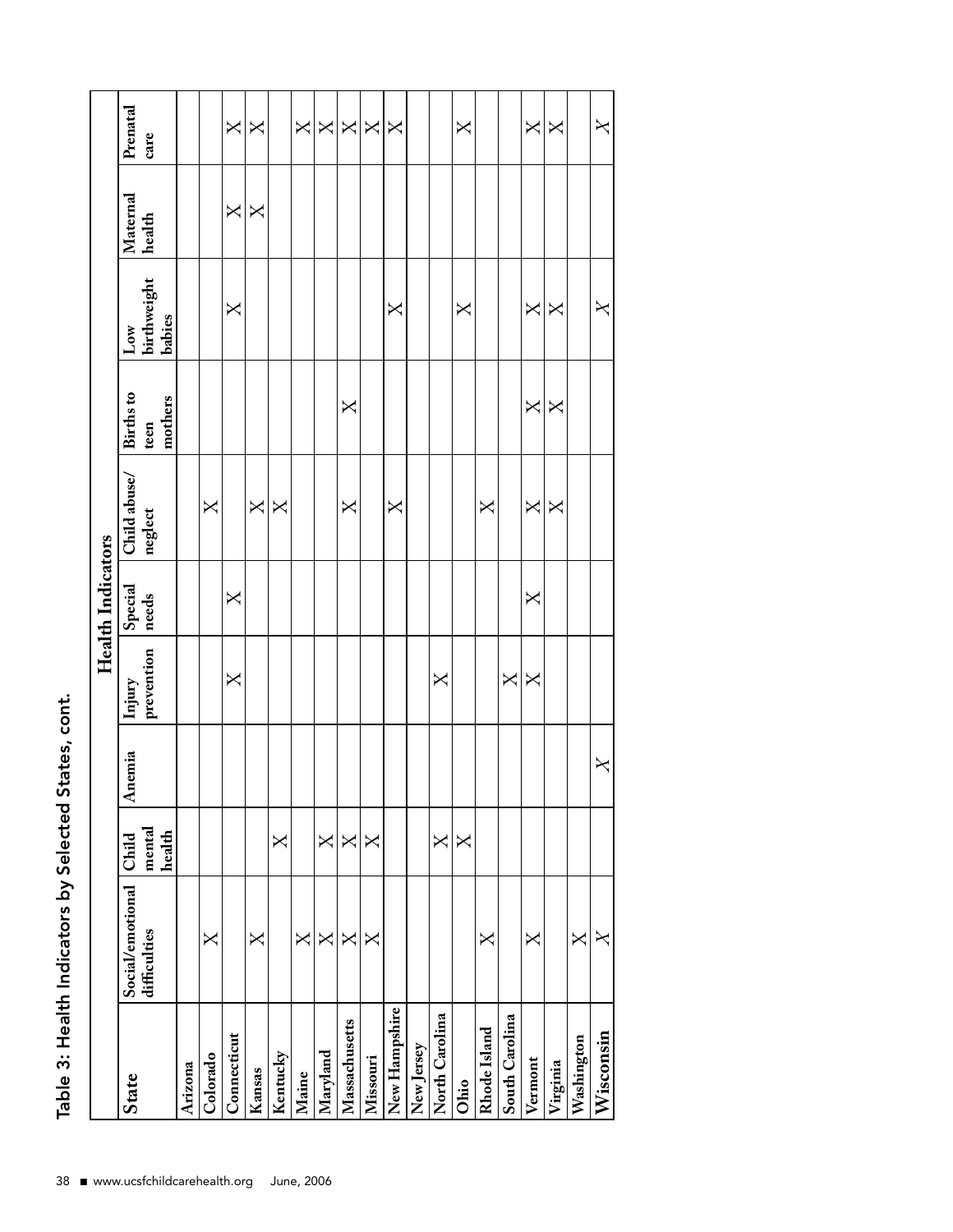|                          | Access to                             | available<br>services                      |         |                                            | X                                              |        |          |         | X                                                                                     |                                                                                       |               |               |            |                   |      |              | X              |         |          |                                            |               |
|--------------------------|---------------------------------------|--------------------------------------------|---------|--------------------------------------------|------------------------------------------------|--------|----------|---------|---------------------------------------------------------------------------------------|---------------------------------------------------------------------------------------|---------------|---------------|------------|-------------------|------|--------------|----------------|---------|----------|--------------------------------------------|---------------|
|                          | Children                              | with health<br>insurance                   |         | $\mathsf{X}% _{1}\left( \mathsf{Y}\right)$ | X                                              |        |          | $\Join$ | $\mathsf{X}% _{T}=\mathsf{Y}_{T}\!\left( a,b\right) ,\ \mathsf{Y}_{T}=\mathsf{Y}_{T}$ | $\mathsf{X}% _{T}=\mathsf{X}_{T}\!\left( a,b\right) ,\ \mathsf{X}_{T}=\mathsf{X}_{T}$ | $\bm{\times}$ |               |            |                   |      | X            |                | X       |          | $\mathsf{X}% _{1}\left( \mathsf{Y}\right)$ | $\bm{\times}$ |
|                          | Parent                                | education                                  |         |                                            | X                                              |        |          |         | $\mathsf{X}% _{1}\left( \mathcal{N}\right)$                                           |                                                                                       |               |               |            | $\bm{\mathsf{X}}$ |      |              | X              |         |          | X                                          |               |
|                          | Substance                             | abuse treat- health<br>ment for<br>parents |         |                                            | X                                              |        |          |         | $\overline{X}$                                                                        |                                                                                       |               |               |            |                   |      |              |                |         |          |                                            | X             |
|                          | Parents                               | mental<br>health                           |         | X                                          |                                                |        |          |         | $\mathsf{X}% _{1}\left( \mathsf{Y}\right)$                                            | $\mathsf{X}$                                                                          |               |               |            |                   |      |              |                |         |          |                                            |               |
| <b>Health Indicators</b> |                                       | regarding<br>  healthy babies              |         |                                            |                                                |        | X        |         |                                                                                       |                                                                                       |               |               |            |                   |      |              |                |         |          |                                            |               |
|                          | Well-child Public<br>visits education |                                            |         |                                            | $\mathsf{X}% _{1}\left( \mathbb{R}^{N}\right)$ |        |          |         |                                                                                       | $\mathsf{X}% _{T}$                                                                    |               |               |            | $\bm{\times}$     |      |              |                |         |          | $\overline{\mathsf{X}}$                    |               |
|                          |                                       |                                            |         |                                            | X                                              |        |          |         |                                                                                       |                                                                                       |               |               |            |                   |      |              |                | X       |          |                                            | X             |
|                          | Tobacco- Infant<br>free mortality     | mothers<br>$_{\rm free}$                   |         |                                            | X                                              |        |          |         |                                                                                       |                                                                                       |               |               |            |                   | X    |              |                |         |          |                                            | X             |
|                          | Folic acid                            |                                            |         |                                            |                                                |        | X        |         |                                                                                       |                                                                                       |               |               |            |                   |      |              |                |         |          |                                            |               |
|                          | <b>State</b>                          |                                            | Arizona | Colorado                                   | Connecticut                                    | Kansas | Kentucky | Maine   | Maryland                                                                              | Massachusetts                                                                         | Missouri      | New Hampshire | New Jersey | North Carolina    | Ohio | Rhode Island | South Carolina | Vermont | Virginia | Washington                                 | Wisconsin     |

Table 3: Health Indicators by Selected States, cont. Table 3: Health Indicators by Selected States, cont.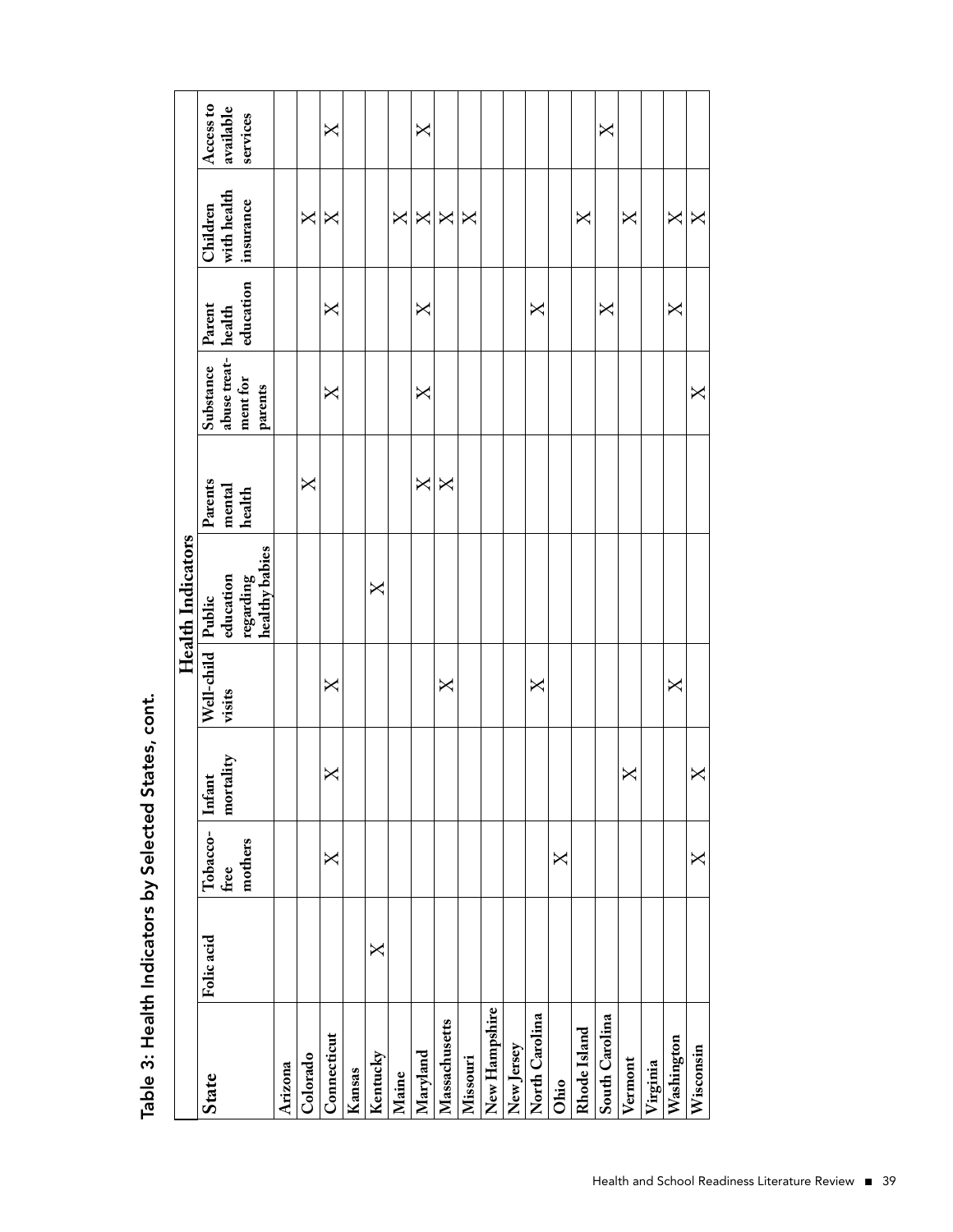| $\frac{1}{2}$ |
|---------------|
|               |
|               |
|               |
|               |
|               |
|               |
|               |
| こうしょう<br>í    |
|               |
| i<br>(        |
|               |
|               |
|               |
| ĕ             |
|               |

|                |                |           |                                                                                         | <b>Health Indicators</b> |                                            |                |              |               |
|----------------|----------------|-----------|-----------------------------------------------------------------------------------------|--------------------------|--------------------------------------------|----------------|--------------|---------------|
| State          | Regular access | WIC, food | Free school                                                                             | Health care              | Medical home/                              | Use of health  | High quality | Educating     |
|                | to health care | stamps    | lunches                                                                                 | centers in               | regular place of<br>health care            | consultant     | programs     | ECE staff re: |
|                |                |           |                                                                                         | schools                  |                                            |                |              | health issues |
| Arizona        |                |           |                                                                                         |                          |                                            | $\overline{X}$ | $\mathsf{X}$ |               |
| Colorado       | $\mathsf{X}$   |           | $\mathsf{X}$                                                                            | X                        |                                            |                |              |               |
| Connecticut    | X              |           |                                                                                         |                          |                                            |                |              |               |
| Kansas         | $\bm{\times}$  |           |                                                                                         |                          | X                                          |                |              |               |
| Kentucky       |                |           |                                                                                         |                          |                                            |                |              | X             |
| Maine          |                |           |                                                                                         |                          |                                            |                |              |               |
| Maryland       |                |           |                                                                                         |                          |                                            |                |              |               |
| Massachusetts  |                |           | $\mathsf{X}% _{1}\left( \mathsf{Y}\right) \equiv\mathsf{X}_{1}\left( \mathsf{Y}\right)$ |                          |                                            |                |              |               |
| Missouri       |                |           |                                                                                         |                          |                                            |                |              |               |
| New Hampshire  |                |           | $\overline{X}$                                                                          |                          |                                            |                |              |               |
| New Jersey     |                | X         | $\mathsf{X}% _{0}$                                                                      |                          |                                            |                |              |               |
| North Carolina |                |           | $\overline{X}$                                                                          |                          | X                                          | $\mathsf{X}$   |              |               |
| Ohio           |                |           |                                                                                         |                          |                                            |                | X            |               |
| Rhode Island   |                |           |                                                                                         |                          |                                            |                |              |               |
| South Carolina |                |           |                                                                                         |                          |                                            | X              |              |               |
| Vermont        |                |           |                                                                                         |                          |                                            |                |              |               |
| Virginia       |                |           |                                                                                         |                          |                                            |                |              |               |
| Washington     |                |           |                                                                                         |                          | $\mathsf{X}% _{1}\left( \mathsf{Y}\right)$ |                |              |               |
| Wisconsin      |                | X         | X                                                                                       |                          | $\mathsf{X}$                               | X              |              |               |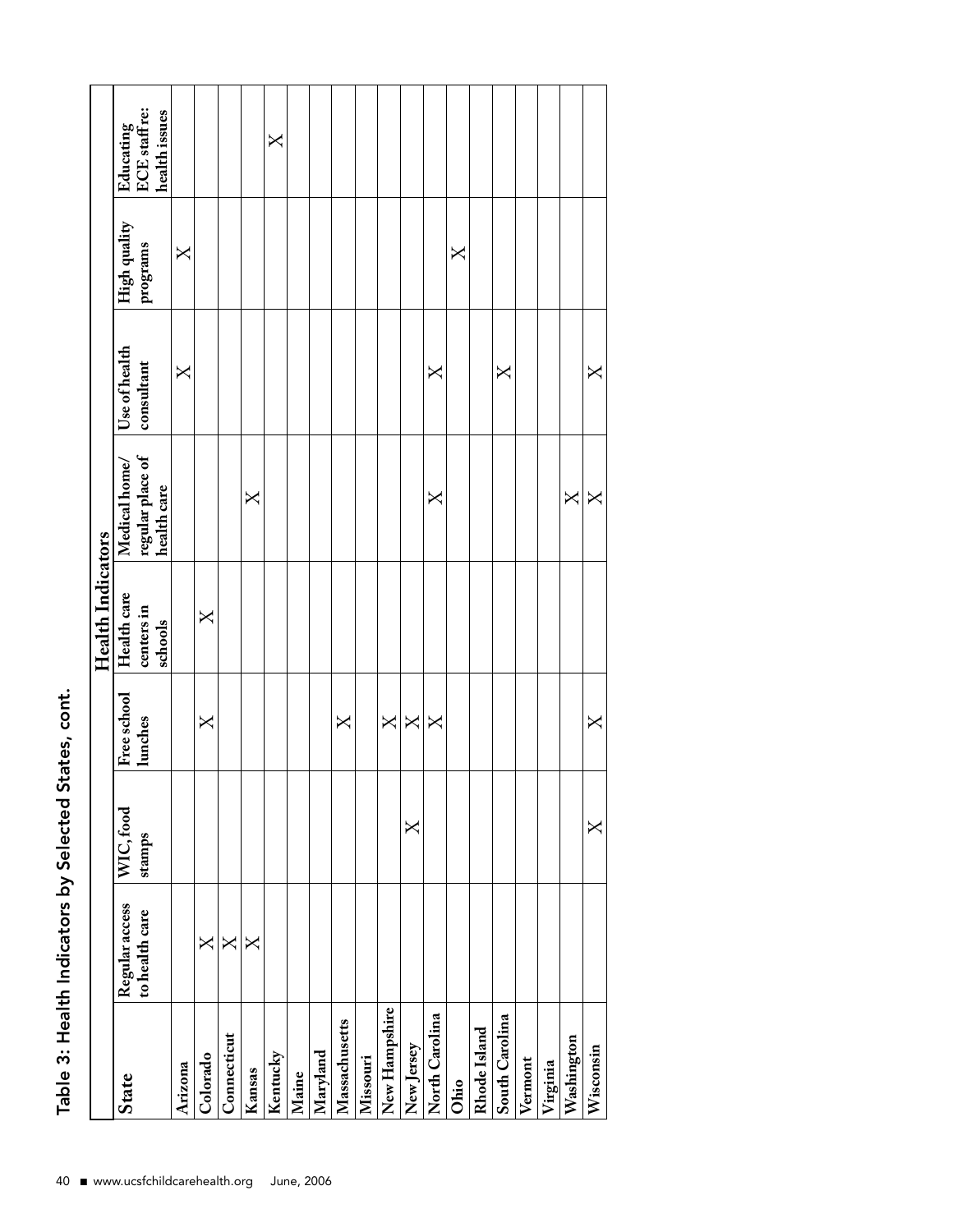| State              | Website                                                                                                                                                                                                                                                                                                                                                    |
|--------------------|------------------------------------------------------------------------------------------------------------------------------------------------------------------------------------------------------------------------------------------------------------------------------------------------------------------------------------------------------------|
|                    |                                                                                                                                                                                                                                                                                                                                                            |
| Arizona            | http://governor.state.az.us/cyf/school_readiness/index_school_readiness.html                                                                                                                                                                                                                                                                               |
| Colorado           | http://gettingready.org/matriarch/ and click on "Participating States" or use the full web address for Colorado:<br>http://gettingready.org/matriarch/OnePiecePage.asp_Q_PageID_E_101_A_PageName_E_Colorado                                                                                                                                                |
| Connecticut        | http://chdi.org/files/Ind_book.pdf                                                                                                                                                                                                                                                                                                                         |
| Kansas             | www.gettingready.org/matriarch and click on "Participating States" or use Kansas' full web address at:<br>http://gettingready.org/matriarch/OnePiecePage.asp_Q_PageID_E_103_A_PageName_E_Kansas                                                                                                                                                            |
| Kentucky           | http://education.ky.gov/KDE/Instructional+Resources/Early+Childhood+Development/Components+of+KIDS+NOW+Initiative.htm                                                                                                                                                                                                                                      |
| Maine              | http://gettingready.org/matriarch/OnePiecePage.asp_Q_PageID_E_105_A_PageName_E_Maine<br>www.gettingready.org/matriarch and click on "Participating States" or use Maine's full web address:                                                                                                                                                                |
| Maryland           | http://mdk12.org/instruction/ensure/readiness/pdfs/lap_report.pdf                                                                                                                                                                                                                                                                                          |
| Massachusetts      | http://gettingready.org/matriarch/OnePiecePage.asp_Q_PageID_E_106_A_PageName_E_Massachusetts<br>www.gettingready.org/matriarch and click on "Participating States" or use Massachusetts' full web address:                                                                                                                                                 |
| Missouri           | www.gettingready.org/matriarch and click on "Participating States" or use Missouri's full web address:<br>http://gettingready.org/matriarch/OnePiecePage.asp_Q_PageID_E_107_A_PageName_E_Missouri                                                                                                                                                          |
| New Hamp-<br>shire | www.gettingready.org/matriarch and click on "Participating States" or use the full New Hampshire web address:<br>http://gettingready.org/matriarch/OnePiecePage.asp_Q_PageID_E_108_A_PageName_E_NewHampshire                                                                                                                                               |
| New Jersey         | www.gettingready.org/matriarch and click on "Participating States" or use the full New Jersey web address:<br>http://gettingready.org/matriarch/OnePiecePage.asp_Q_PageID_E_109_A_PageName_E_NewJersey                                                                                                                                                     |
| North Carolina     | http://www.ncsmartstart.org/index.htm. For <i>The Effect of Smart Start Health Interventions on Children's Health and Access to Care</i> go to<br>http://www.fpg.unc.edu/smartstart/reports/childrens_health.pdf                                                                                                                                           |
| Ohio               | http://www.gettingready.org/matriarch/ and click on "Participating States" or use the full web address for Ohio:<br>http://gettingready.org/matriarch/OnePiecePage.asp_Q_PageID_E_275_A_PageName_E_Ohio1                                                                                                                                                   |
| Rhode Island       | www.gettingready.org/matriarch and click on "Participating States" or use the full Rhode Island web address:<br>http://gettingready.org/matriarch/OnePiecePage.asp_Q_PageID_E_110_A_PageName_E_RhodeIsland                                                                                                                                                 |
|                    | South Carolina http://www.scfirststeps.org/                                                                                                                                                                                                                                                                                                                |
| Vermont            | www.gettingready.org/matriarch and click on "Participating States" or use the full Vermont web address:<br>http://gettingready.org/matriarch/OnePiecePage.asp_Q_PageID_E_111_A_PageName_E_Vermont                                                                                                                                                          |
| Virginia           | www.gettingready.org/matriarch and click on "Participating States" or use the full Virginia web address:<br>http://gettingready.org/matriarch/OnePiecePage.asp_Q_PageID_E_112_A_PageName_E_Virginia                                                                                                                                                        |
| Washington         | http://earlylearning.org/kids-matter and click on "Read the Kids Matter Executive Summary (pdf)"                                                                                                                                                                                                                                                           |
| Wisconsin          | http://gettingready.org/matriarch/d.asp_Q_PageID=301&PageName2=Indicatordocs&p=&PageName=Wisconsin+12%2D03%2Epdf<br>The Wisconsin KidsFirst report can be found at: http://www.wisgov.state.wi.us/docs/kidsfirst.pdf<br>www.gettingready.org/matriarch and click on "Participating States" or use the following web address for Wisconsin's SR indicators: |

# Table 4: State Programs' Websites Table 4: State Programs' Websites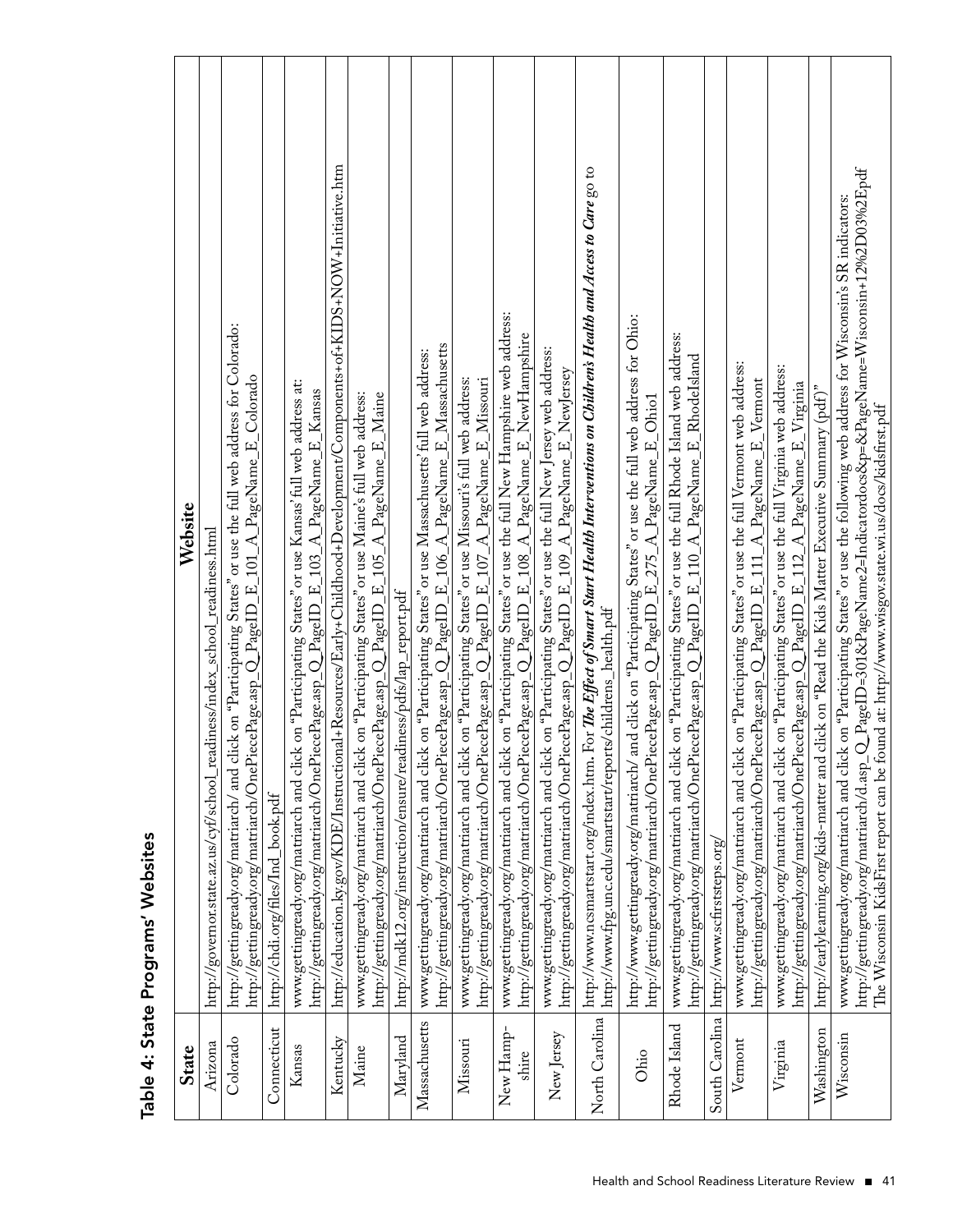#### References

- 1. Bruner C. Many happy returns: Three economic models that make the case for school readiness: State Early Childhood Policy Technical Assistance Network; 2004.
- 2. Zuckerman B, Halfon N. School readiness: An idea whose time has arrived. Pediatrics. 2003;111(6):1433-1436.
- 3. Halfon N, Hochstein M. Life course health development: An integrated framework for developing health, policy, and research. The Millbank Quarterly. 2002;80(3):433-479.
- 4. Currie J. Heatlh Disparities and gaps in school readiness. The Future of Children. 2005;15(1): 117-138.
- 5. National Research Council, Institute of Medicine. Children's Health, the Nation's Wealth: Assessing and Improving Child Health. Washington DC: The National Academies Press; 2004.
- 6. Halfon N, Inkelas M. Optimizing the health and development of childern. JAMA. December 17 2003;290(23):3136-3138.
- 7. Palfrey J.S., Hauese-Cram P.H., Bronson M.B., Warfield M.E., Sirin S., Chan E. The Brookline Early Education Project: A 25-year follow-up study of a family-centered early health and development intervention. Pediatrics. 2005;116:144-152.
- 8. Denton K, West J. Children's reading and meathematics achievement in kindergarten and first grade.: National Center for Education Statistics; 2002.
- 9. Zill N. Child health and school readiness: Background paper on a National Education Goal: Child Trends, Inc.; 1990.
- 10. Glascoe F. Evidence-based approach to developmental and behavioural surveillance using parents' concerns. Child Care Health Development. 2000;26:137-149.
- 11. Halfon N, Regalado M, McLearn K, Kuo A, Wright K. Building a bridge from birth to school: Improving developmental and behavioral health services for young children: The Commonwealth Fund; 2003. 564.
- 12. Halfon N, Inkelas M, Abrams M, Stevens G. Quality of preventive health care for young children: Strategies for improvement: The Commonwealth Fund; May 2005. 822.
- 13. Ackerman DJ, Barnett WS. Prepared for kindergarten: What does "readiness" mean? Rutgers University, National Institute for Early Education. Available at: www.nieer.org/docs/index. php?DocID=121. Accessed September 28, 2005.
- 14. The National Education Goals Panel. The National Educational Goals Panel. 2002. Available at: www.govinfo.library.unt.edy/negp/page3.htm. Accessed November 11, 2005.
- 15. The National Education Goals Panel. Getting a good start in school. Washington, DC: The National Education Goals Panel; 1997.
- 16. Rhode Island KIDS COUNT. Getting Ready: Findings from the National School Readiness Indicators Initiative, a 17 state partnership. Rhode Island KIDS COUNT. Available at: www.gettingready.org/matriarch. Accessed September 28, 2005.
- 17. National Governors' Association. Final report of the NGA Task Force on School Readiness. Building the foundation for Bright Futures. Washington, DC: National Governors' Association; 2005.
- 18. Knitzer J., J. L. Resources to promote social and emotional health and school readiness in young children and families: A community guide. New York: National Center for Children in Poverty, Columbia University Mailman School of Public Health; 2005.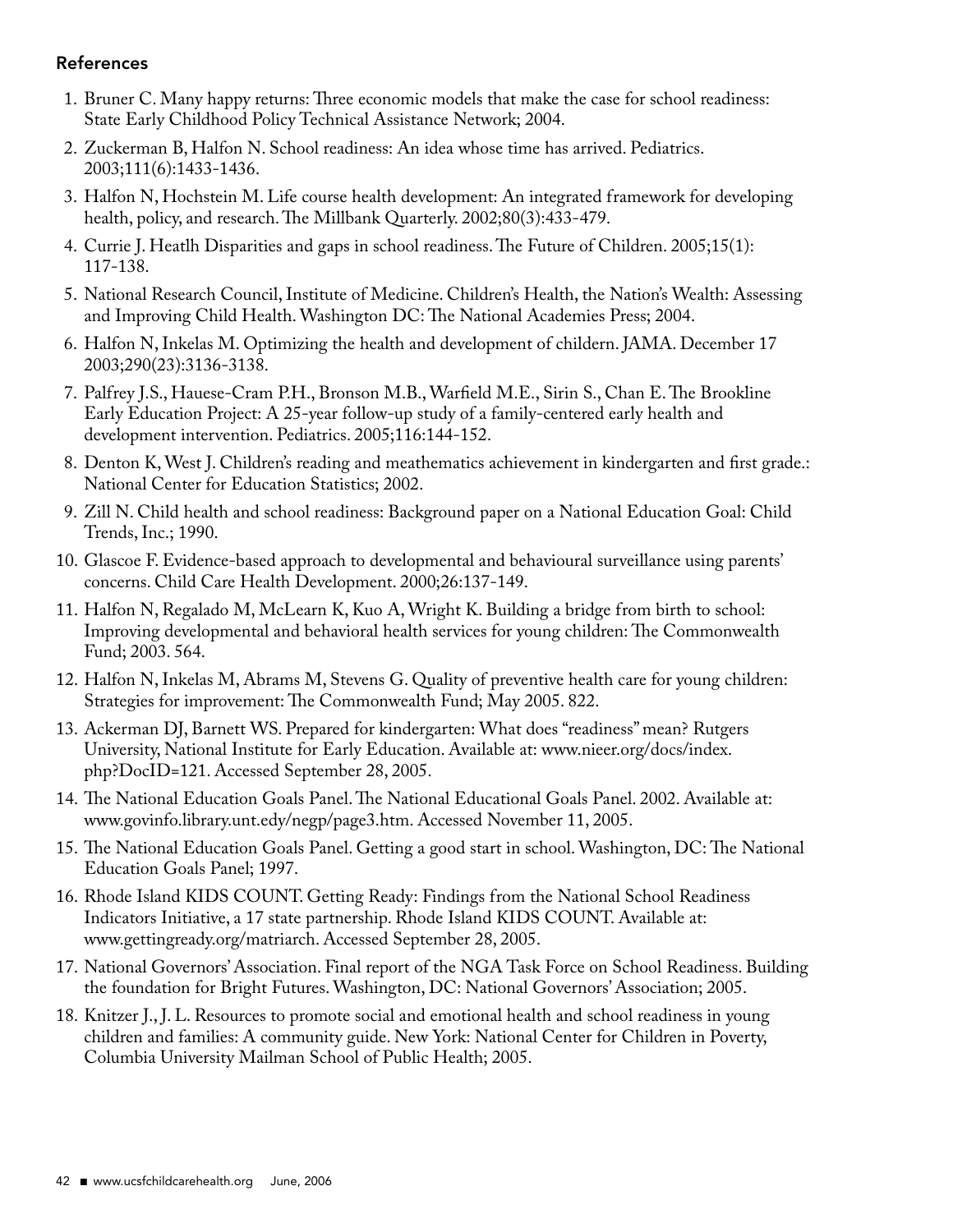- 19. United States Department of Health and Human Services, Office of Disease Prevention and Health Promotion. Healthy People 2010. United States Department of Health and Human Services, Office of Disease Prevention and Health Promotion. Available at: www.healthypeople.gov. Accessed November 11, 2005.
- 20. Karoly LA, Greenwood PW, Everingham SS, et al. Investing in our children: What we know and don't know about the costs and benefits of early childhood interventions. RAND. Available at: www.rand.org/publications/MR/MR898. Accessed October 16, 2005.
- 21. Currie J. Early childhood intervention programs: What do we know? Joint Center for Poverty Research. Available at: www.eric.ed.gov/contentdelivery/servlet/ERICServlet?accno=ED451915. Accessed September 29, 2005, 2005.
- 22. Currie J, Thomas D. Does Head Start make a difference? The American Economic Review. Vol 85; 1995:341-364.
- 23. Office of Human Development Services, Department of Health and Human Services. Program performance standards for the operation of Head Start programs by grantee and delegate agencies. Vol Chapter XIII; 2004:1304.1320 - 1304.1324.
- 24. Barnett WS, Hustedt JT. Head Start's Lasting benefits. Infants and Young Children. Vol 18; 2005:16-24.
- 25. McKey RH, Condelli L, Ganson H, Barrett B, McConkey C, Plantz M. The impact of Head Start on children, families, and communities: Final report of the Head Start evaluation, synthesis, and utilization project.: U.S. Department of Health and Human Services; 1985:v1-v28.
- 26. Puma M, Bell S, Cook R, Heid C, Lopez M. Head Start impact Study: First-year findings. Executive Summary; 2005.
- 27. Promising Practices Network on Children Families and the Community. Child-Parent Centers. RAND Corporation. Available at: www.promisingpractices.net/program.asp?programid=98# overview. Accessed September 29, 2005, 2005.
- 28. Reynolds AJ, Temple JA, Ou S. School-based early intervention and child well-being in the Chicago Longitudinal Study. Child Welfare. 2003;82(5):633-656.
- 29. Promising Practices Network on Children Families and the Community. Syracuse Family Development Research Program. RAND Corporation. Available at: www.promisingpractices.net/ program.asp?programid=133. Accessed September 29, 2005.
- 30. Campbell FA, Ramey CT. Effects of early intervention on intellectual and academic achievement: A follow-up study of children from low-income families. Child Development. 1994;65:684-698.
- 31. Promising Practices Network on Children Families and the Community. The Carolina Abecedarian Project. RAND Corporation. Available at: www.promisingpractices.net/program.asp?programid=132. Accessed September 29, 2005.
- 32. Ramey CT, Campbell FA. Poverty, early childhood education, and academic competence: The Abecedarian experiment. In: Huston AC, ed. Children in Poverty: Child development and public policy. New York: Cambridge Press; 1991:190-221.
- 33. Olds DL, Henderson Jr. CR, Kitzman HJ, Eckenrode JJ, Cole RE, Tatelbaum RC. Prenatal and infancy home visitation by nurses: Recent findings. The Future of Children. 1999;9(1):44-65.
- 34. Promising Practices Network on Children Families and the Community. Infant Health and Development Project. RAND Corporation. Available at: www.promisingpractices.net/program. asp?programid=136. Accessed September 29, 2005.
- 35. Ramey CT, Ramey SL. Home visiting programs and the health and development of young children. The Future of Children. 1993;3(3):129-139.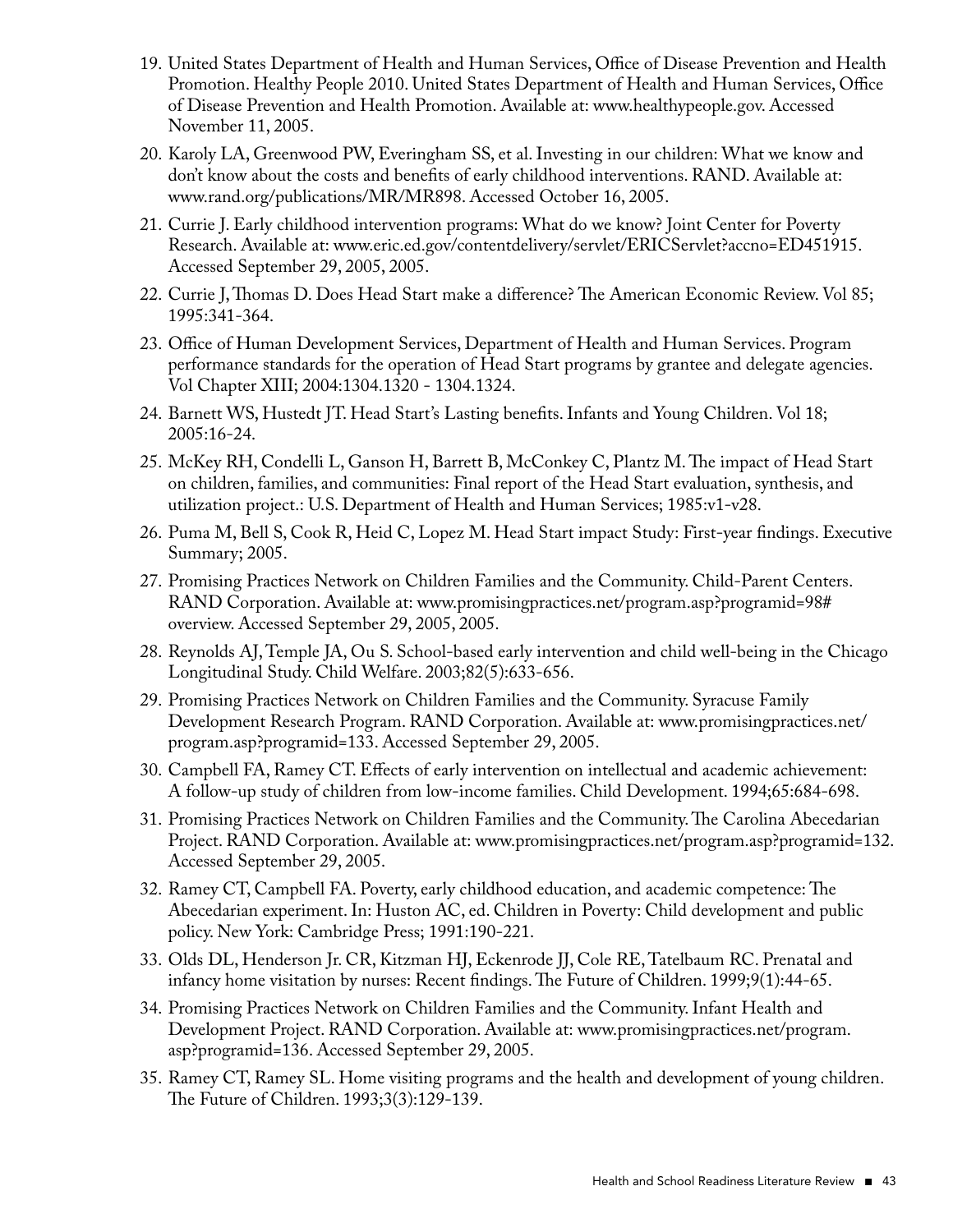- 36. Brooks-Gunn J, McCarton CM, Casey PH, et al. Early intervention in low-birthweight premature infants: Results through age 5 years from the Infant Health and Development Program. Journal of the American Medical Association. 1994;272(16):1257-1262.
- 37. Spiker D, Ferguson J, Brooks-Gunn J. Enhancing maternal interactive behavior and child social competence in low birth weight, premature infants. Child Development. 1993;64:754-768.
- 38. Bradley RH, Whiteside L, Mundfrom DM, Casey PH, Kelleher KJ, Pope SK. Contribution of early intervention and early caregiving experiences to resilience in low-birthweight, premature children living in poverty. Journal of Clinical Child Psychology. 1994;23:425-434.
- 39. Bradley RH, Burchinal, M.R., and Casey, P.H. Early intervention: The moderating role of the home environment. Applied Development Science. 2001;5(1):2-8.
- 40. Blair C, Ramey CT, Hardin JM. Early intervention of low birthweight, premature infants: Participation and intellectual development. American Journal on Mental Retardation. 1995;99(5):542-554.
- 41. Governor Janet Napolitano. School readiness action plan: A five year roadmap to ensure children in Arizona begin 1st grade safe, healthy and ready to succeed by developing a high quality early childhood education system for Arizona. Arizona State School Readiness Board. Available at: http://www.ade.state.az.us/earlychildhood/newsinfo/ActionPlanState.pdf#search=%22Napolitano% 2C%20J.%20School%20readiness%20action%20plan%22. Accessed November 12, 2005.
- 42. Kropp N, Kotch J, Harris S. The effect of Smart Start health interventions on children's health and access to care. University of North Carolina, Department of Maternal and Child Health and Frank Porter Graham Child Development Center. Available at: http://www.fpg.unc.edu/smartstart/reports/ childrens\_health.pdf. Accessed November 11, 2005.
- 43. Dombro AL. What is Smart Start? North Carolina Partnership for Children, Families and Work Institute. Available at: http://www.ncsmartstart.org/. Accessed November 11, 2005.
- 44. Sokal-Gutierrez K, Dooling M. The health professional as a consultant to child care programs. In: AAP, ed. Health in Child Care: A Manual for Health Professionals. Elk Grove Village, Illinois: AAP; 2005:219-234.
- 45. Alkon A, Farrer J, Bernzweig J. Child care health consultants' roles and responsibilities: Focus group findings. Pediatric Nursing. 2004;30(4):315-321.
- 46. Learner M, Leith K, Murday D. South Carolina First Steps to school readiness: Good health for young children. University of South Carolina Center for Health Services and Policy Research Available at: http://www.sph.sc.edu/chspr/chsprpdf/First%20Steps%20Health%202002.pdf. Accessed September 28, 2005.
- 47. South Carolina First Steps. Keeping the promise: Fifth anniversary report 1999-2004, five years of results. Available at: http://www.scfirststeps.org/5yr.pdf. Accessed September 29, 2005.
- 48. United Way of Southeastern Pennsylvania. Early to rise: Improving the school readiness of Philadelphia's young children. A report of the improving school readiness project with executive summary. Available at: http://www.uwsepa.org/media/publication\_files/uwexecsumm.pdf. Accessed November 8, 2005.
- 49. Foundation for Early Learning. Kids Matter: Improving outcomes for kids in Washington State. Available at: http://www.earlylearning.org/publications/kids-matter/kids\_matter\_executive\_ summary.pdf/view. Accessed November 14, 2005.
- 50. Gomby DS. Building school readiness through home visitation. First 5 California Children and Families Commission. Available at: http://www.ccfc.ca.gov/PDF/SRI/Main%20document%20final. pdf. Accessed November 9, 2005.